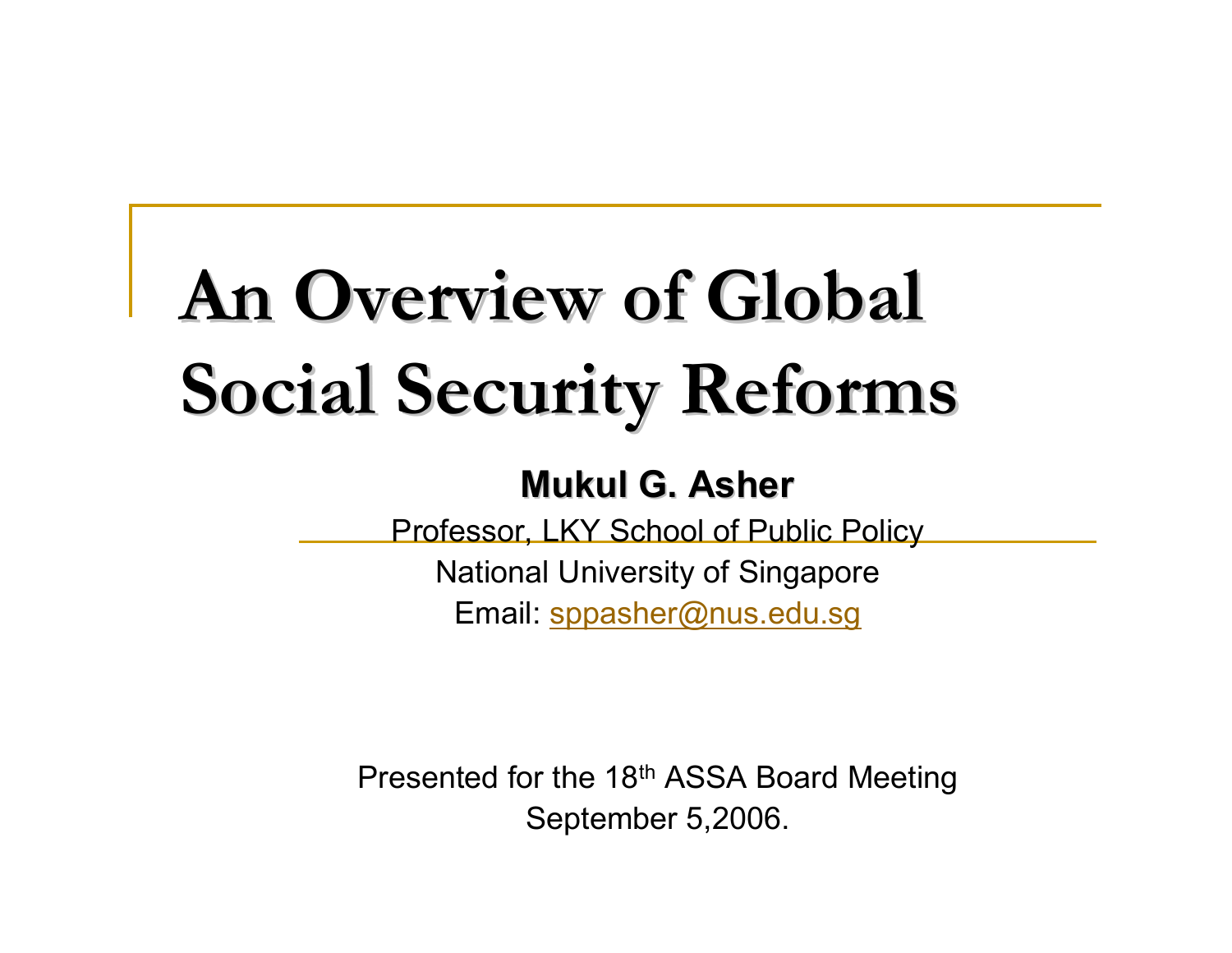### Organization

- Introduction
- Demographic Trends
- Recent International Developments in Social Security Reform
- **Example Key Challenges**
- **Deparations for Increasing Coverage**
- Concluding Remarks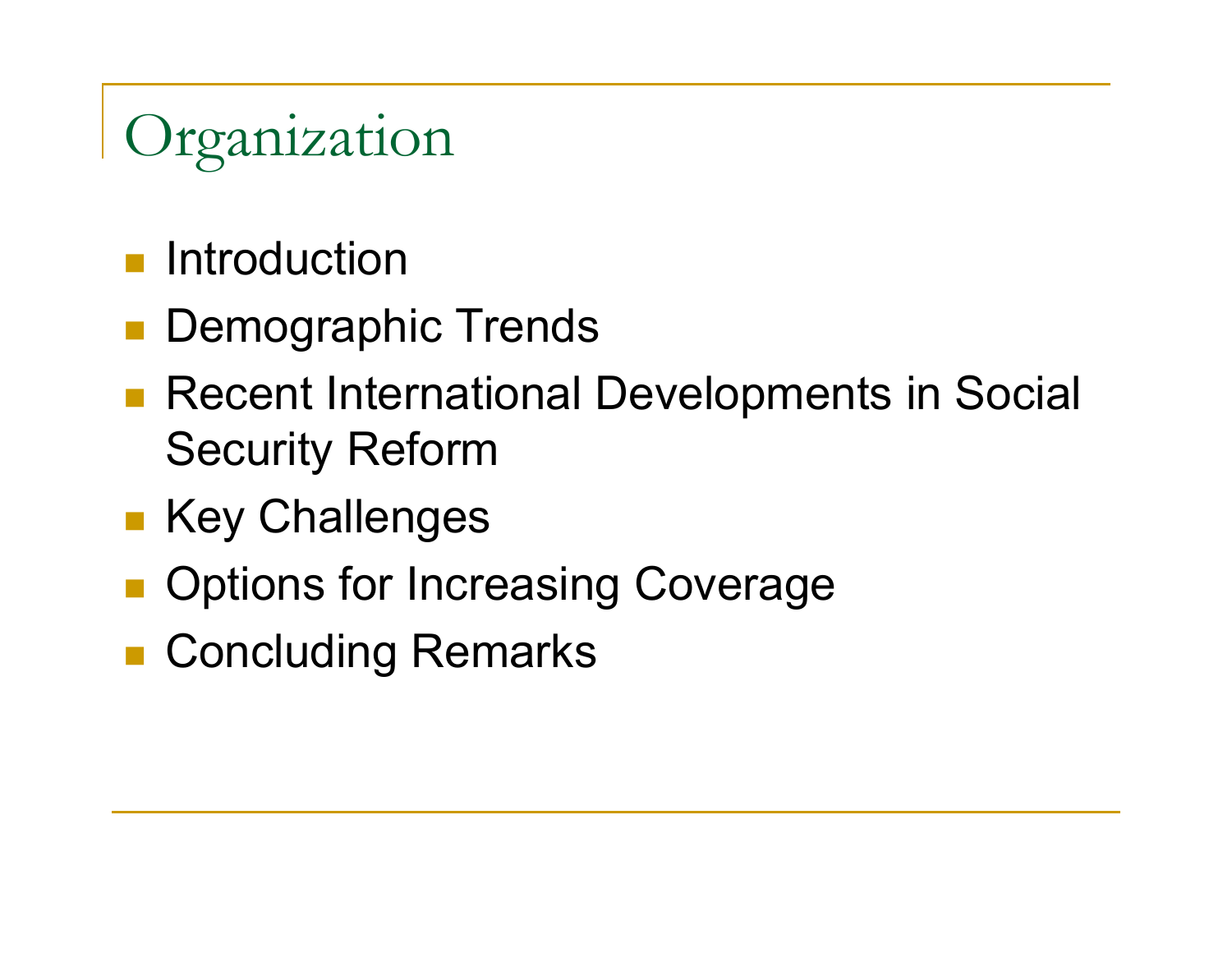- **Globalization has made social safety nets essential** for
	- •**cushioning the burden of restructuring,**
	- •**increasing legitimacy of reforms, and**
	- •**for ris k taking by individuals and firms.**
- $\overline{\phantom{a}}$  There has been considerable debate and experience with social security reform but no single idea, system or model has emerged even among the Asian countries.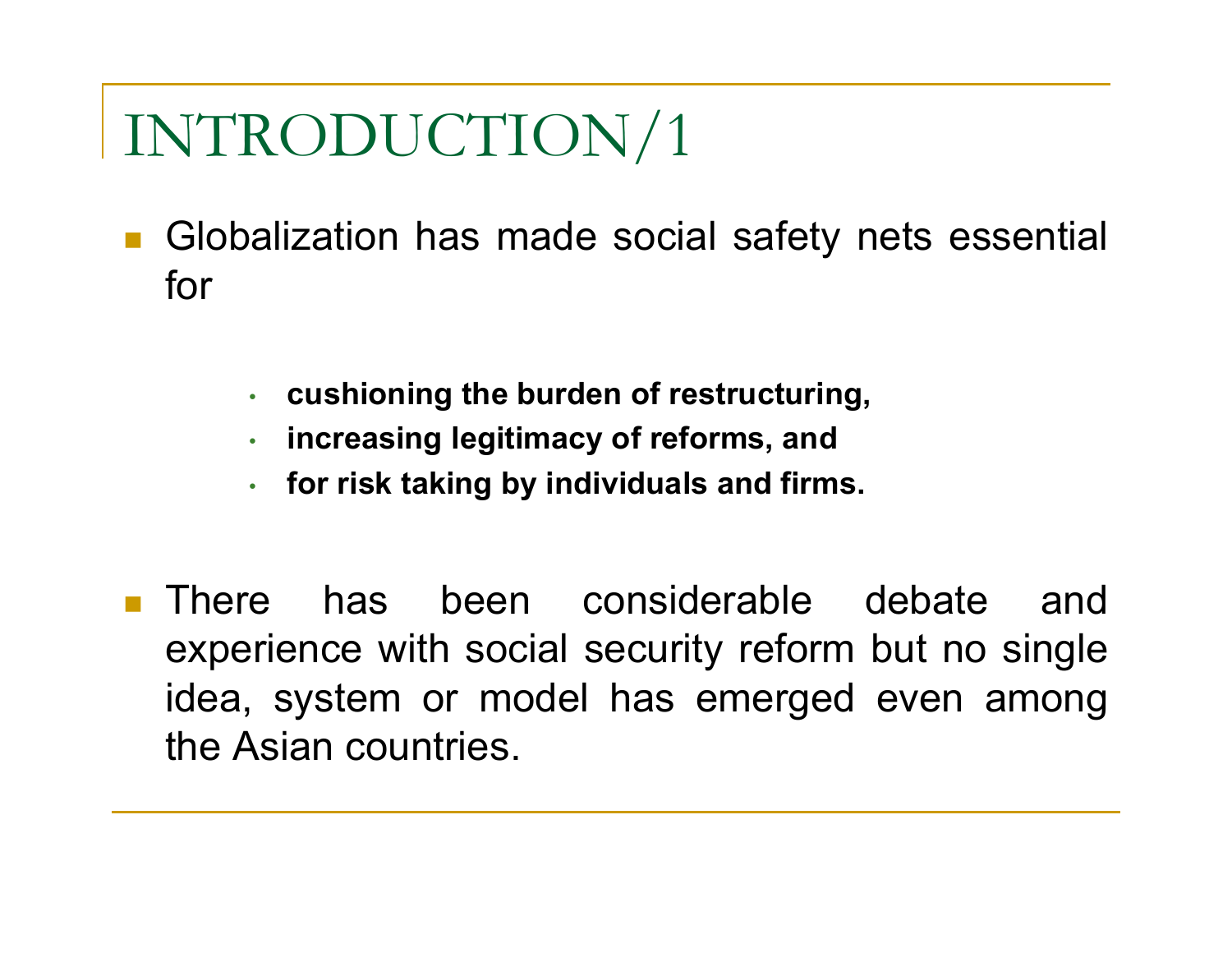- Each country must therefore study relevant analytical literature and relevant international experiences carefully with a view to drawing lessons which are appropriate for the local context, institutions and policy objectives.
- **The art of lesson drawing however is an** extremely difficult one and requires not just technical understanding , but also sound judgment , and tactical instincts**.**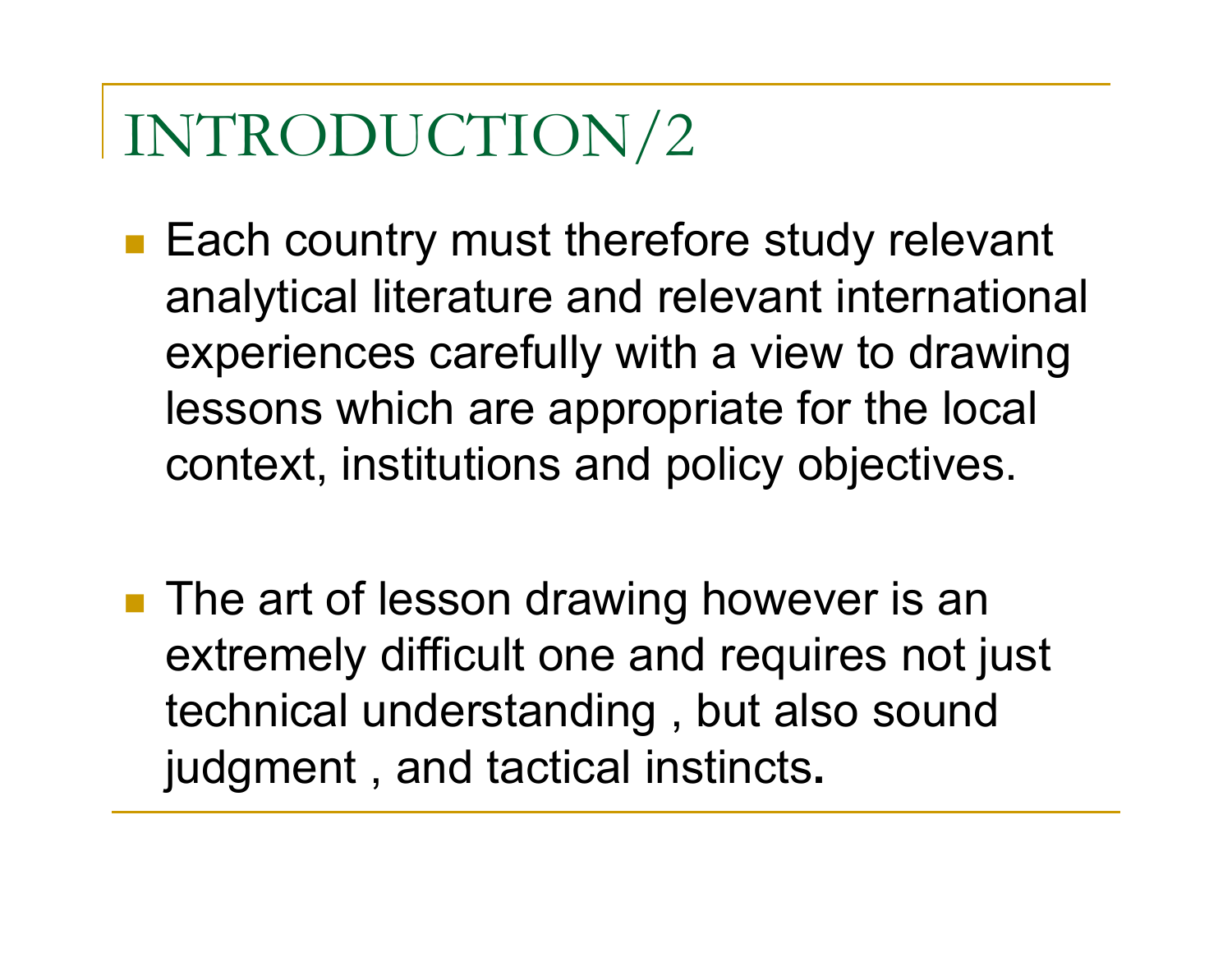- High quality public debate involving all stakeholders could substantially facilitate the formulation of pension policy options and implementation. Unfortunately, the quality of such debates is often poor.
- $\overline{\phantom{a}}$  Moving Pension reform on the priority list of public policy agenda is itself a major task.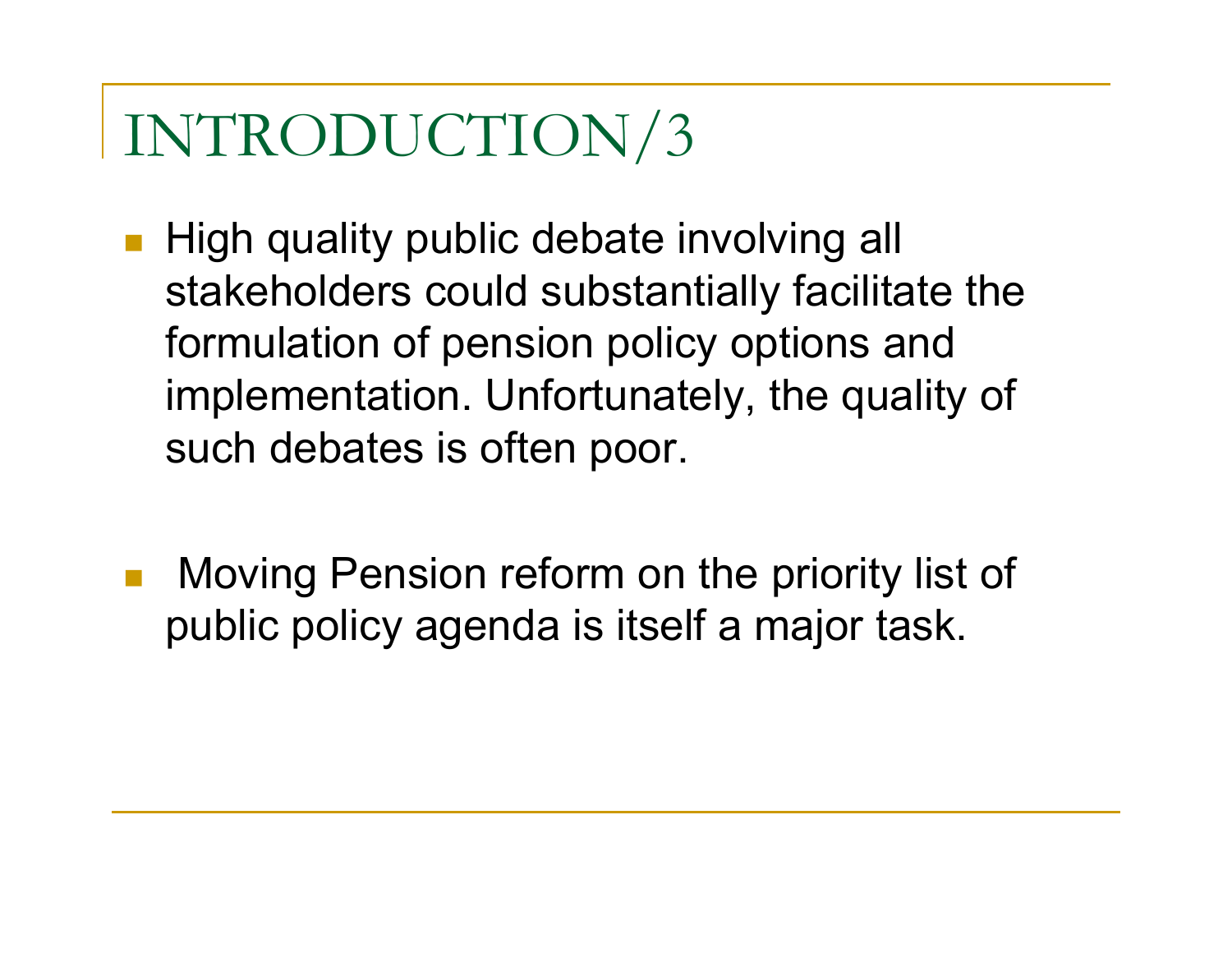**Pension reforms should be viewed as a** process and not an event .

**This process should consider complementary** areas such as Fiscal Systems , Labor Markets , Financial and Capital Markets, Transaction Governance Capacity ( TGC ).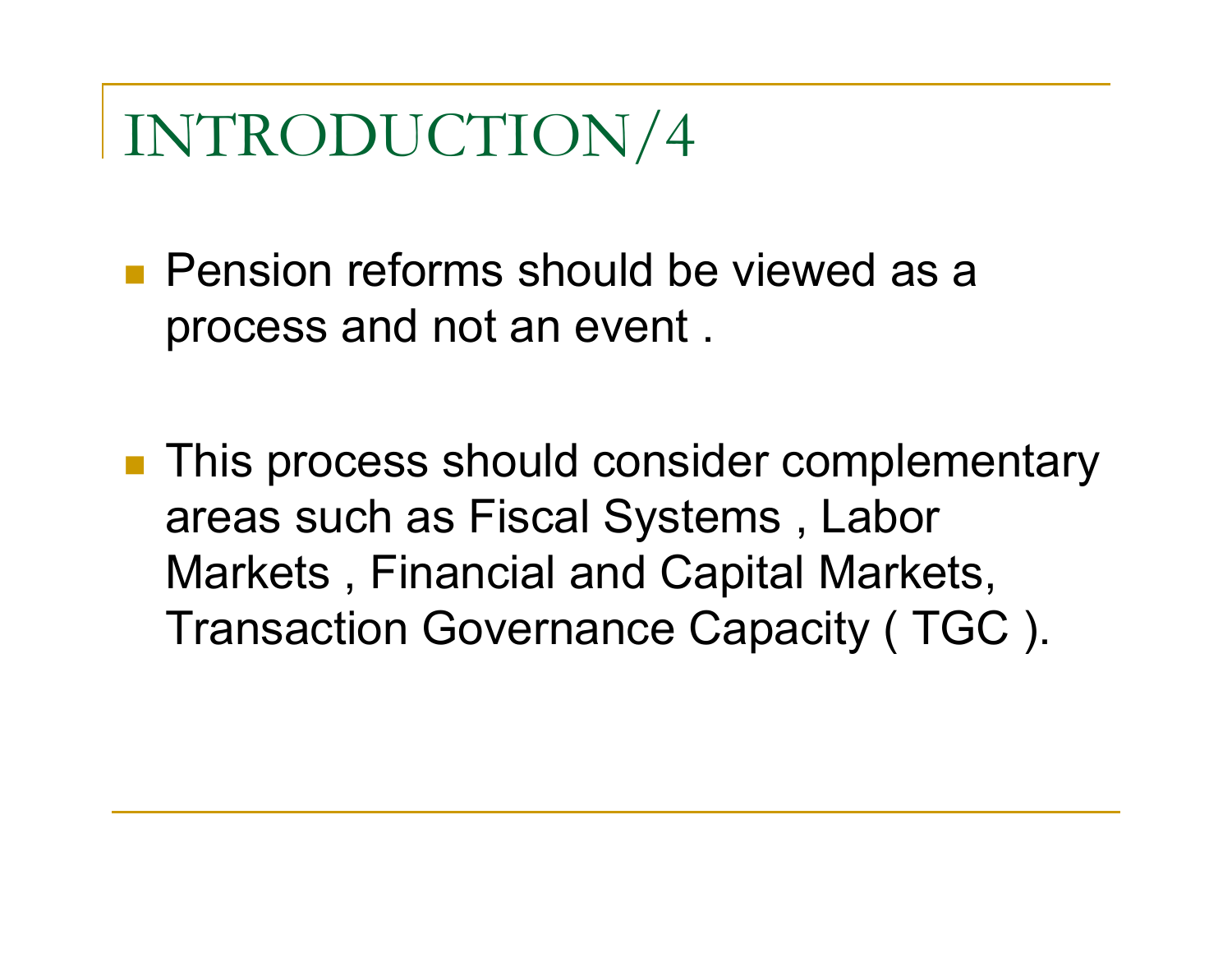- TGC is the capacity of a society to impart transparency in the process of economic transactions and the ability to enforce commercial contracts.
- Clearly formulated laws, transparent micro regulations, appropriate social norms, and timely and uniform enforcement are all part of TGC as defined in "The Fortune at the Bottom of the Pyramid" ( Wharton School, 2005).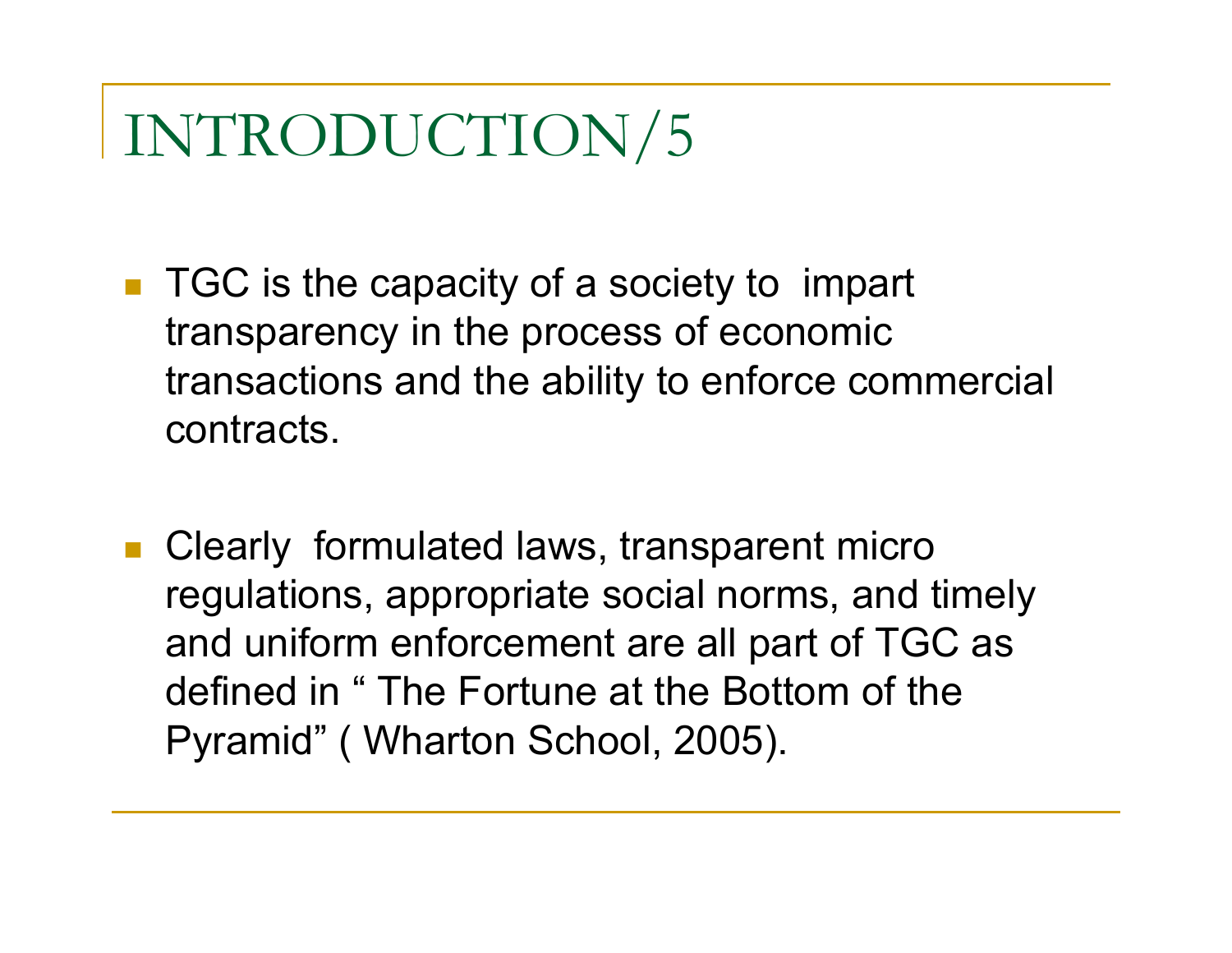- **IF In many developing countries, reform of the** formal pension systems is necessary though not sufficient.
- **This is because the formal sector systems** are relatively small in terms of coverage (as an example, in Indonesia , at most about 20% of the labor force is covered). This leaves large proportion of the labor force outside the mandated provident and pension fund schemes.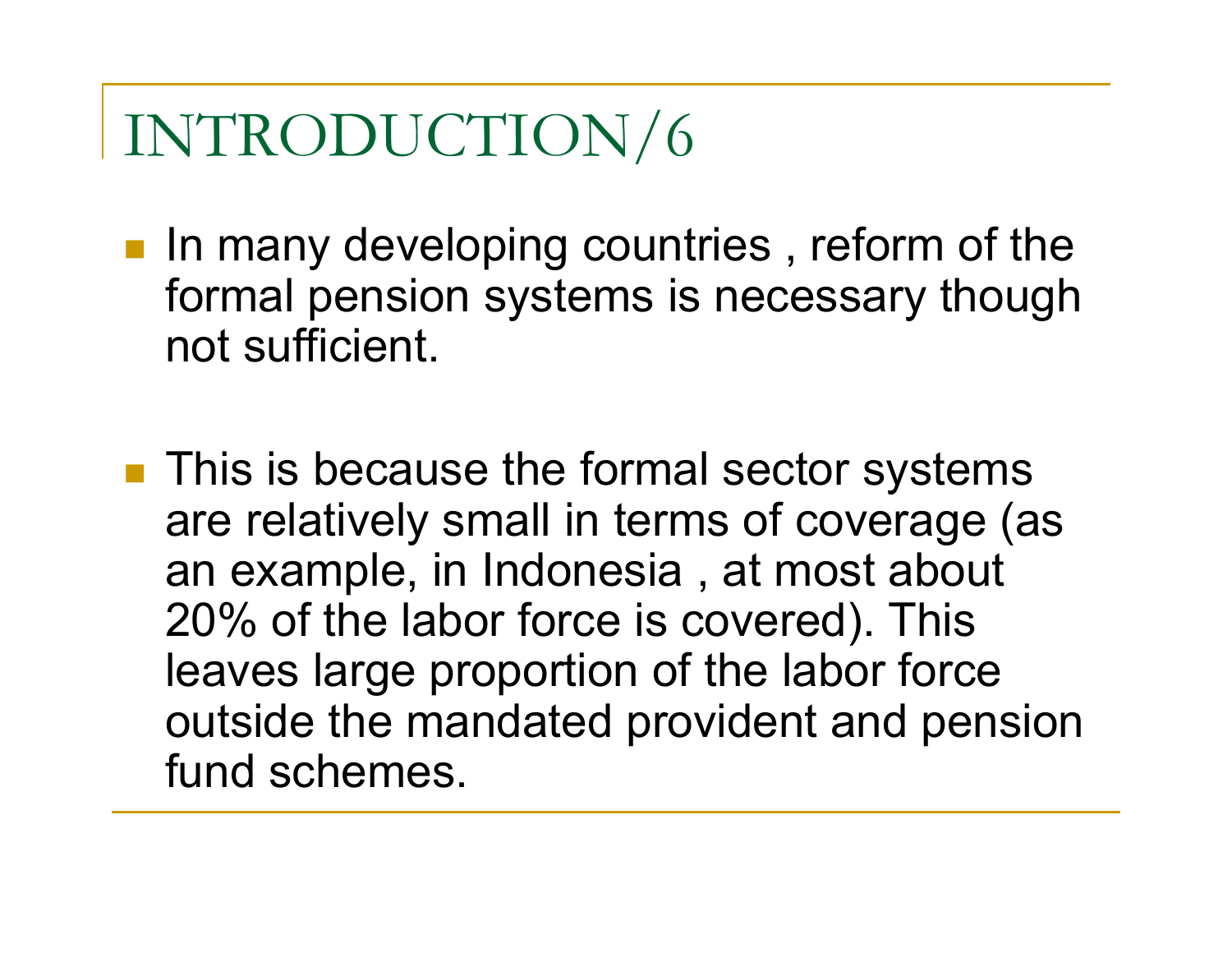■ Reforming formal sector systems could permit better balance in social protection between formal ( relatively small) and informal ( bulk) sectors; and between different groups of the elderly.

**Options for enhancing coverage are** discussed in the later part of the presentation.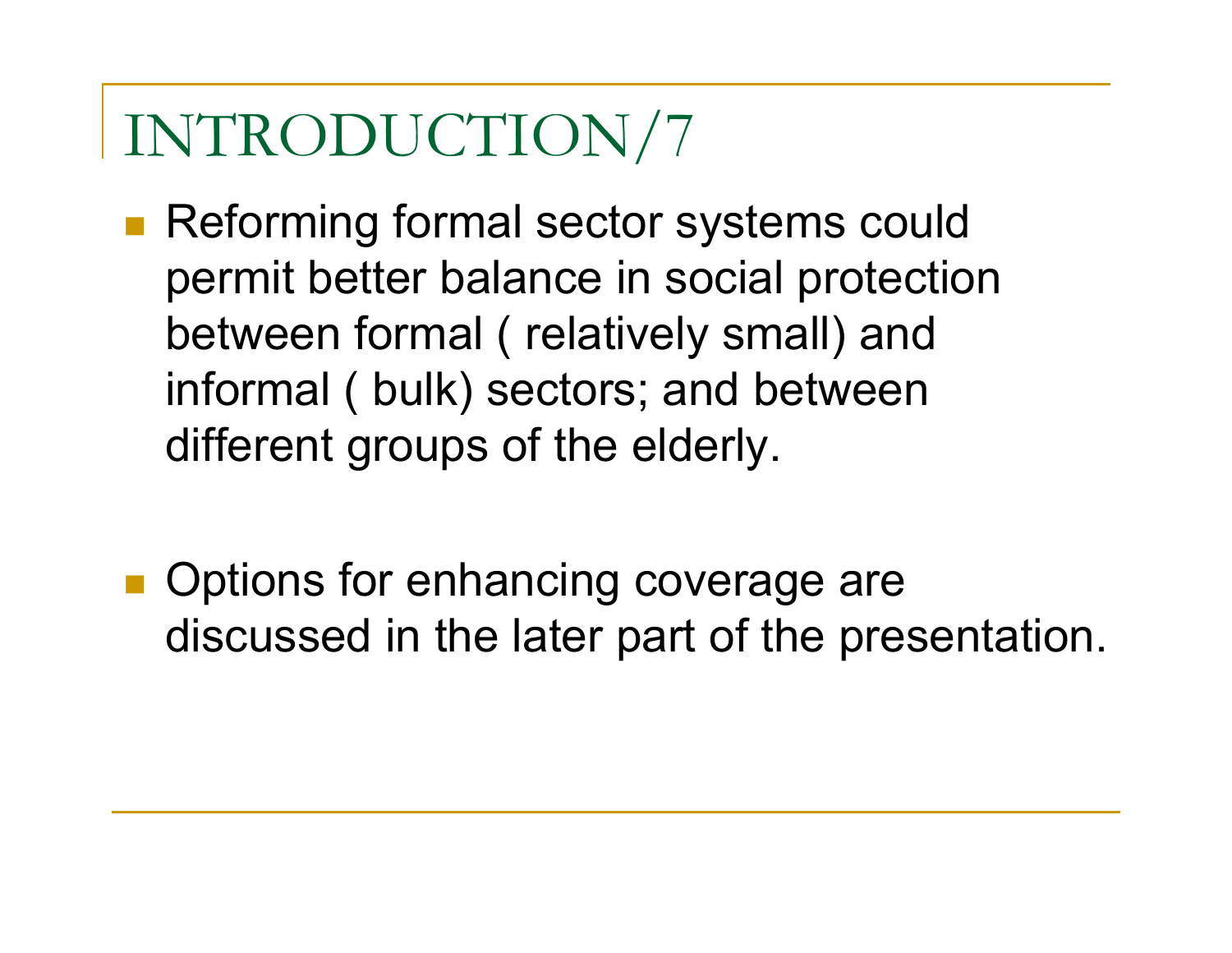- Social security reform may be viewed from the perspective of pension and provident fund organizations and from a systemic perspective involving all the different components.
- **IF In managing these organizations, the key** objective should be to attain and sustain high degree of Professionalism.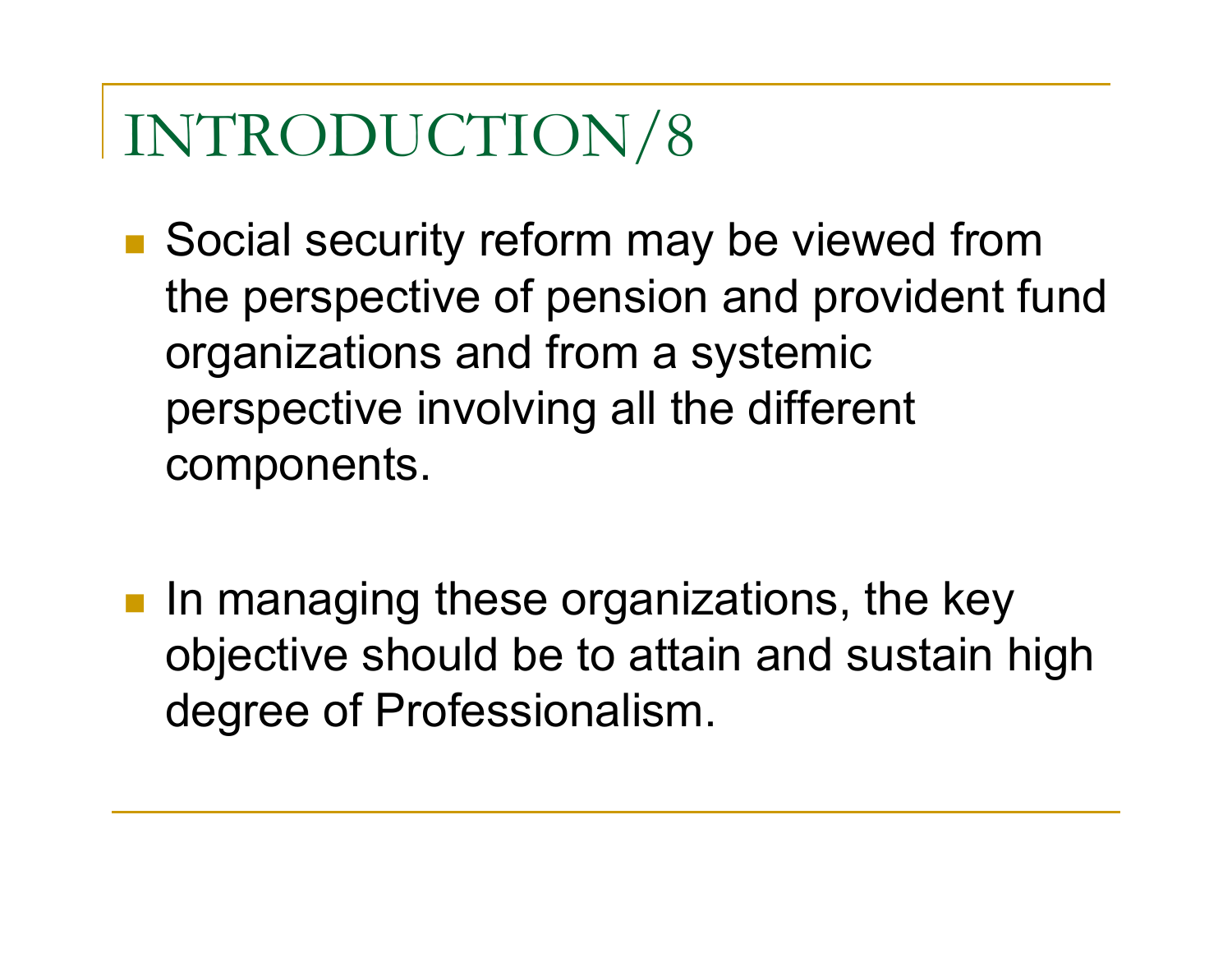Five core functions of Provident and Pension

Funds Organizations (Ross, 2000). These apply to both private sector and public sector organizations, including the civil service schemes.

- 1. Reliable collection of contribution/taxes, and other receipts.
- 2. Payment of benefits for each of the schemes in a correct way without any side-payments.

In case of pre-retirement loans, ensuring their timely repayment.

3. Secure financial management and productive investment of provident and pension funds assets.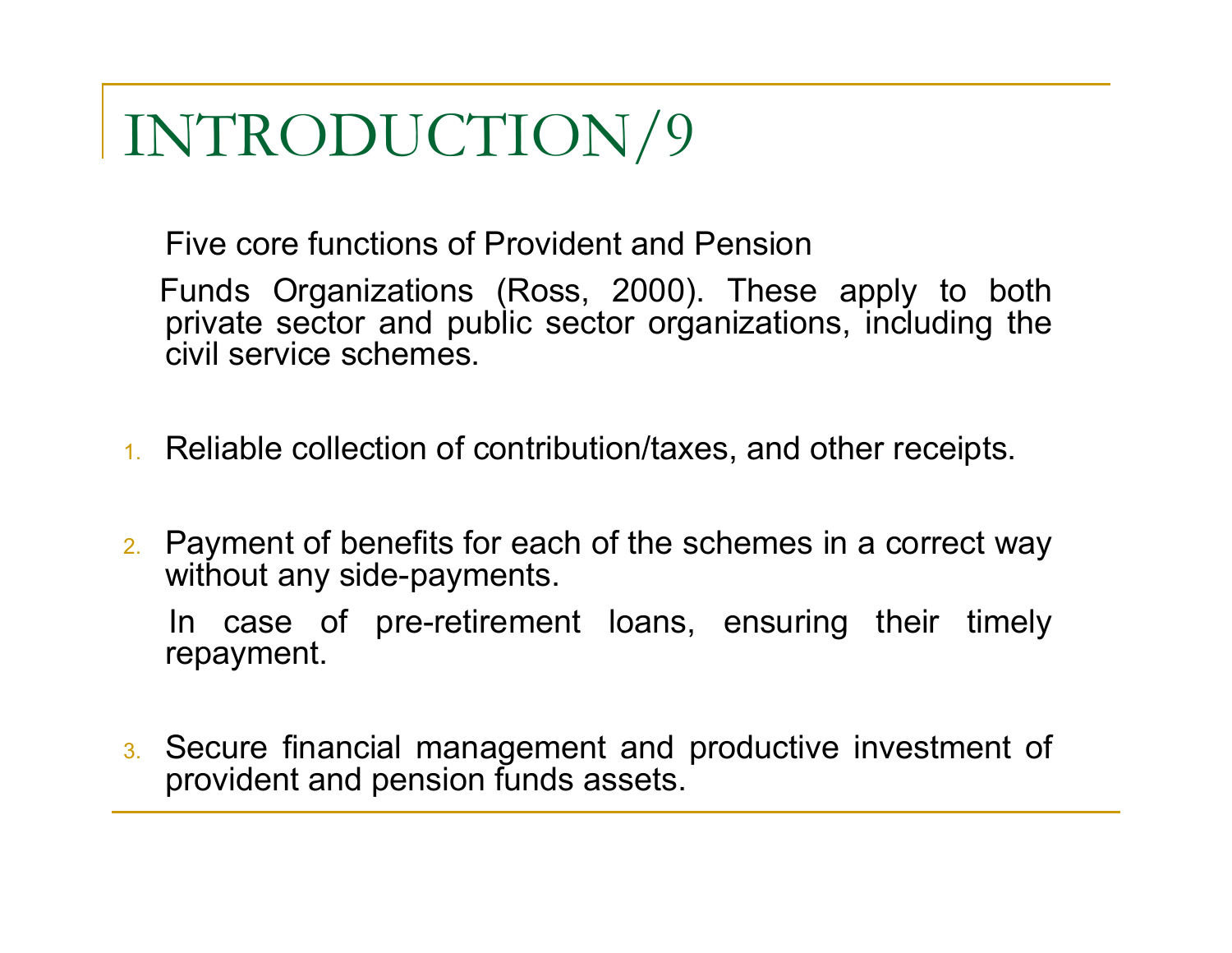- 4. Maintaining an effective communication network, including development of accurate data and record keeping mechanisms to support collection, payment and financial activities.
- 5. Production of timely and policy relevant financial statements and reports.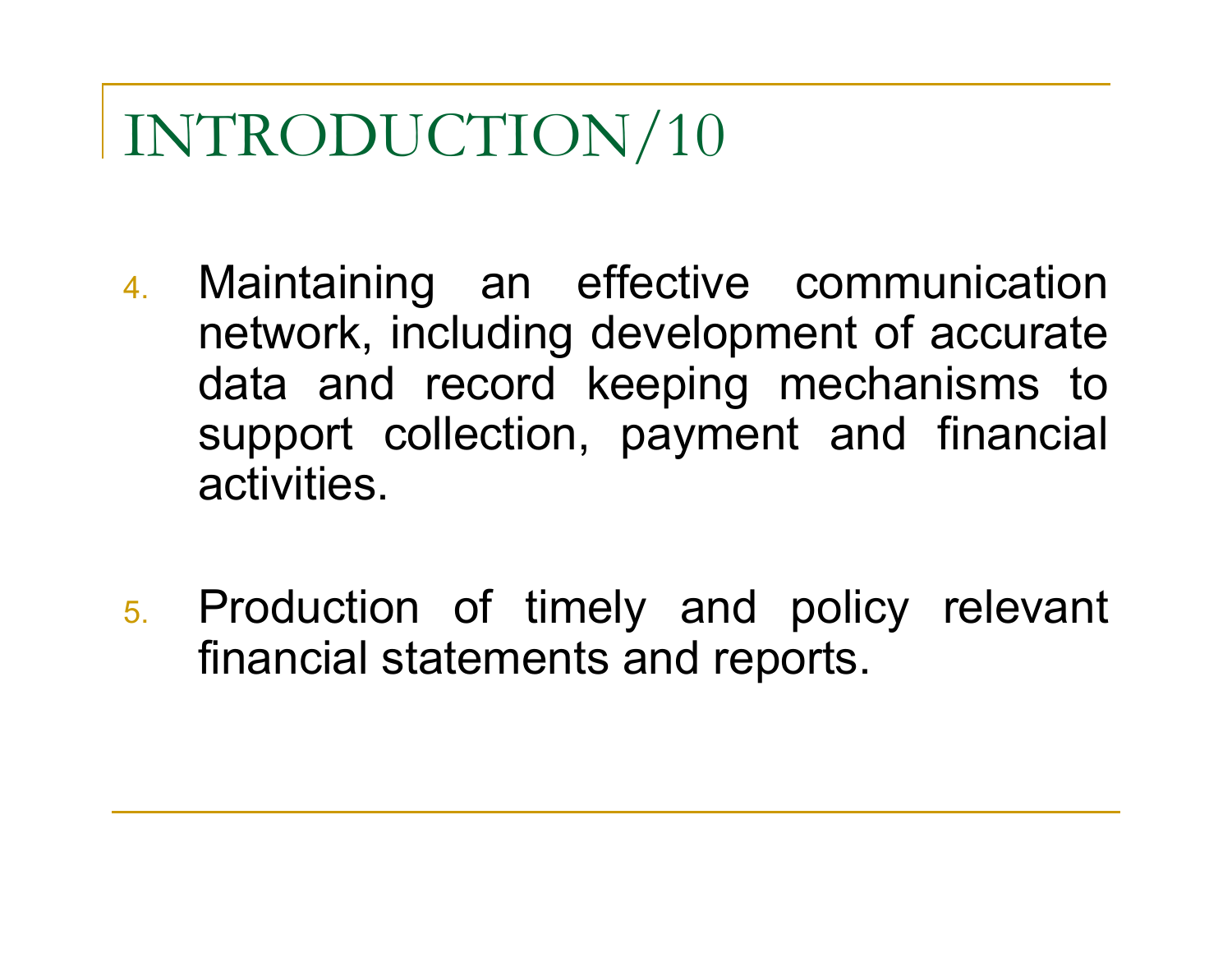- The core functions are interrelated.
- While lot of the attention and debate focuses on the investment function, the importance of performing non-investment functions cannot be over-emphasized.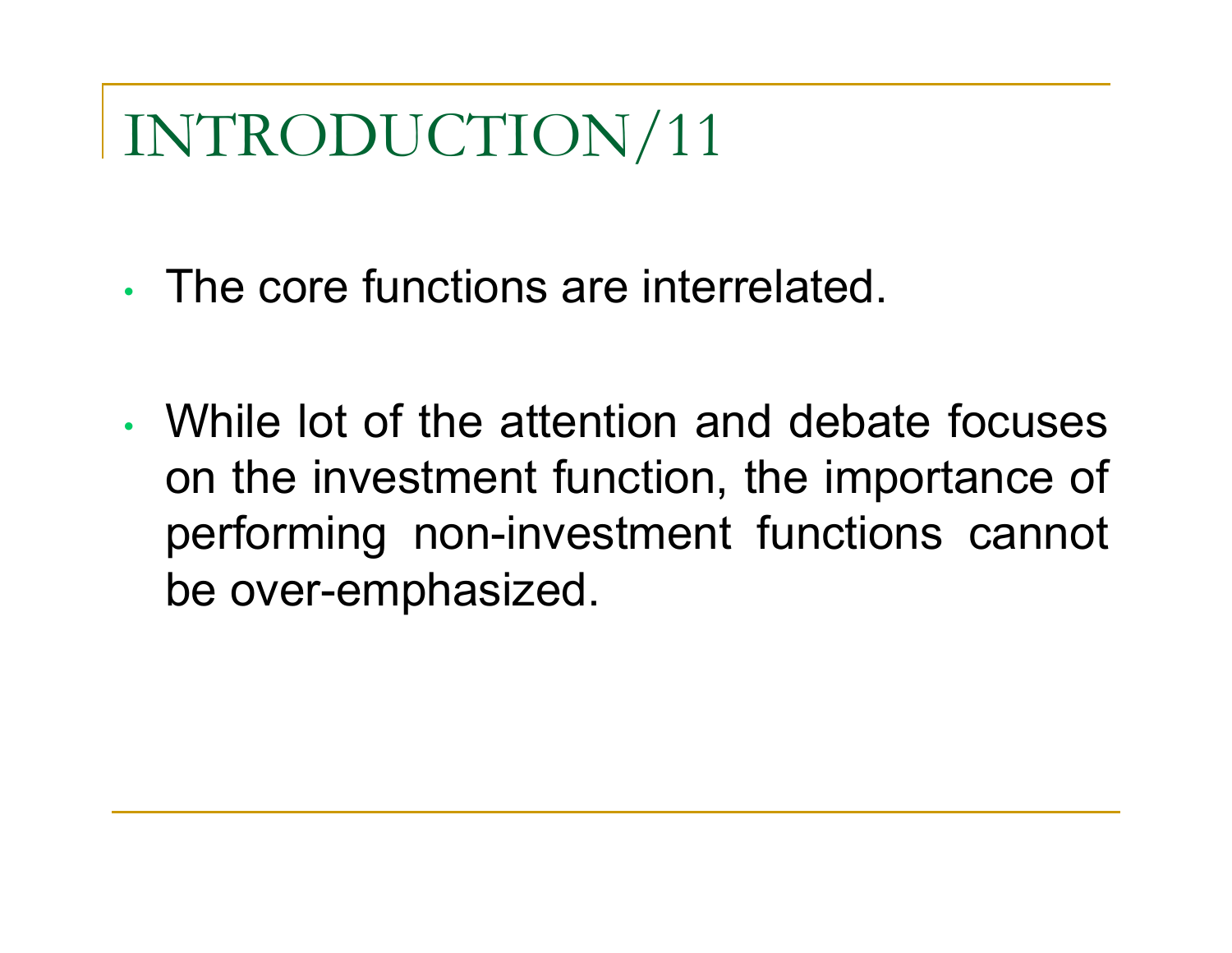- • **Much of the recent social security reform has focused on improving the performance of the core functions and benchmarking them against international best practices.**
- • **From a systemic perspective, the system should be** 
	- • **Adequate ( both in terms of coverage and level of protection against various risks).**
	- • **Affordable (from individual, business, fiscal and macroeconomic perspectives)**
	- • **Sustainable ( should have tight strategy, but flexible implementation to financially sustain the system over a period of 70 years or more).**
	- • **Robust ( must be able to withstand macroeconomic and other shocks)**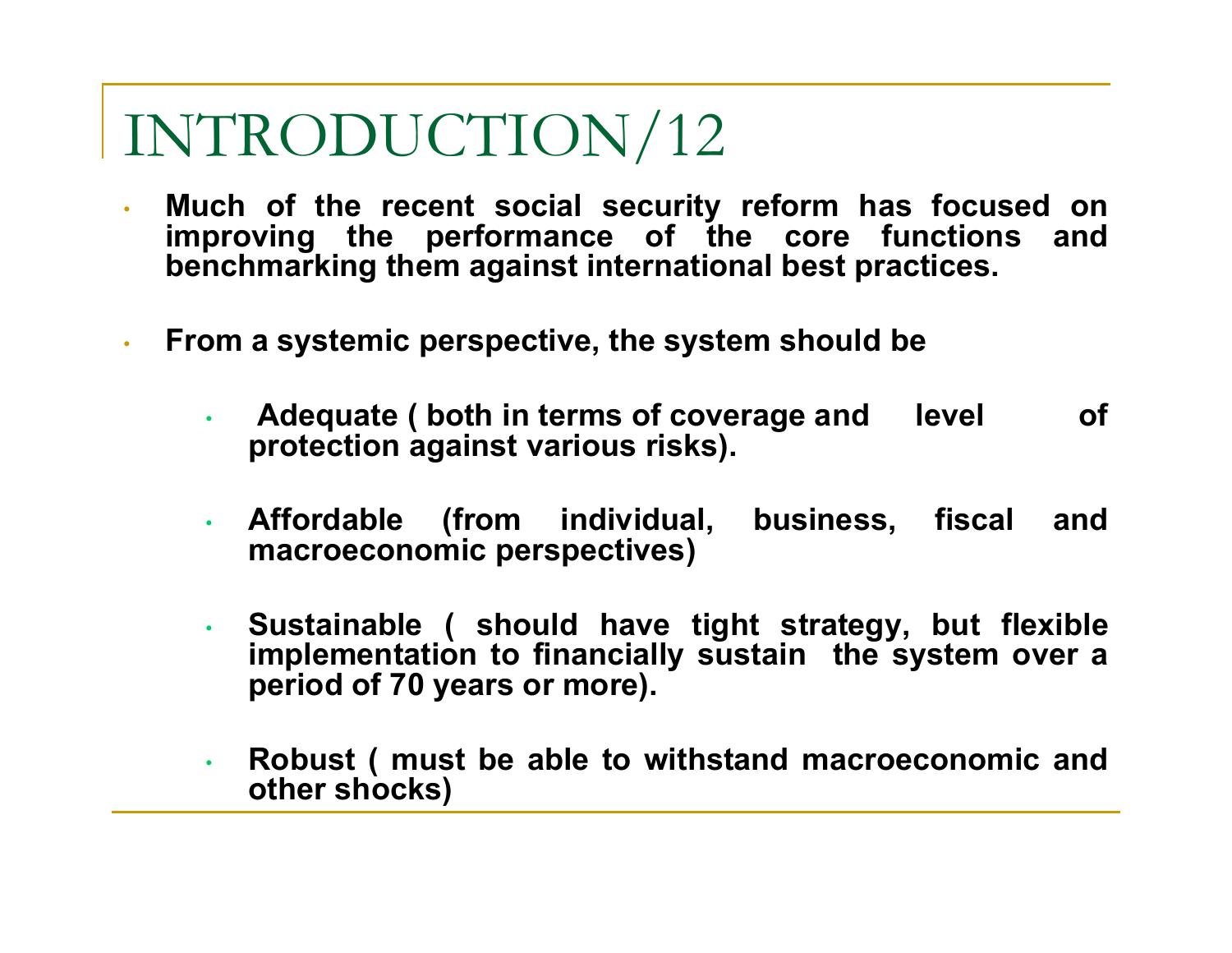- $\left\vert \cdot\right\vert$  The single most important Macroeconomic variable for economic security of both young and the old is trend rate of economic growth.
- World Bank's multi-tier framework represents a way of organizing thinking about pension reforms to diversify risk and ensure wider coverage , particularly in developing countries.

This framework is therefore NOT a blueprint.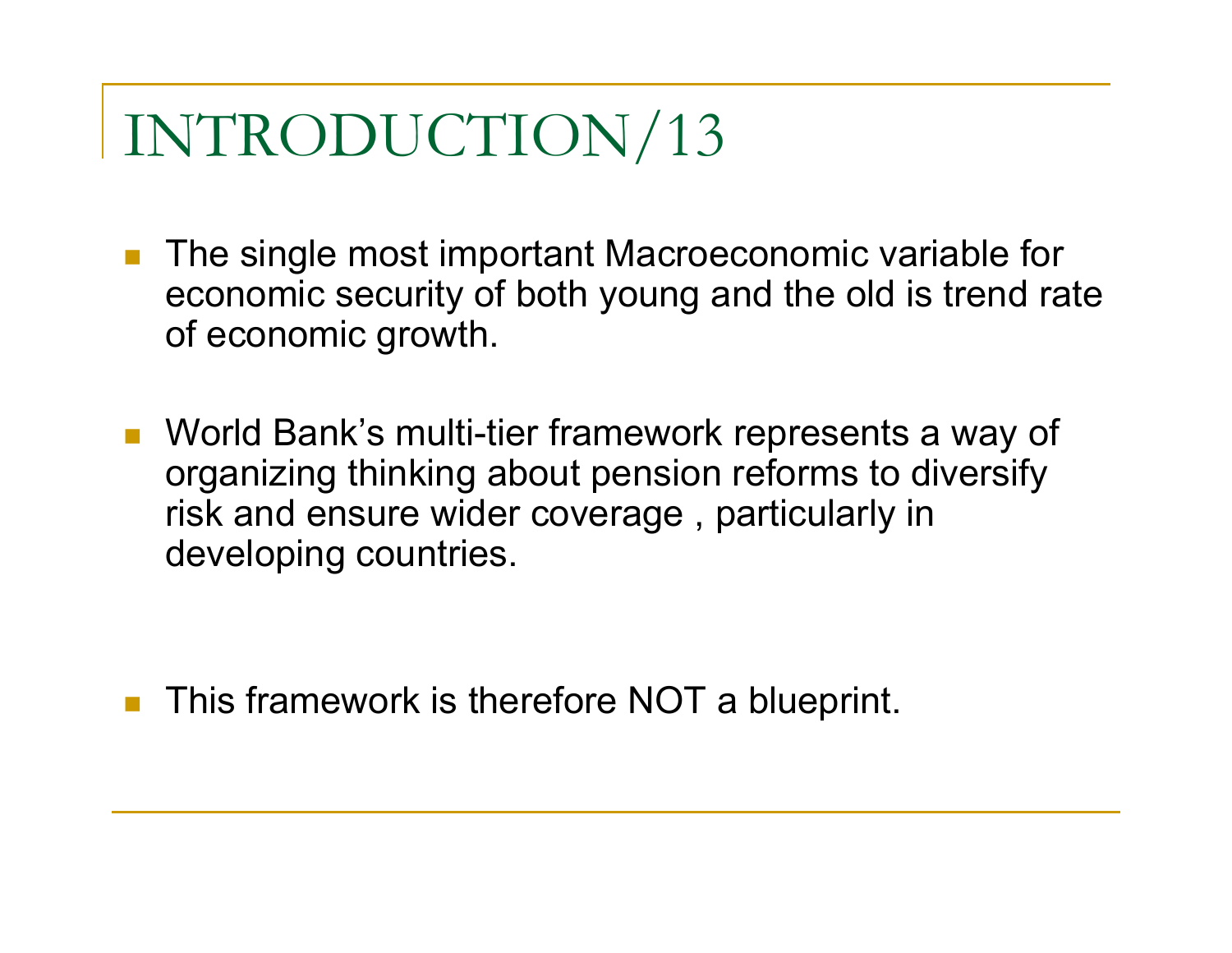- $\mathbb{R}^3$  The key message is that total retirement financing must be obtained from a variety of tiers and not from just one scheme. It also recognizes the important role of social assistance for the life time poor, financed from the budget; and of family and non-financial assets in providing retirement income security.
- $\mathbb{R}^3$  Table 1 provides the World Bank's multi-tier framework. It has five tiers.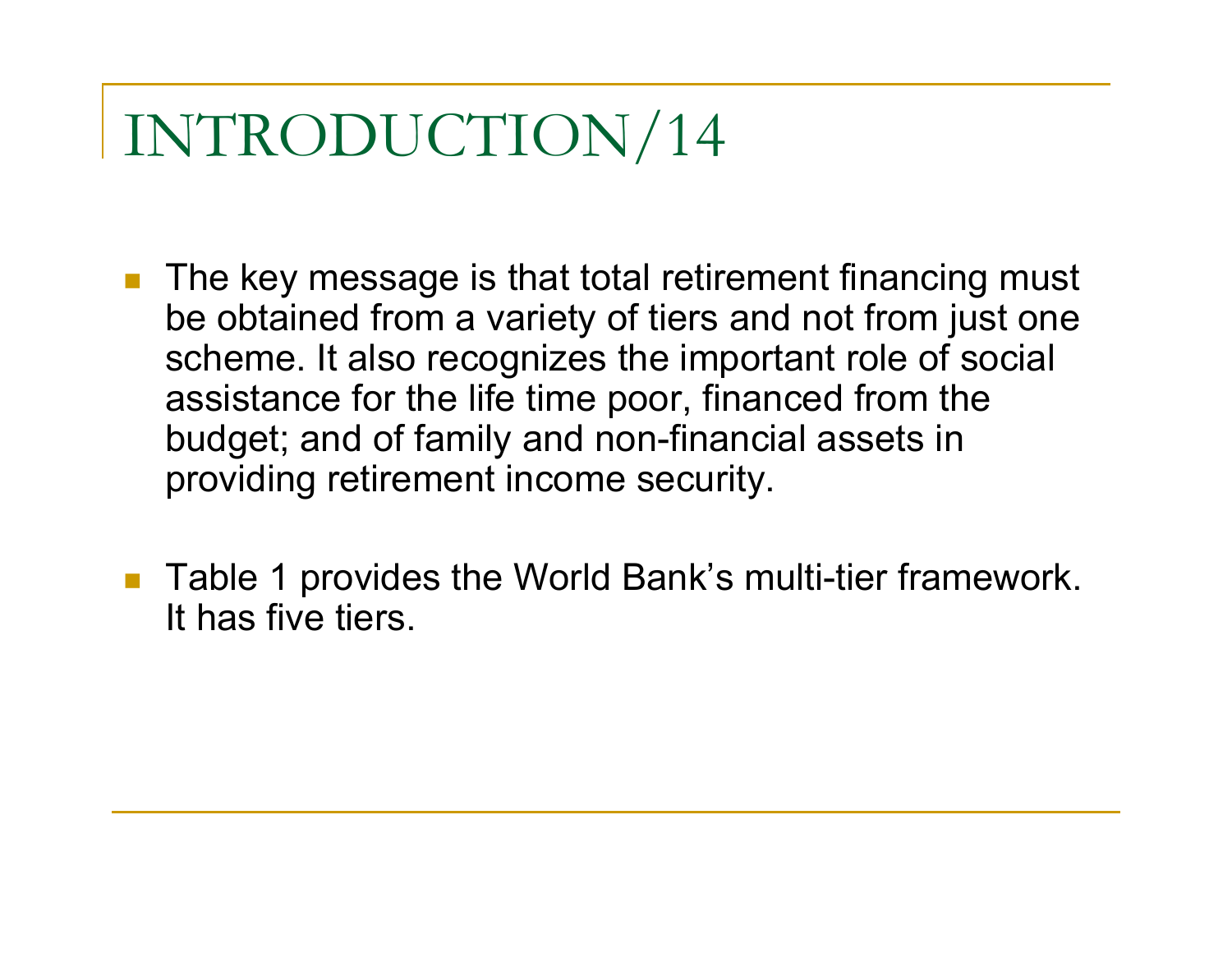| Table 1: Multi-Pillar Pension Taxonomy of the World Bank |                           |                    |                  |                                                                                                             |                                 |                                                         |  |
|----------------------------------------------------------|---------------------------|--------------------|------------------|-------------------------------------------------------------------------------------------------------------|---------------------------------|---------------------------------------------------------|--|
| Pillar                                                   | <b>Target Groups</b>      |                    |                  | <b>Main Criteria</b>                                                                                        |                                 |                                                         |  |
|                                                          | Lifetime<br>poor          | Informal<br>sector | Formal<br>sector | Characteristics                                                                                             | Participation                   | Groups                                                  |  |
| $\overline{0}$                                           | $\sf X$                   | $\mathsf{X}$       | $\mathsf{X}$     | "Basic or "Social<br>pension," at least social<br>assistance, universal or<br>means-tested                  | Universal or<br><b>Residual</b> | Budget/general<br>revenues                              |  |
| $\mathbf 1$                                              |                           |                    | $\mathsf{X}$     | Public pension plan,<br>publicly managed,<br>defined-benefit or<br>notional defined-<br>contribution        | Mandated                        | Contributions,<br>perhaps with<br>financial<br>reserves |  |
| $\overline{2}$                                           |                           |                    | $\sf X$          | Occupational or<br>personal pension plans,<br>funded defined-benefit<br>or funded, defined-<br>contribution | Mandated                        | Financial<br>assets                                     |  |
| 3                                                        | $\boldsymbol{\mathsf{X}}$ | x, X               | $\sf X$          | Occupational or<br>personal pension plans,<br>funded defined-benefit<br>or funded, defined<br>contribution  | Voluntary                       | Financial<br>assets                                     |  |
| 4                                                        | X                         | $\sf X$            | X                | Personal savings,                                                                                           | Voluntary                       | Financial                                               |  |
|                                                          |                           |                    |                  | homeownership, and<br>other individual financial<br>and non-financial assets                                |                                 | assets                                                  |  |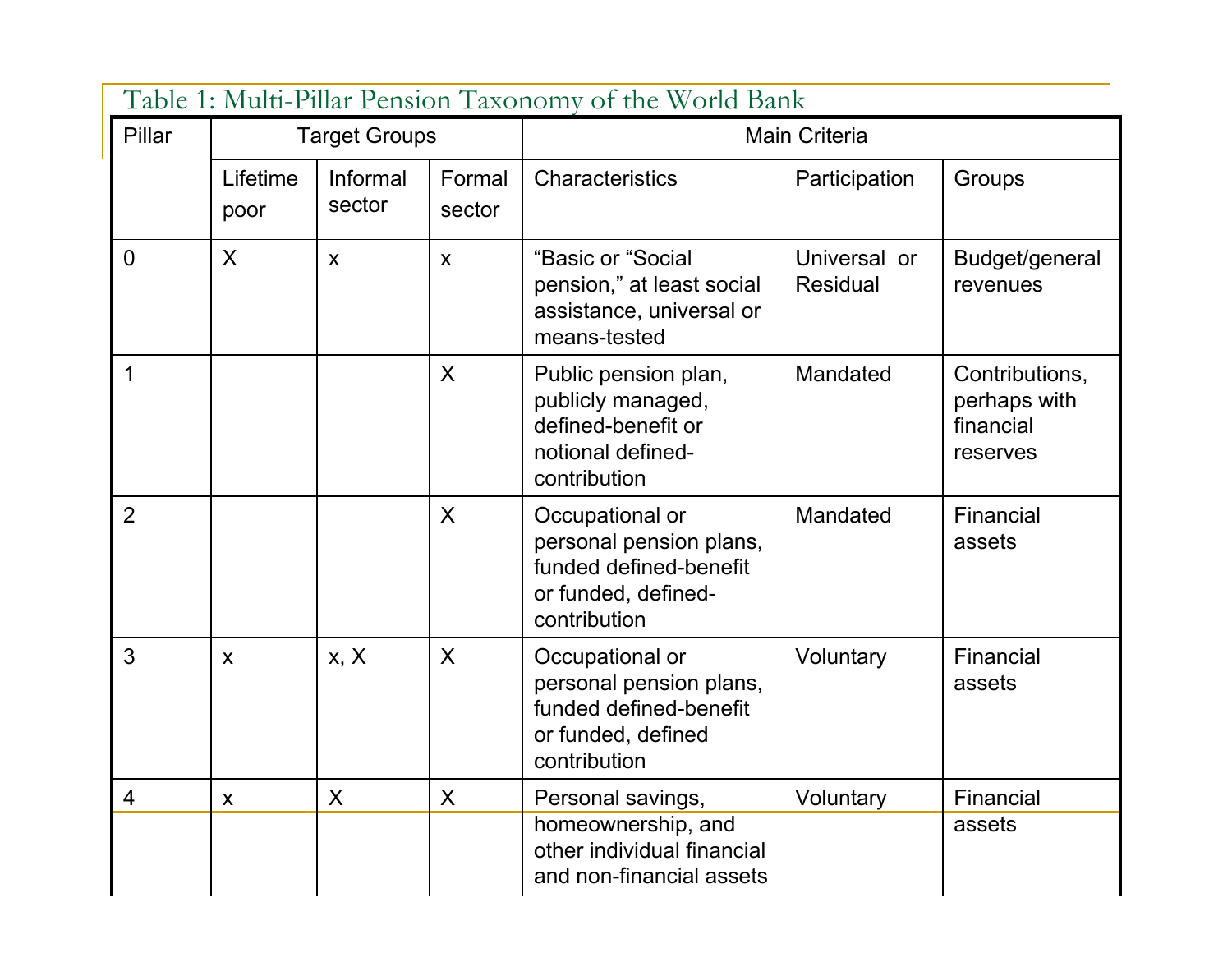**Table 1: Multi-Pillar Pension Taxonomy of the World Bank**

- *Note:* The size of x or X characterizes the importance of each pillar for each target group.
- *Source*: Holzmann R. et al. "Old age income support in the 21st century: the World Bank's perspective on pension systems and reform", Washington DC: The World Bank, May 2004 Draft (Processed).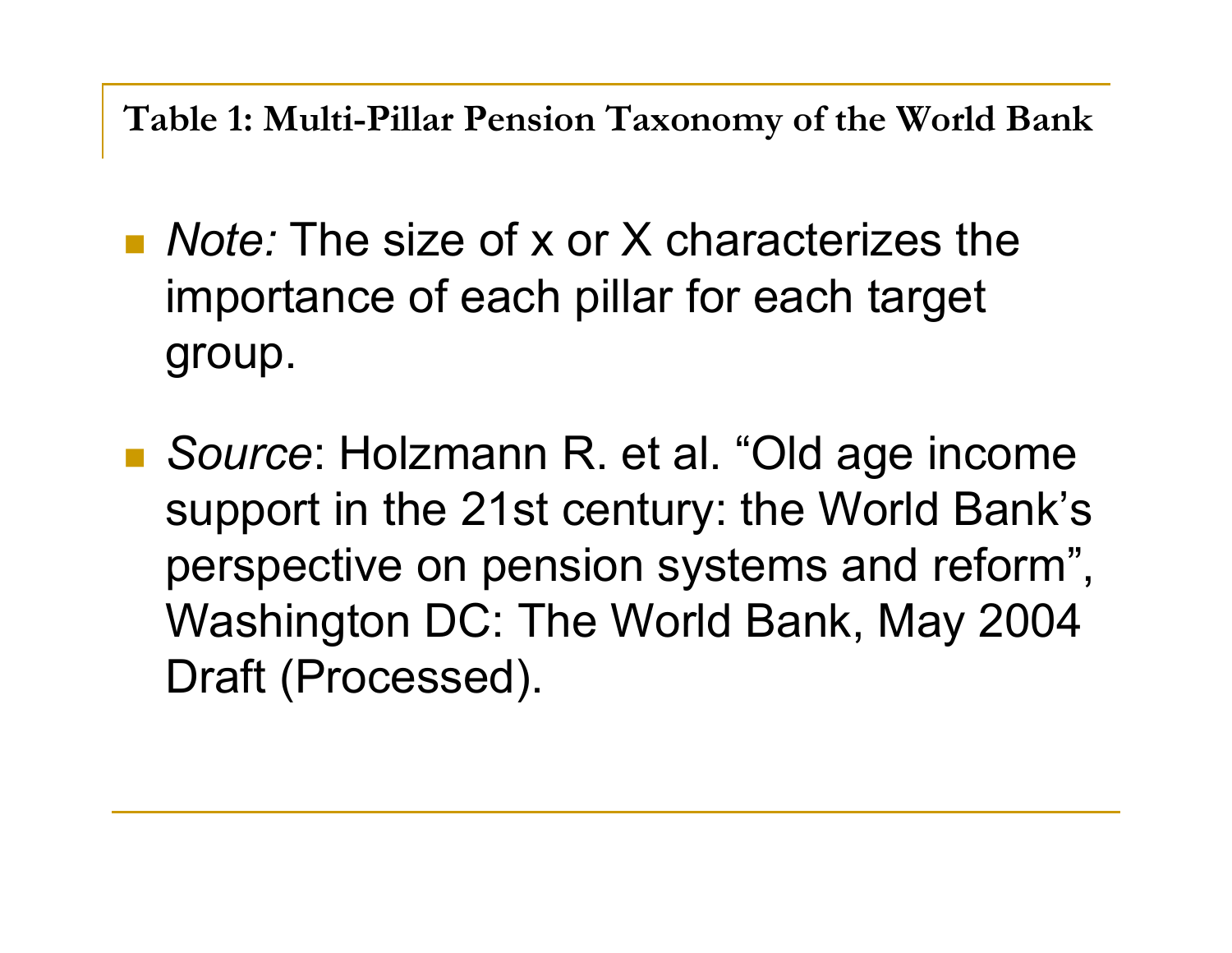II. Demographic Trends/1 Three major demographic trends are apparent-1. Fertility Rates are dropping nearly everywhere

2.Life Expectancy is rising in many, though not all parts of the world

3.Developed countries are well advanced with respect to the above two trends, reflected in their declining share in world population. The non-developed countries are farther behind, though variation among them is large.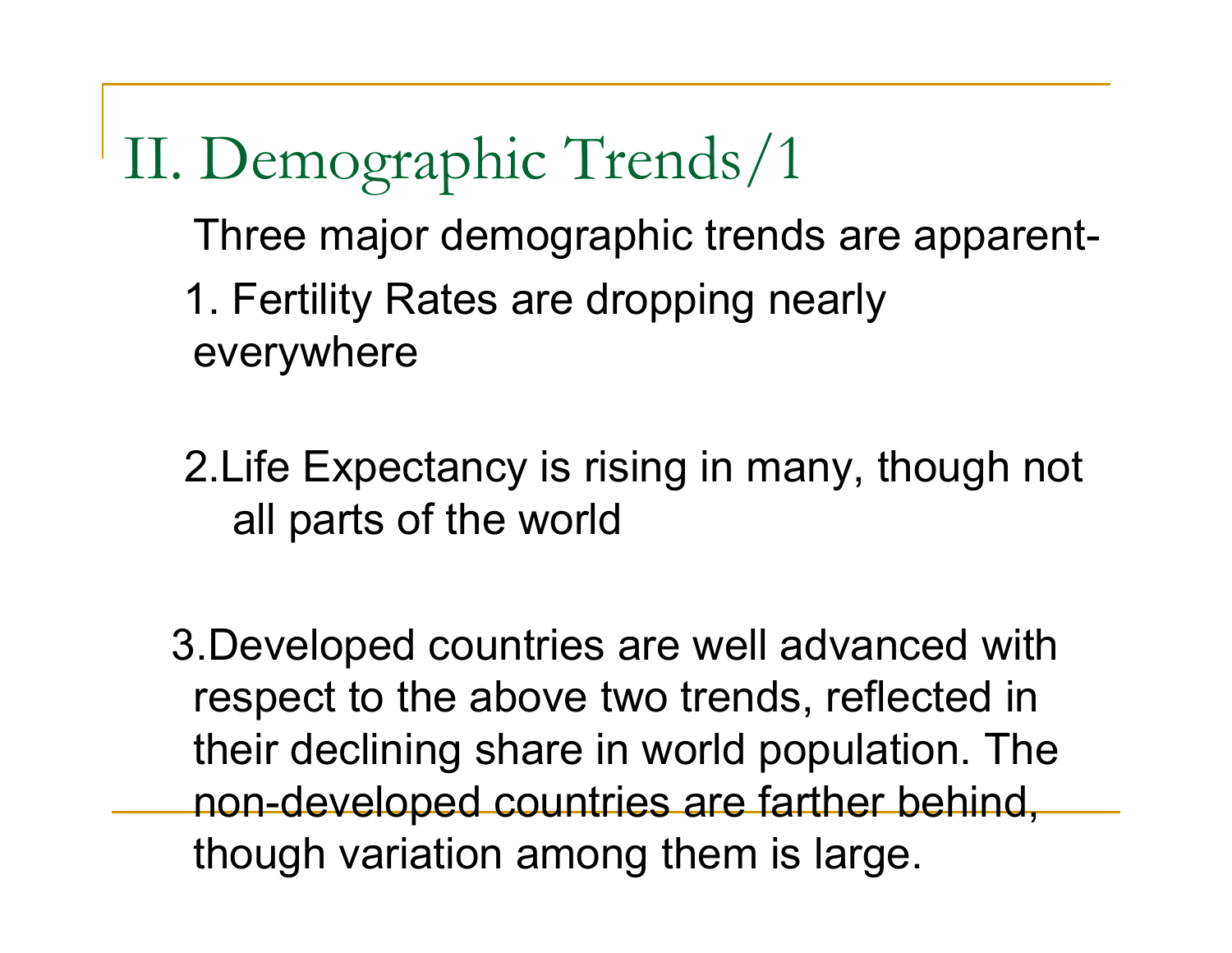**Ageing Factoids** 

- 59% of world's elderly (249 million) lived in developing countries in 2000; this will increase to 71 % (686 million) by 2030.
- Most of the growth will take place in developing countries, over half of it in Asia and more than a quarter in China alone.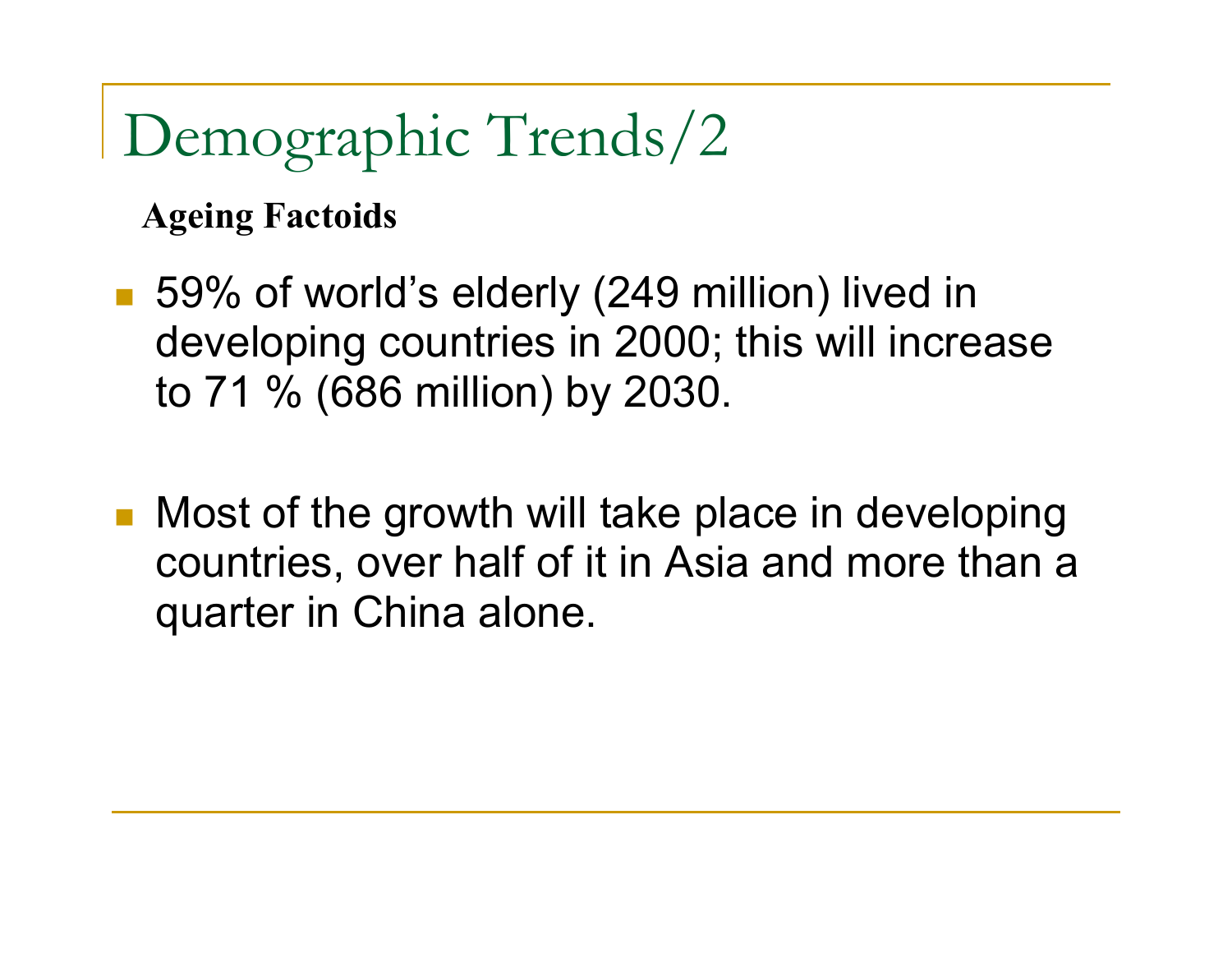- The problem in the developing countries will not be just the level of elderly population but the rapid pace of ageing.
- Many developing countries will have an `old' demographic profile at much lower level of per capita income than the industrial countries.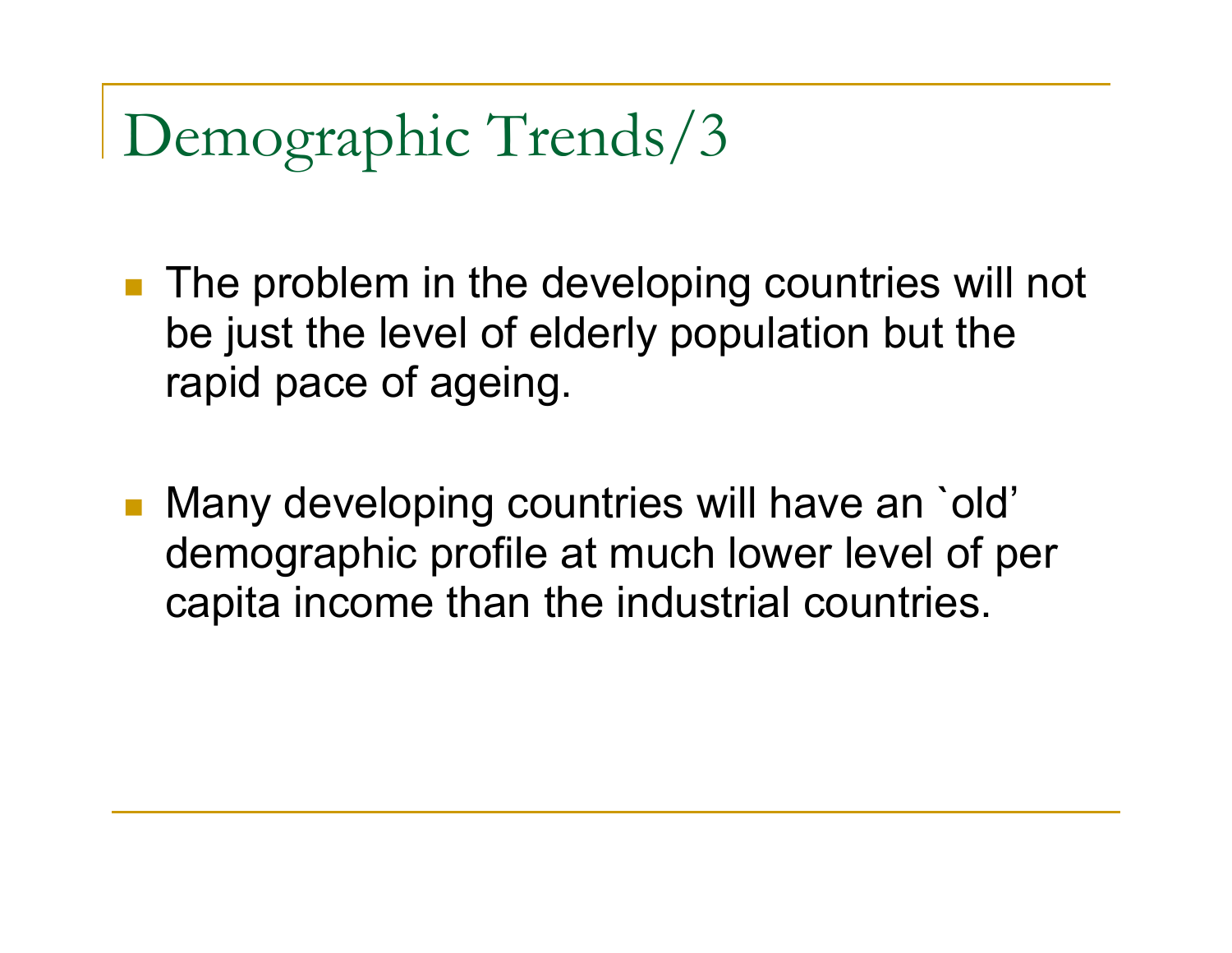| <b>Table 2: Population Aging in Selected Countries</b> |                                    |      |                            |      |                                                   |                 |  |
|--------------------------------------------------------|------------------------------------|------|----------------------------|------|---------------------------------------------------|-----------------|--|
|                                                        | <b>Population</b><br>(In Millions) |      | % of Population Over<br>65 |      | <b>Population over 65</b><br>(Numbers in million) |                 |  |
|                                                        | 2000                               | 2030 | 2000                       | 2030 | 2000                                              | 2030            |  |
| China                                                  | 1262                               | 1483 | 7.0                        | 16.0 | 88                                                | 237             |  |
| India                                                  | 1014                               | 1437 | 4.6                        | 9.0  | 47                                                | 129             |  |
| <b>USA</b>                                             | 276                                | 351  | 12.6                       | 20.0 | 35                                                | 70              |  |
| Vietnam                                                | 76                                 | N.A. | 5.8                        | N.A. | 4.4 <sup>b</sup>                                  | N.A.            |  |
| Indonesia                                              | 225                                | 313  | 4.5                        | 10.9 | 10                                                | 34              |  |
| <b>Brazil</b>                                          | 173                                | 203  | 5.3                        | 13.2 | 9                                                 | 27              |  |
| <b>Russia</b>                                          | 146                                | 133  | 12.6                       | 20.5 | 18                                                | 27              |  |
| Japan                                                  | 127                                | 117  | 17.0                       | 28.3 | 22                                                | 33              |  |
| France                                                 | 59                                 | 62   | 16.0                       | 24.0 | 9                                                 | 15              |  |
| <b>UK</b>                                              | 60                                 | 61   | 15.7                       | 23.5 | 9                                                 | 14              |  |
| S.Korea                                                | 47                                 | 54   | 7.0                        | 19.5 | $\overline{3}$                                    | 11              |  |
| Malaysia                                               | 22                                 | 35   | 4.1                        | 9.4  | 1                                                 | 3               |  |
| <b>Australia</b>                                       | <u> 19</u>                         | 23   | 12.4                       | 21.1 | $\mathcal{P}$                                     | $5\overline{)}$ |  |
| <b>Singapore</b>                                       | $\overline{4}$                     | 9    | 6.8                        | 14.8 | $\mathbf 0$                                       | 1               |  |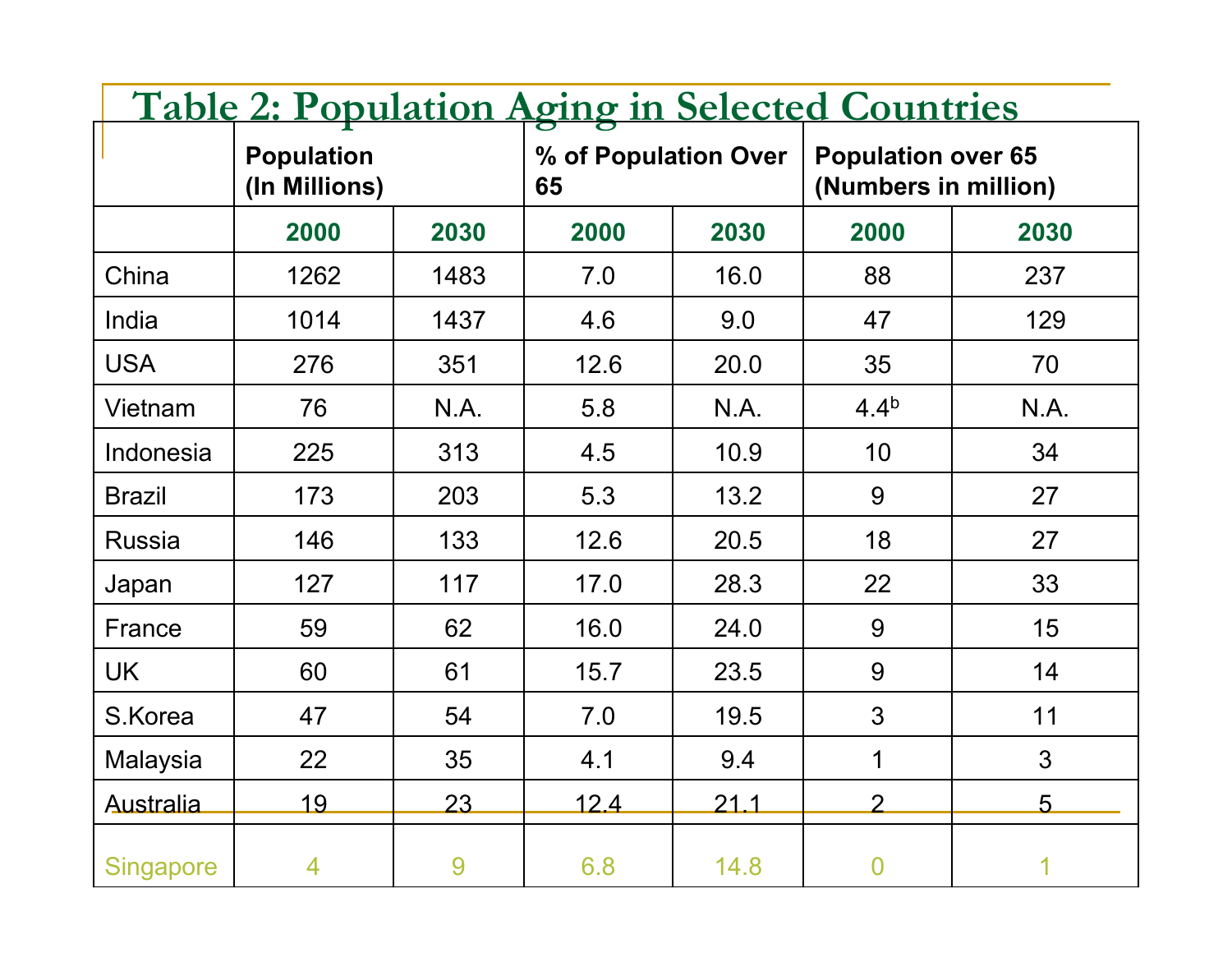**Table 2: Population Aging in Selected Countries**

- a data for 1999
- **b** 2.63 million or 60% were females. So gender issue will need to be addressed. Early retirement age for women will mean larger need for retirement resources.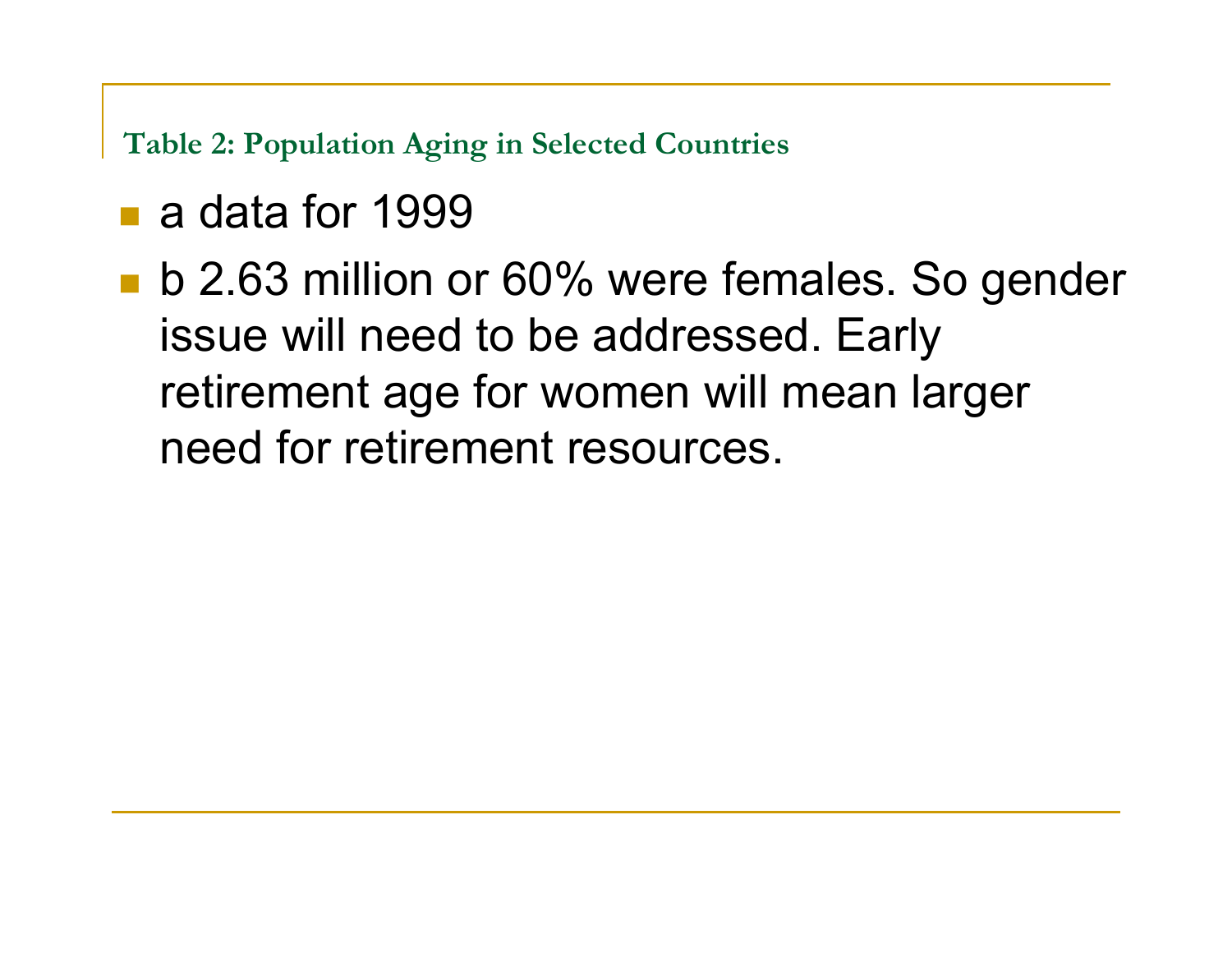■ By 2030, 237 million people, or 16% of China's population will be over 65 years of age.

**If In ASEAN, Singapore will experience the most rapid** ageing followed by Thailand. Philippines and Malaysia exhibit relatively high fertility rates, population in these countries will age relatively gradually.

■ For financing retirement (and for healthcare) what matters is the life expectancy at age 60 (Figure 1) Differences among countries are much smaller for life expectancy at age 60, than it is for life expectancy at birth.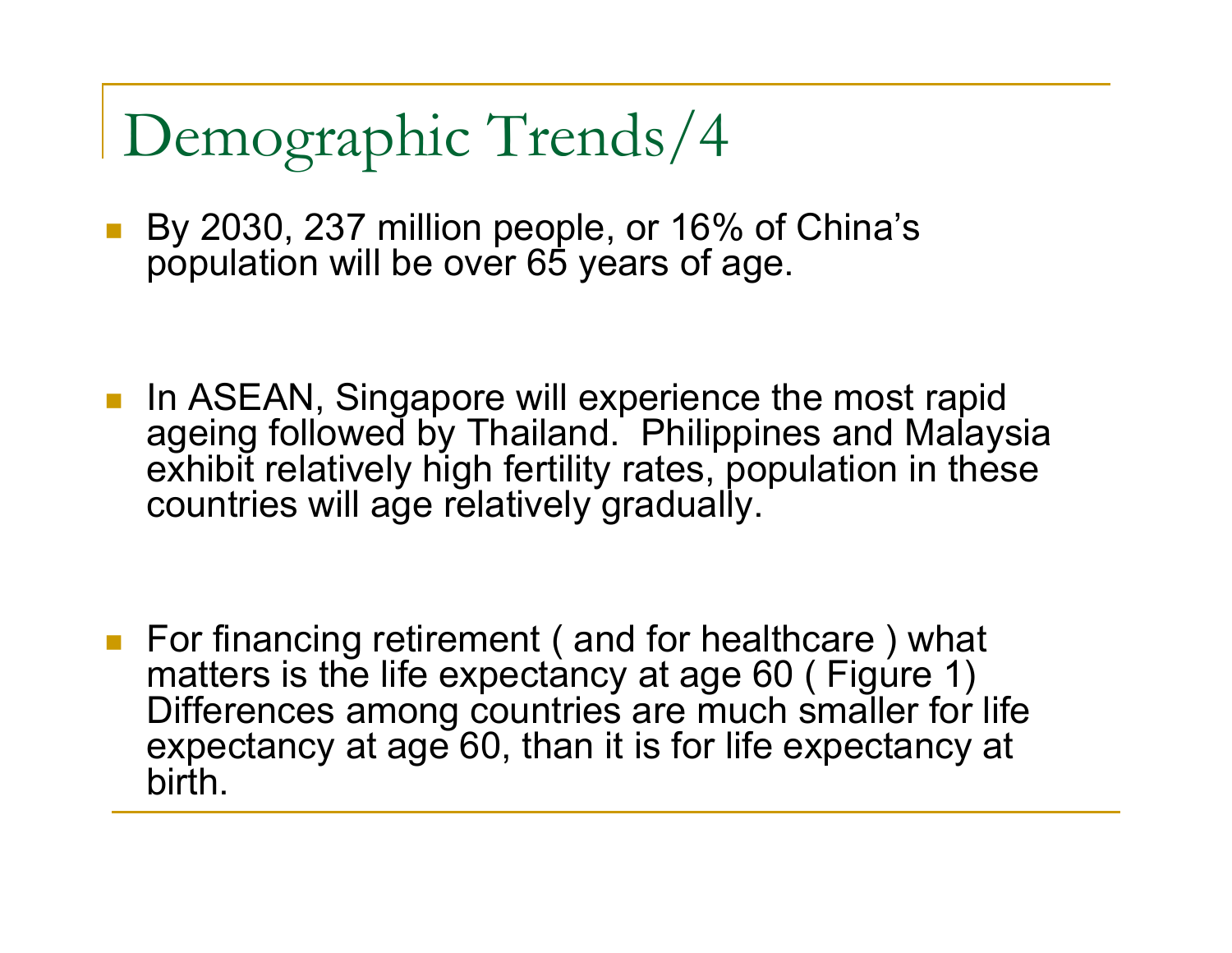**I**  The vast numbers of elderly adds a human dimension and imposes a significant responsibility on the part of those who are involved in managing retirement funds and systems

- **T**  How Asia addresses the challenge will largely determine how the world will cope with ageing.
- $\mathbb{R}^3$  So the focus of pension reforms should not primarily be on OECD countries. Many Asian countries will have OECD's demographic profiles at much lower per-capita incomes and much less time to adjust than that has been the case in the OECD.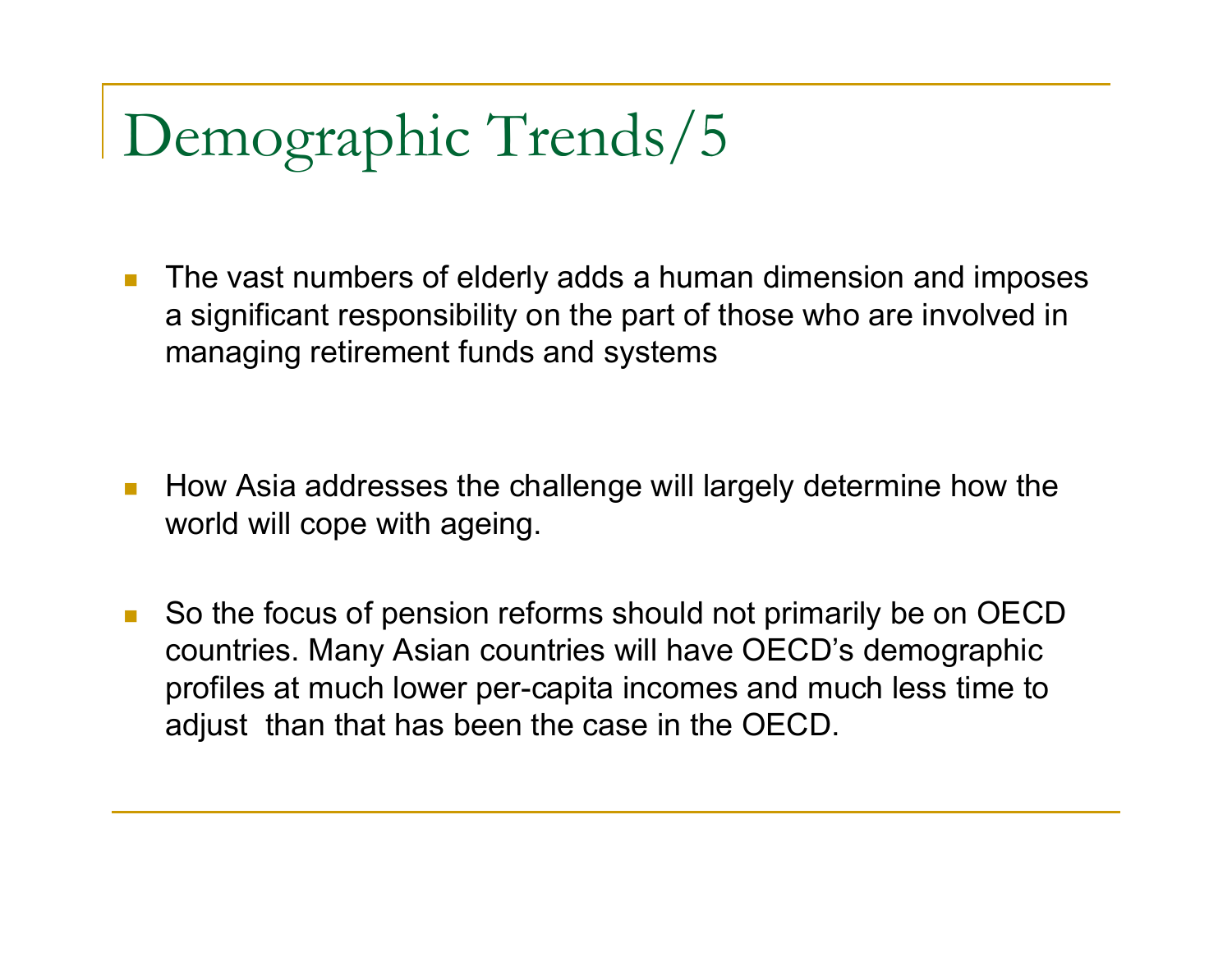#### **Figure 1:Demographic and Labor Force Challenge Figure 1:Demographic and Labor Force Challenge**

Growth in Global Working-Age Population (15-64)



\* Note: Africa includes a group of 56 countries. Source: UN, Morgan Stanley Research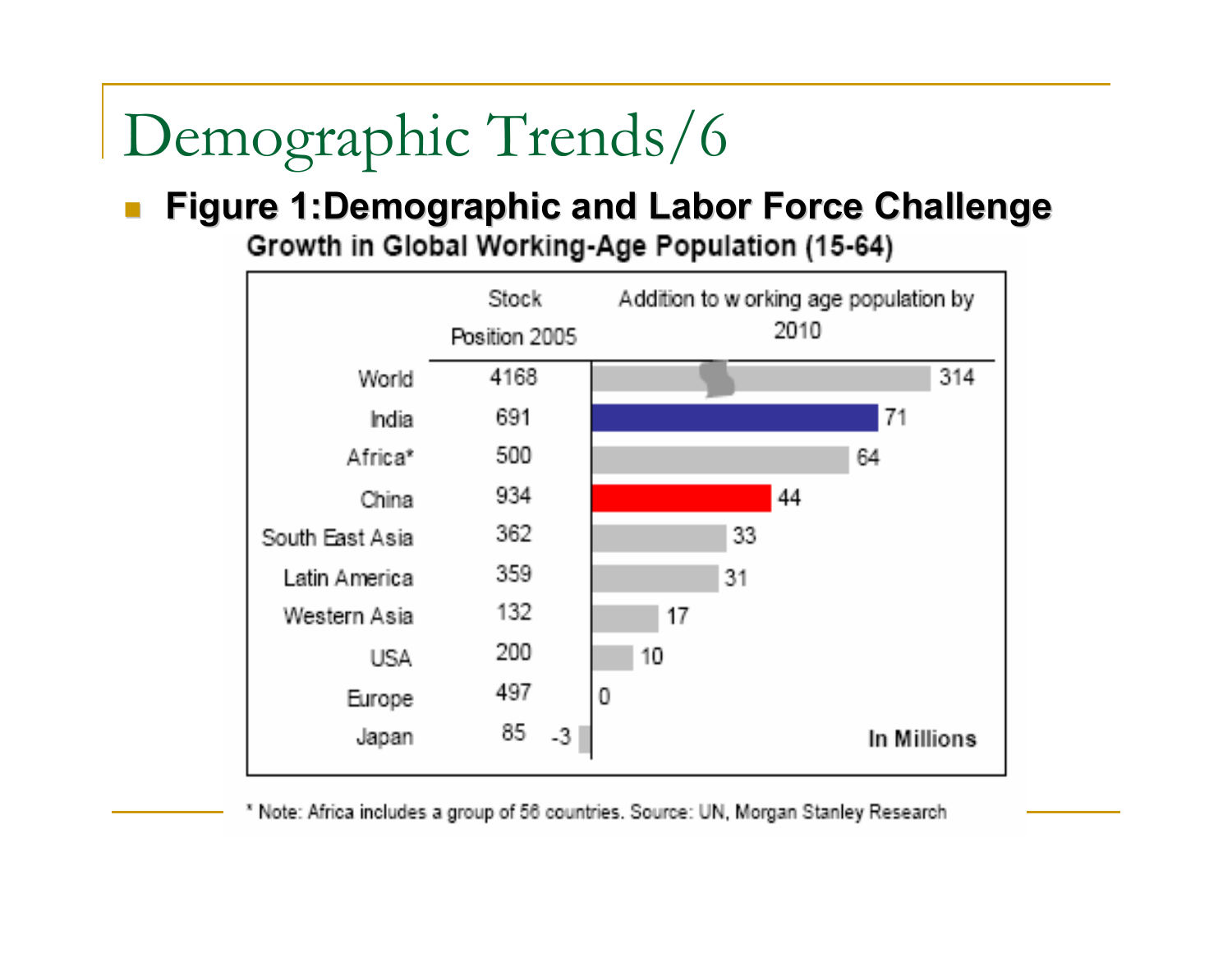**1) Retirement objective or development focus?**

- $\blacksquare$  **The objective of any social security system is the provision on a**  sustainable basis, of a socially adequate and equitable retirement **protection system, while simultaneously minimizing adverse effects on:** 
	- $\sim$ **economic efficiency;**
	- $\mathcal{L}^{\mathcal{L}}$ **fiscal consolidation and flexibility;**
	- F **incentives to work and save;**
	- $\overline{\phantom{a}}$ **international competitiveness.**
- $\overline{\phantom{a}}$  **The single most important macroeconomic variable in reaching this objective is the trend rate of economic growth.**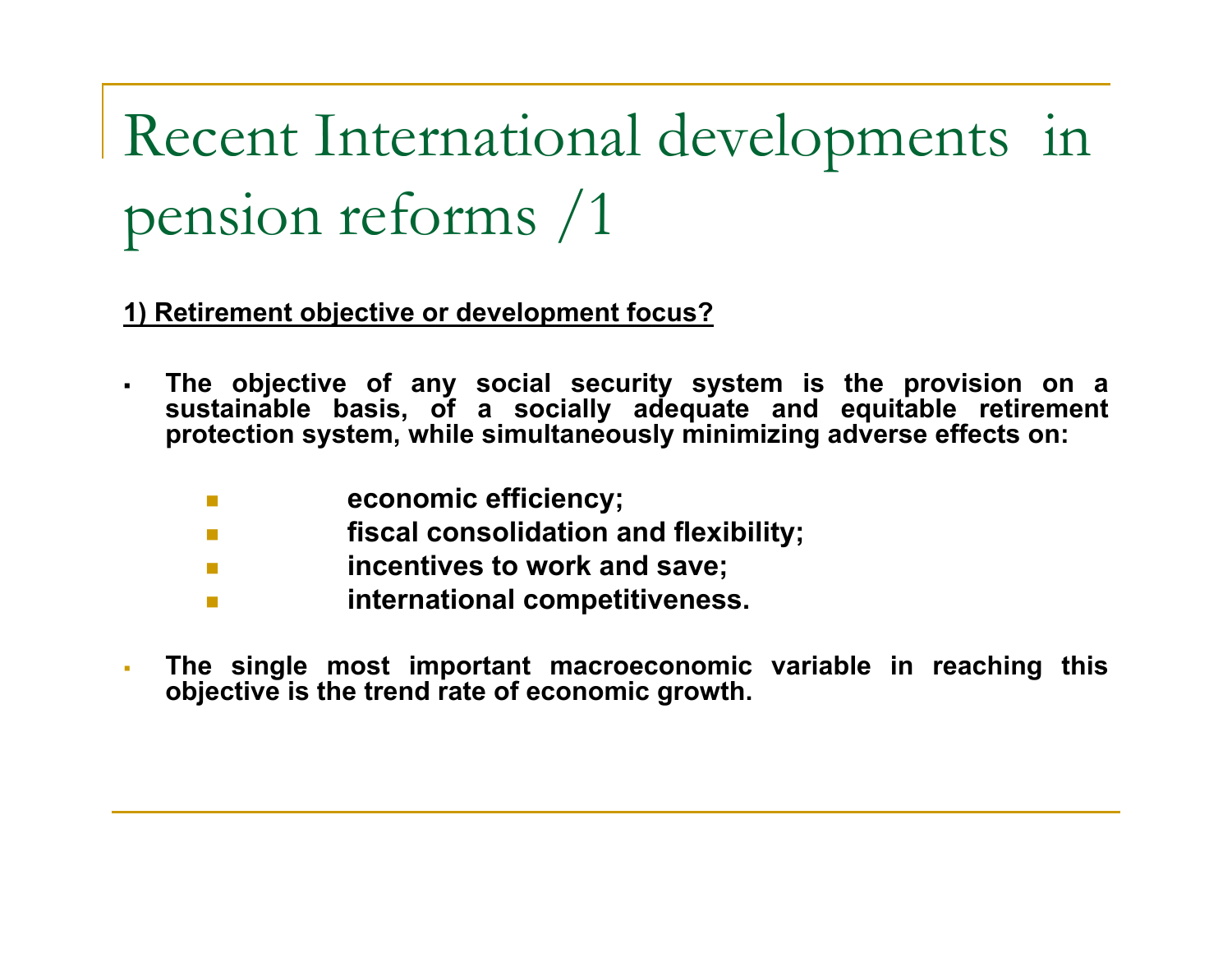- П Recent trend has been towards focusing on the retirement objective (e.g. Hong Kong, Chile, and many Central European countries) rather than having a multi-objective provident or pension funds.
- It is felt that multi-objective systems tend to violate the principle that each policy instrument should be targeted towards a single objective, otherwise suboptimal outcomes may occur.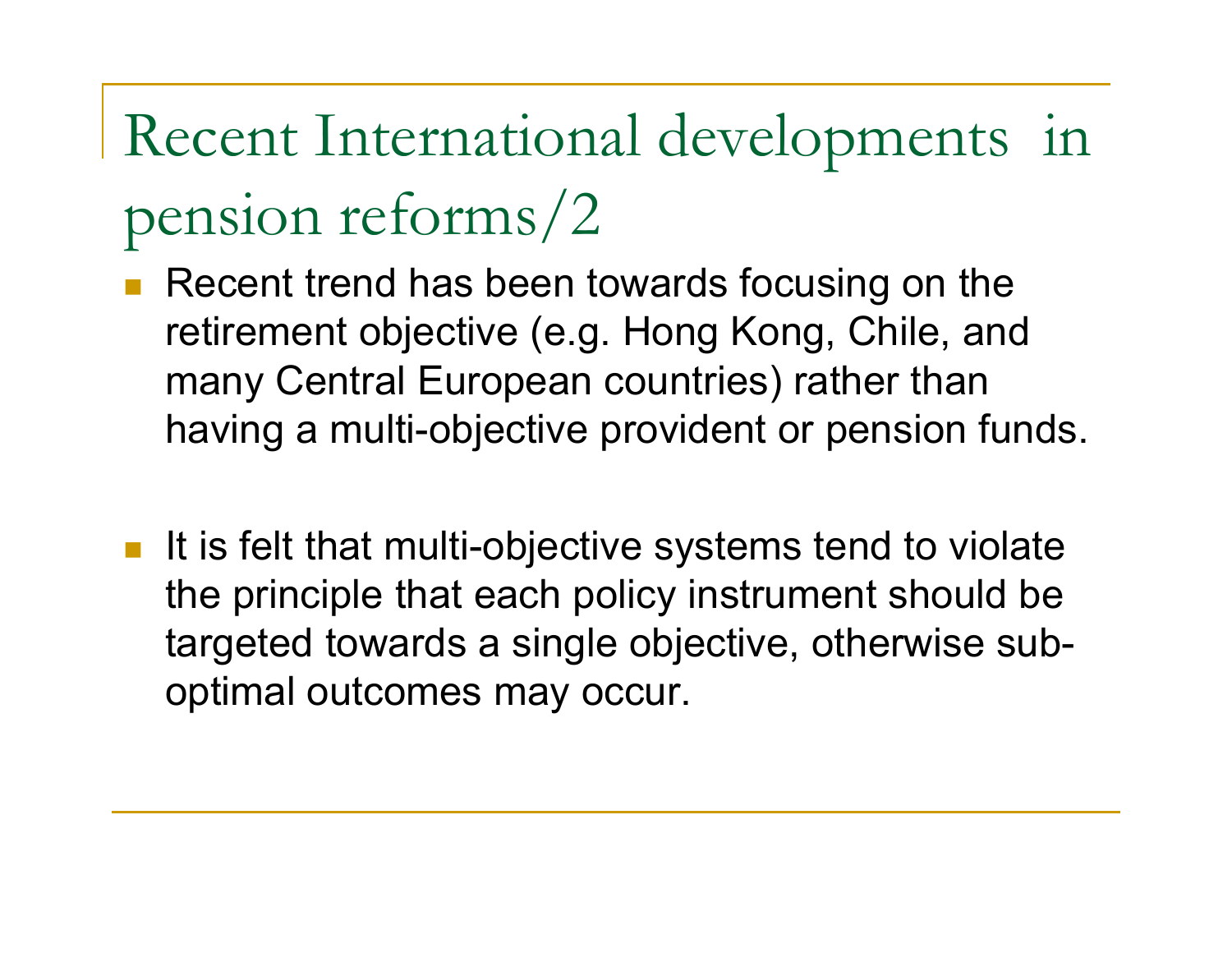- Systems focusing on the retirement objective alone have relatively low contribution rates.
- **As these are statutory levies, the impact on** hiring and firing costs, and on labor market functioning are positive.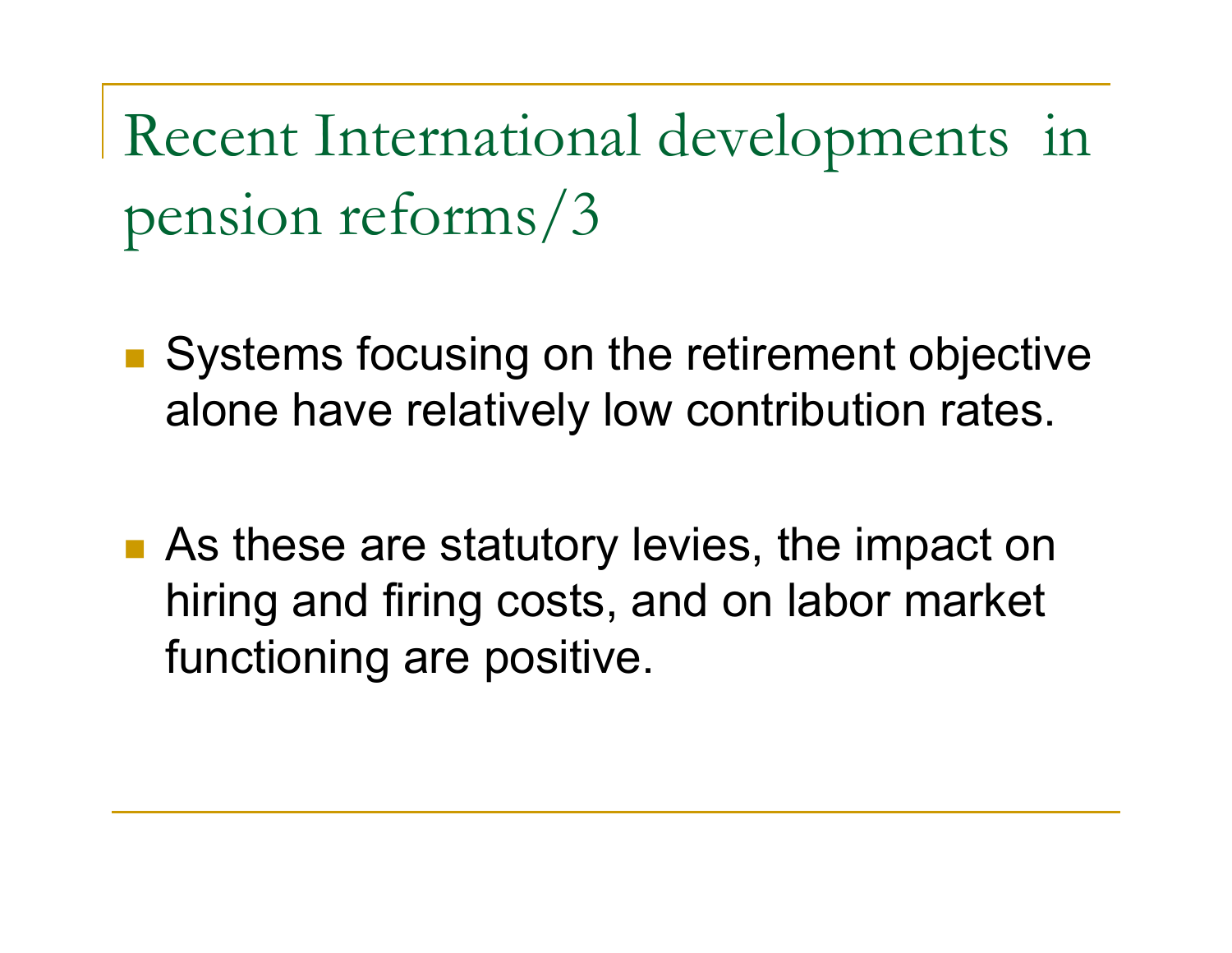Broadly, 10% contribution rates with no wage ceiling and no pre-retirement withdrawals should be able to provide between 30-40% replacement rates, with reasonable longevity risk protection but limited inflation risk protection.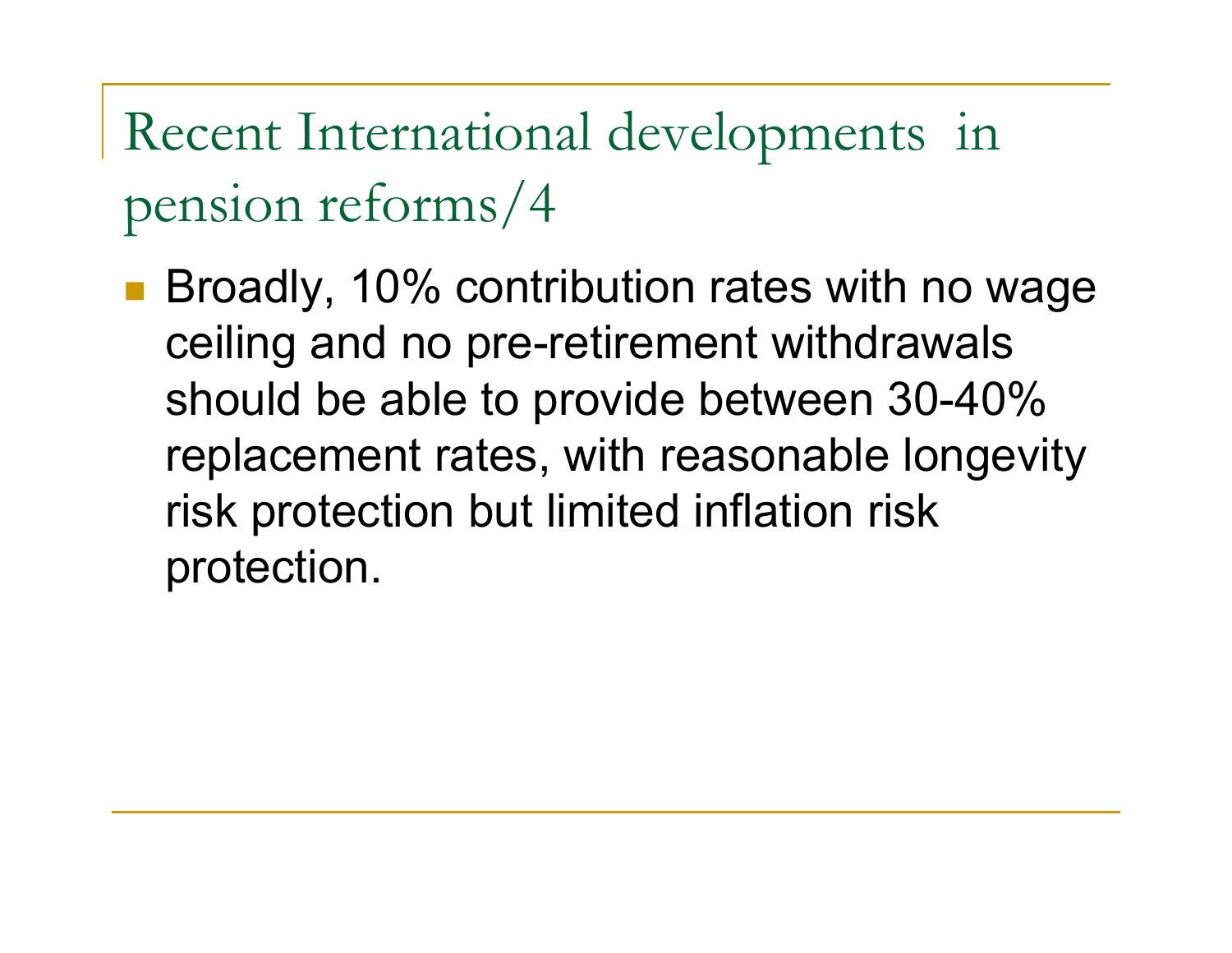The recent reforms particularly in Asia-pacific have focused on

#### 2)Civil service pension reforms

- • Primarily increasing the funding through contributions, setting aside dedicated sinking funds which are then invested in the capital markets in a professional manner with high level of importance attached to fiduciary responsibility ( Some aspects of this trend are evident in Malaysia, Sri Lanka, and Thailand).
- • Revising the benefits formula linking it with overall Civil Service reform, including the New Employment contract.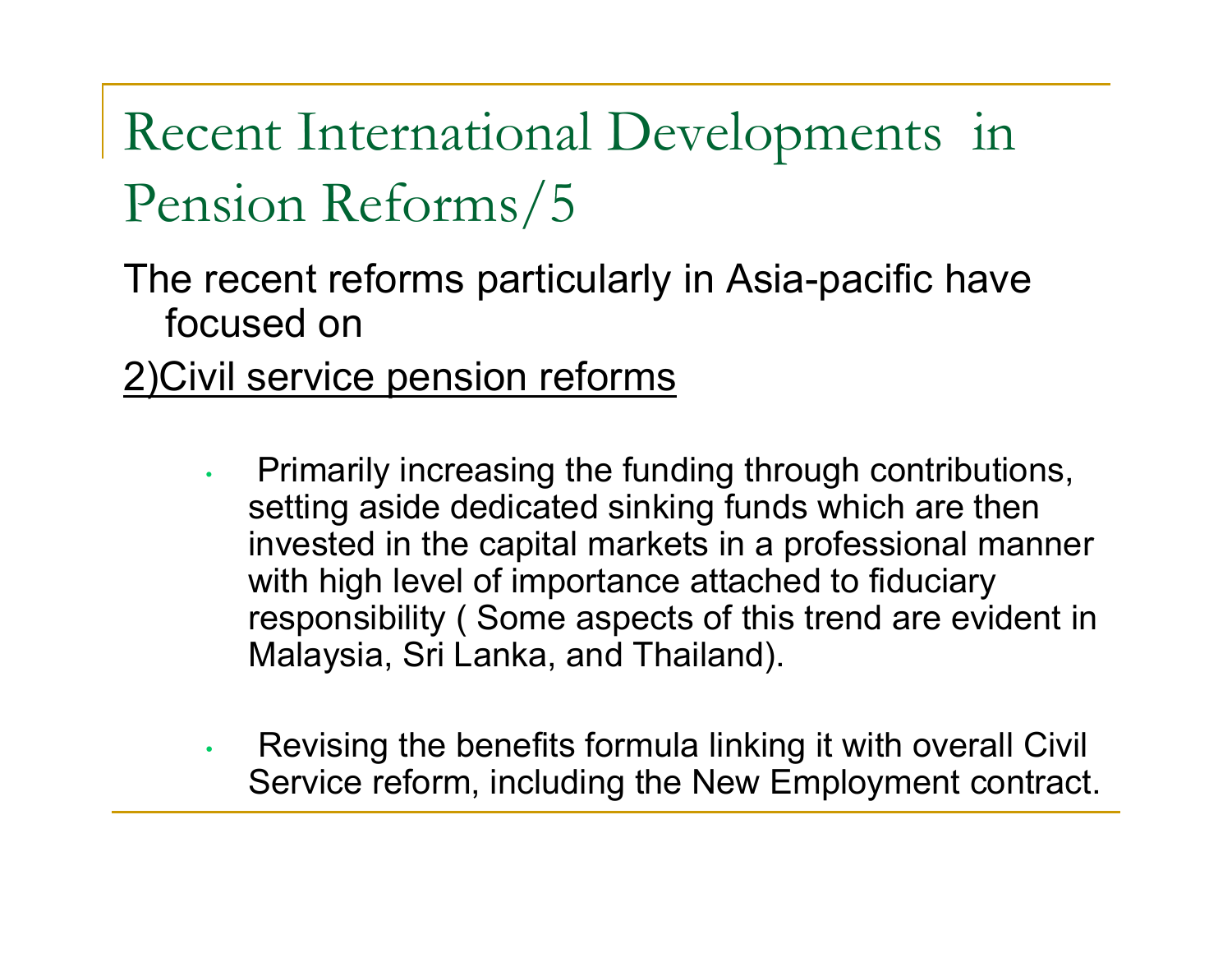3) Occupational pensions

- • The trend has been towards expanding the role of employer based voluntary occupational pension plans, with tax advantages subject to a ceiling.
- • Professional management of funds through the capital markets.
- • Foreign pension fund managers being invited( China) ;and international diversification is increasingly considered ( Malaysia and Thailand).
- • New legislation is being enacted to facilitate this tier of retirement plans (China).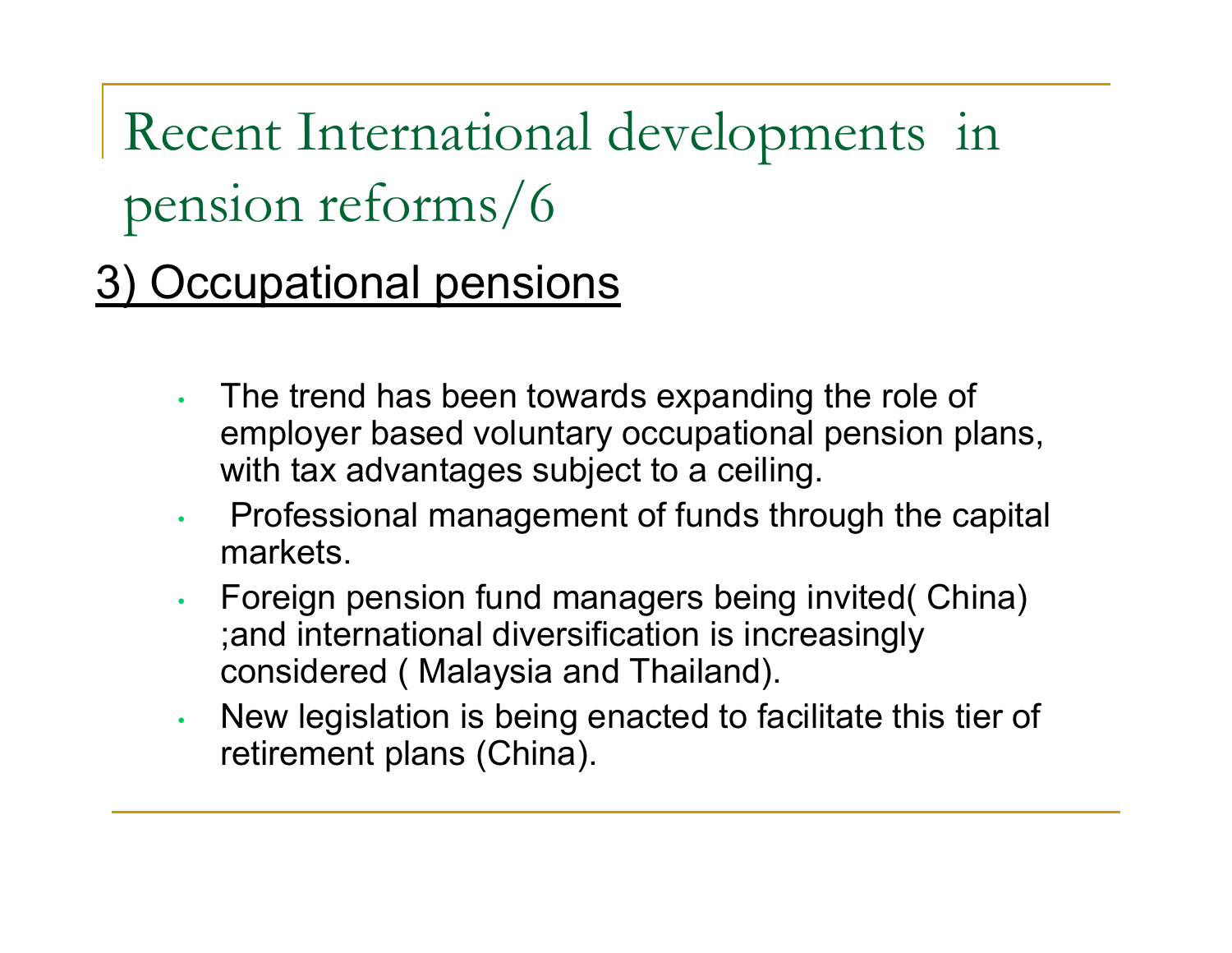- П The UK has proposed a National Pensions Savings Scheme (NPSS) which will begin operations in 2012( Financial Times, FM Supplement, May 29, 2006).
- **If will automatically enroll all employees without** access to an occupational pension plan into a low cost scheme of portable, personal accounts.
- **Employees will pay half the contributions, set at 8%** of the salary and can opt out of the NPSS if they choose.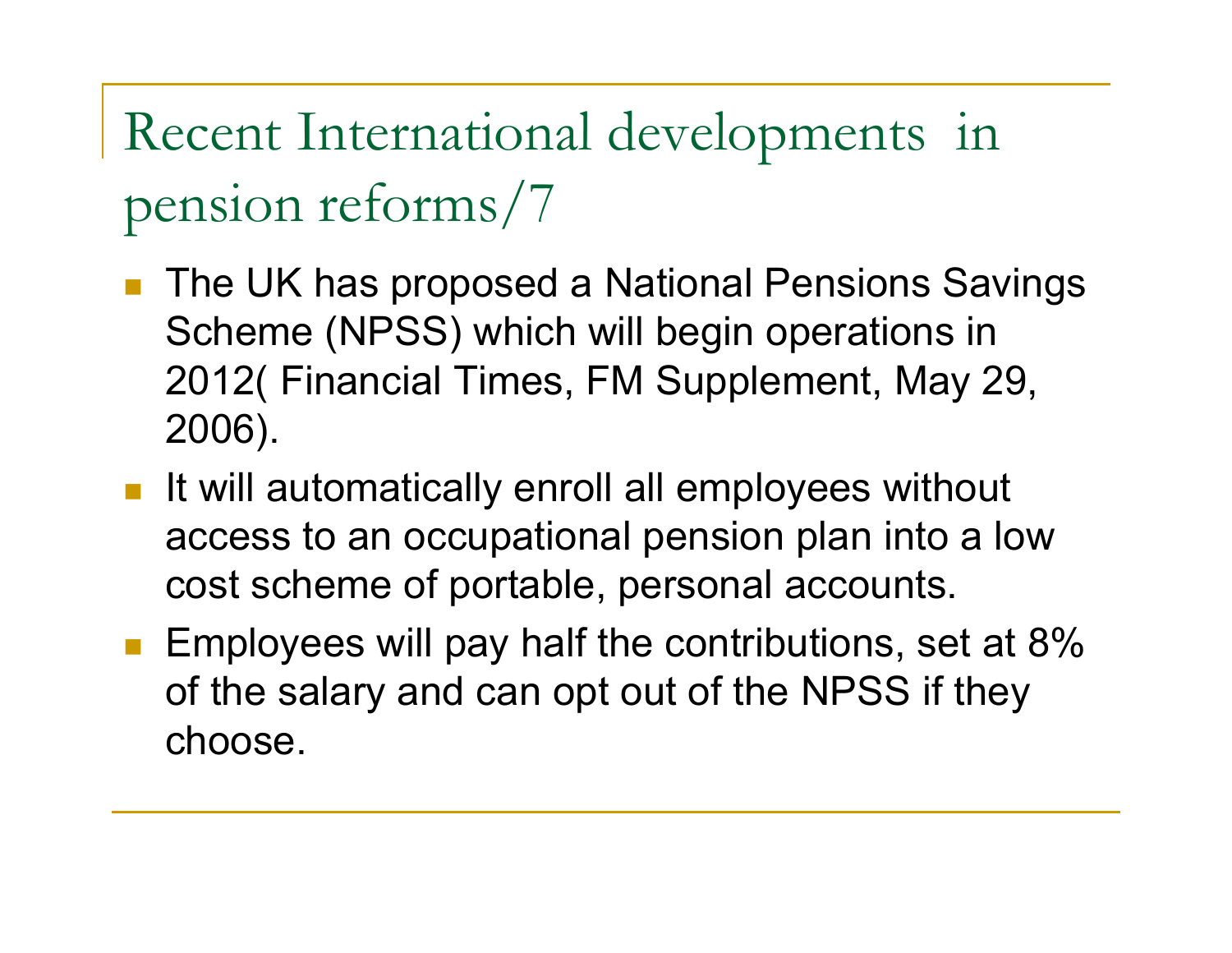- **The government estimates that the scheme** will have between 6 million and 10 million members.
- **The contributions will range from 6 billion** GBP to 8 billion GBP a year.
- **The government is leaning towards a single** operator for the system.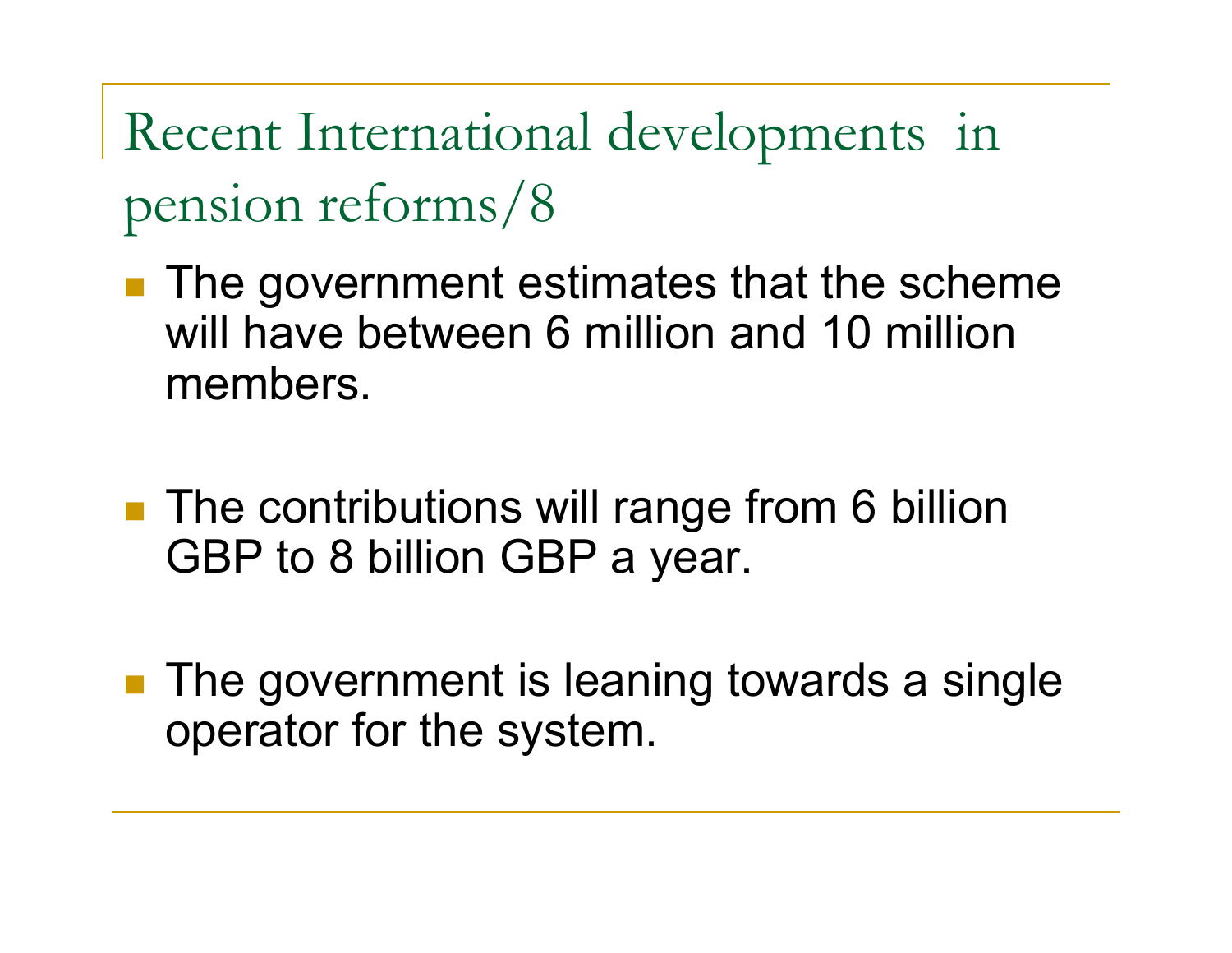- Australia (Financial Times, FM Supplement, July 24, 2006).
- Since 1992, Australia has had a compulsory retirement benefit Scheme where employers are required to contribute 9% of an employees gross wage into an accredited pension- or superannuation- fund.
- Total accumulated assets are A\$760 billion( US\$ 570 Billion), and the fund is growing at A\$1 Billion a week.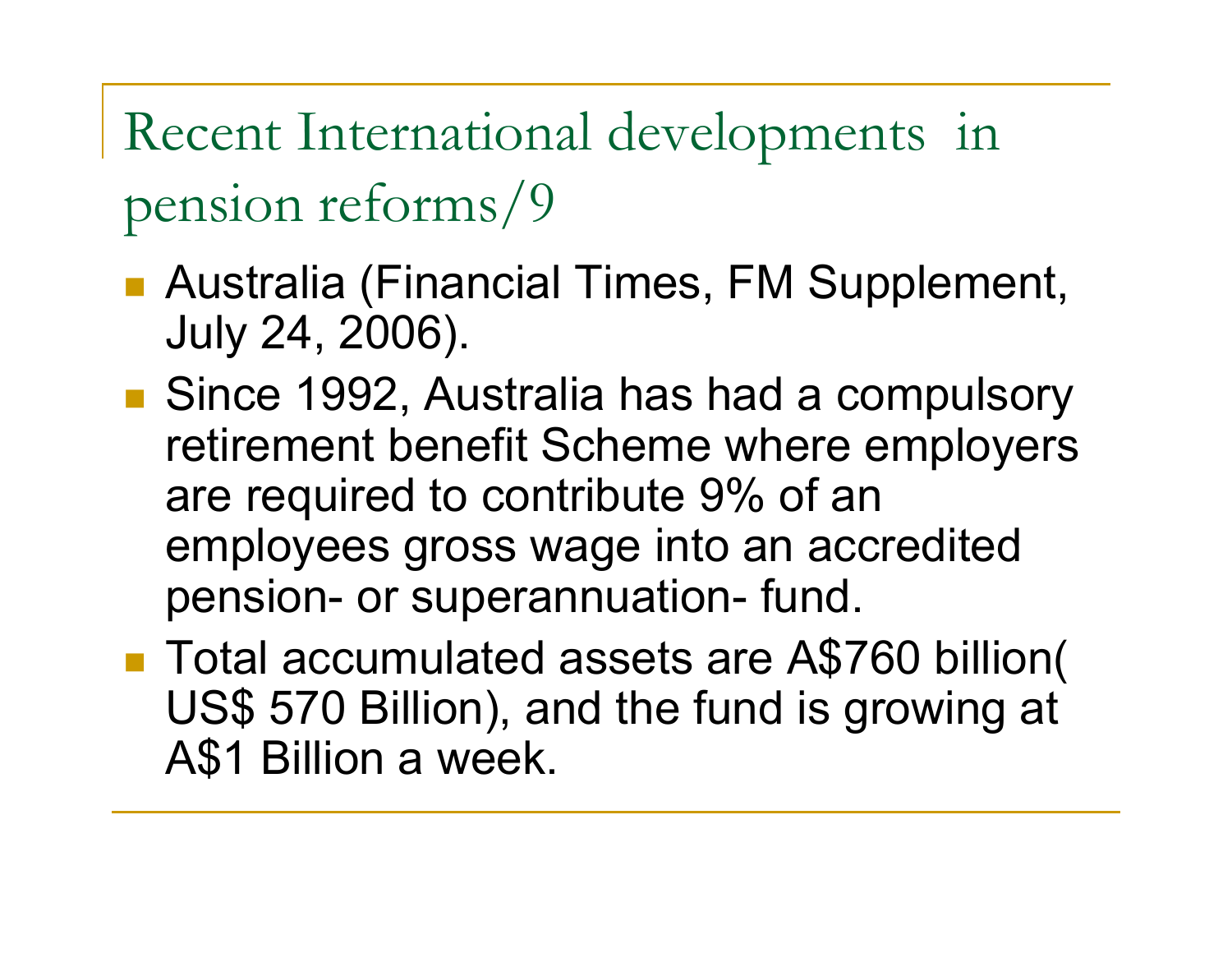- The retirement period
- 1. 40% of the population will spend up to 25 years in retirement.
- 2. 40% will spend 35 years and 10% will be retired for more than 35 years.
- 3. Even with good management, it appears that for an average retiree the superannuation fund will be inadequate. Estimates are that the contribution rate should be at least 12%, and preferably 15%.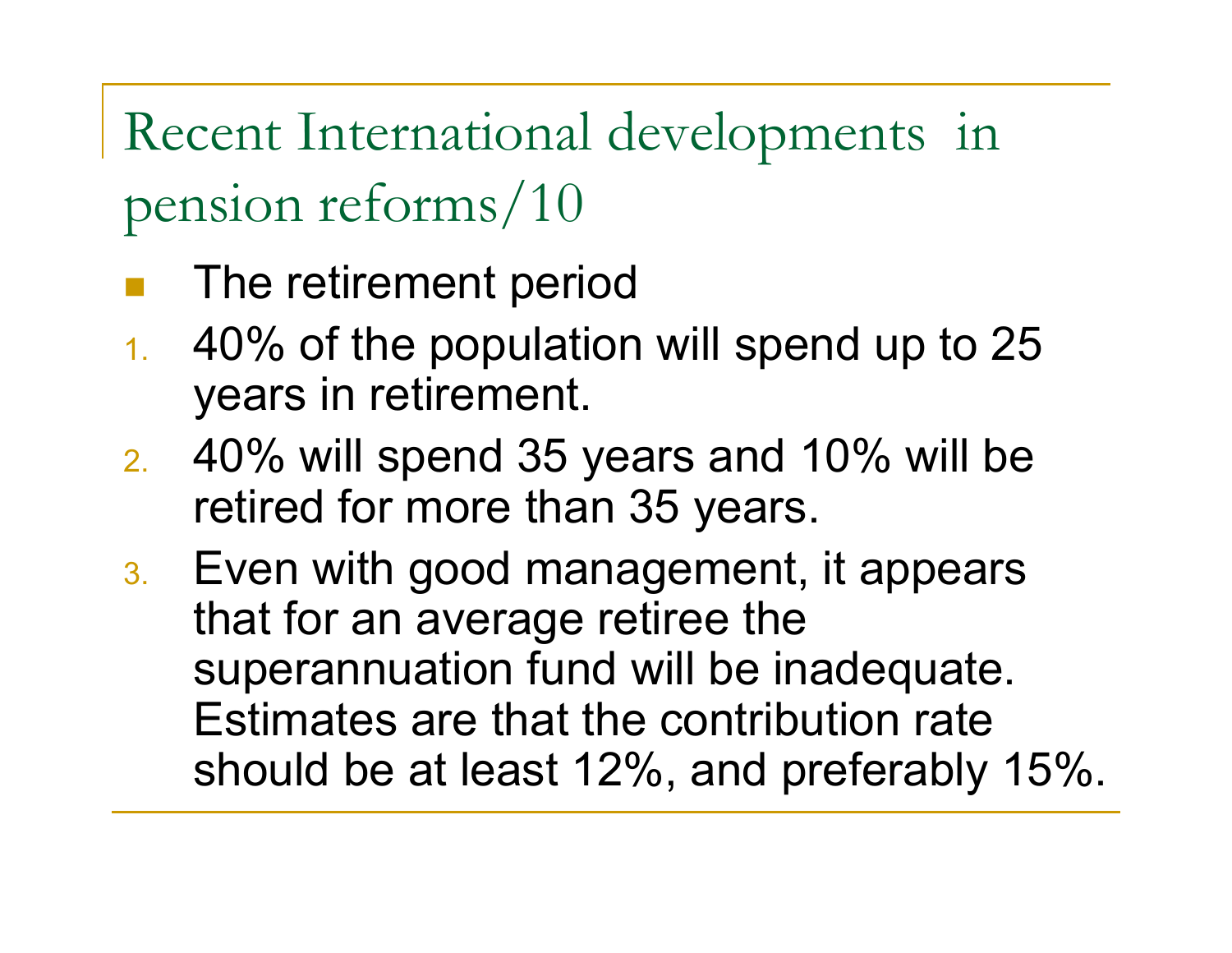This scheme permits lump sum withdrawal with no requirement for purchase of annuities.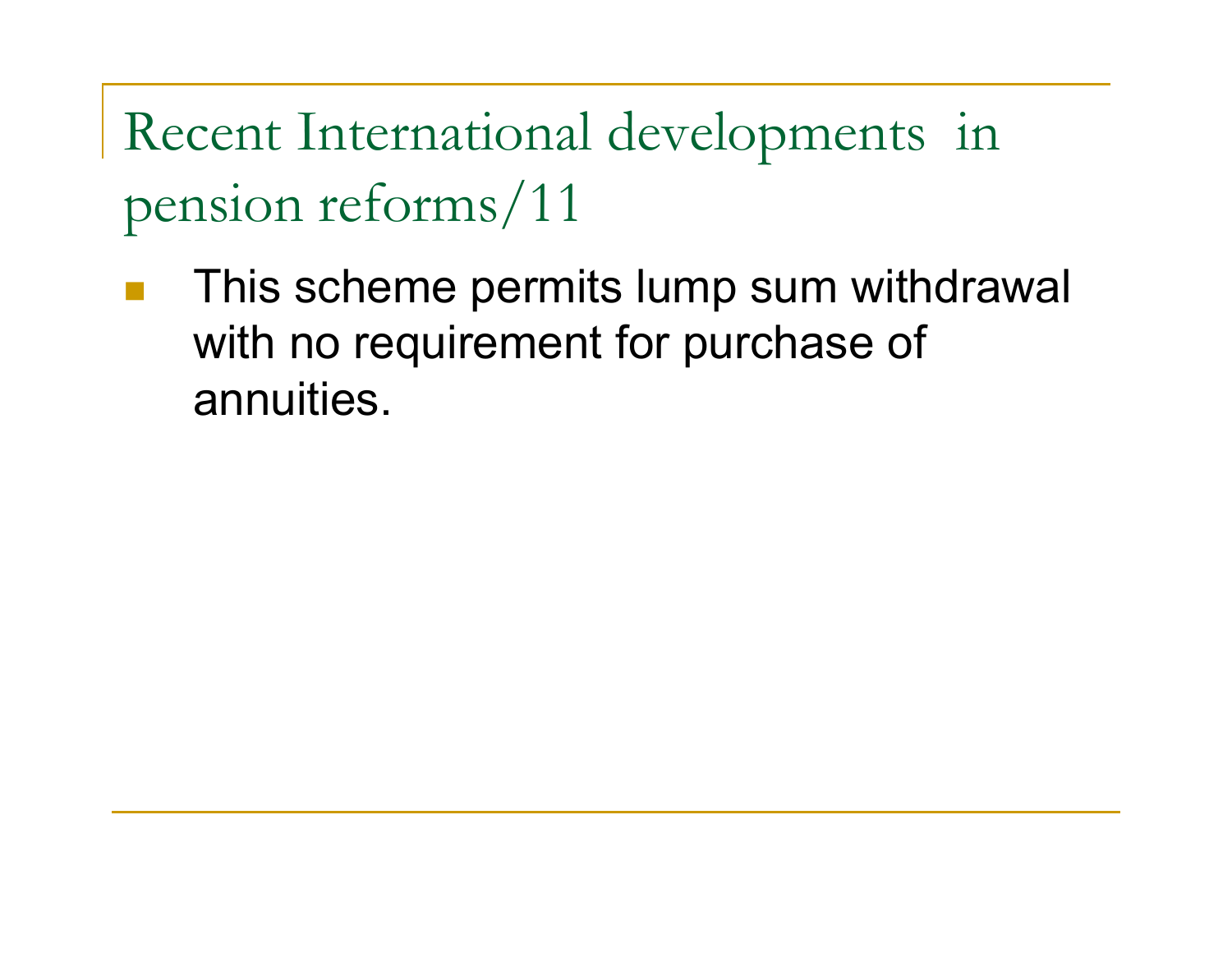**4)** The importance of transition

It is however not very easy to shift from multi-objective to retirement objective focused system and a careful transition strategy is needed.

b. Fiscal costs of transition from PAYG DB scheme to a DC scheme are likely to be major (e.g.. as in Chile, and much of Latin America and Central Europe).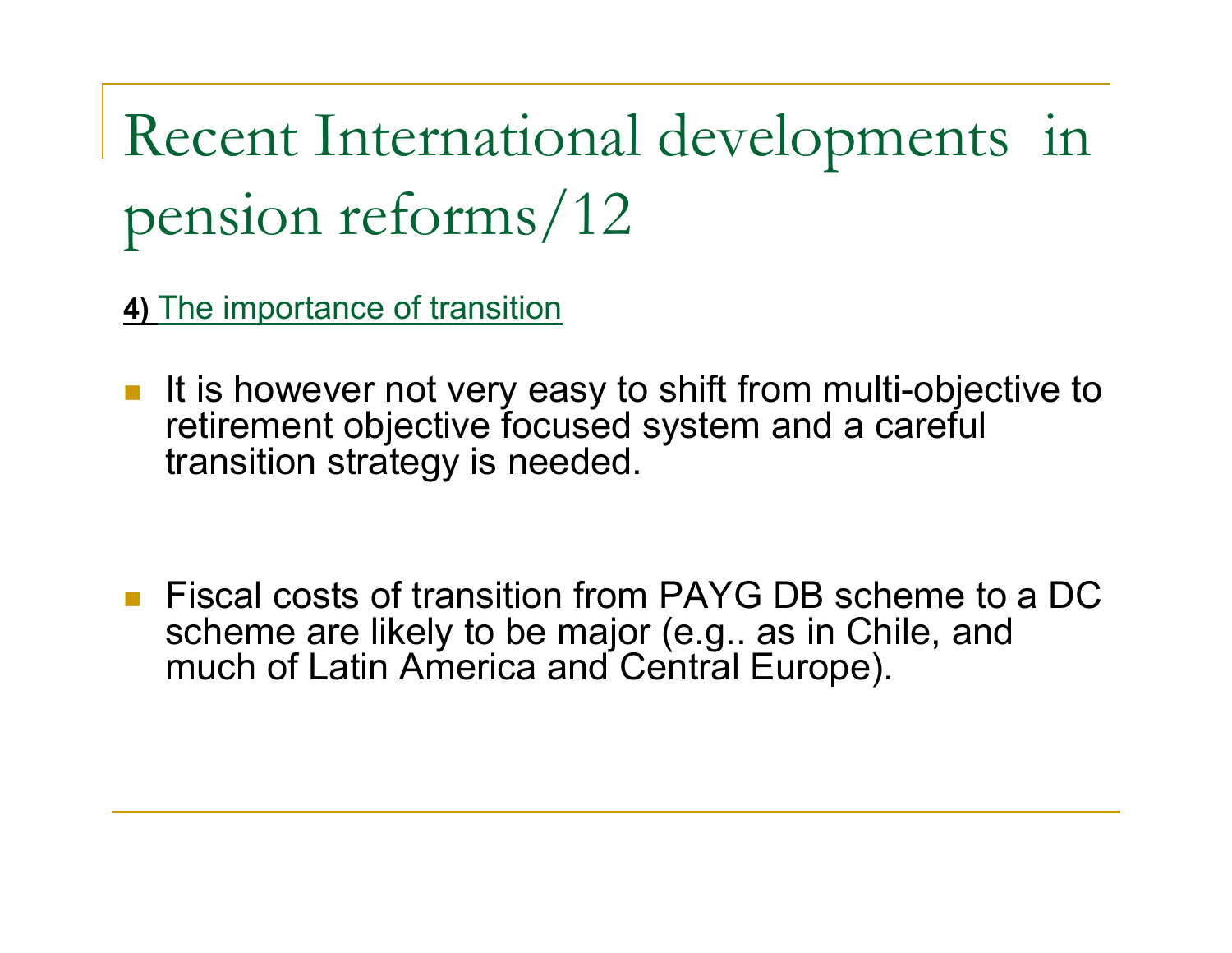- While analytically, making implicit debt (i.e. present value of pension benefits already earned) explicit is neutral, in market perceptions, this is not likely to be the case. So any such move should be carefully weighed.
- Companies and State enterprises also face major challenges in transiting from a DB to a DC system.
- **New accounting rules are likely to require greater** transparency in reporting pension and healthcare liabilities.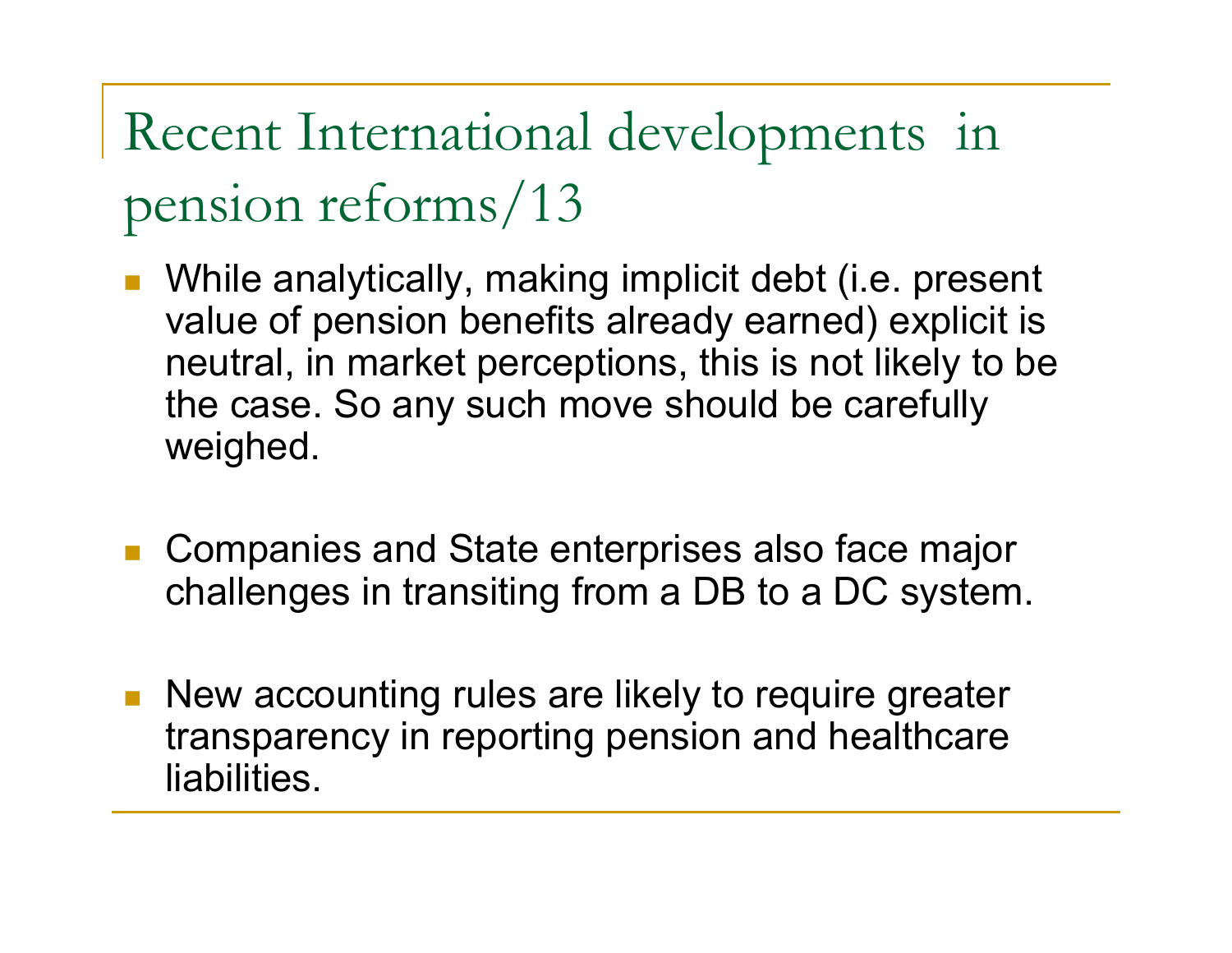**5) Investment policies and performance**

- $\mathcal{L}_{\mathcal{A}}$  **The financial products are indeed very complex. The financial industry is oligopolistic and highly concentrated. Competition therefore may not bring down the transactions costs to the desired extent as the Latin American experience suggests.**
- **In Chile, mutual fund asset management fees for equity funds have stubbornly been around 5 to 6 percent of assets during the 1990-2001 period (Gill et al, 2003, p.201).**
- **The design of individual choice may give rise to high marketing, and other costs (e.g. Chile).**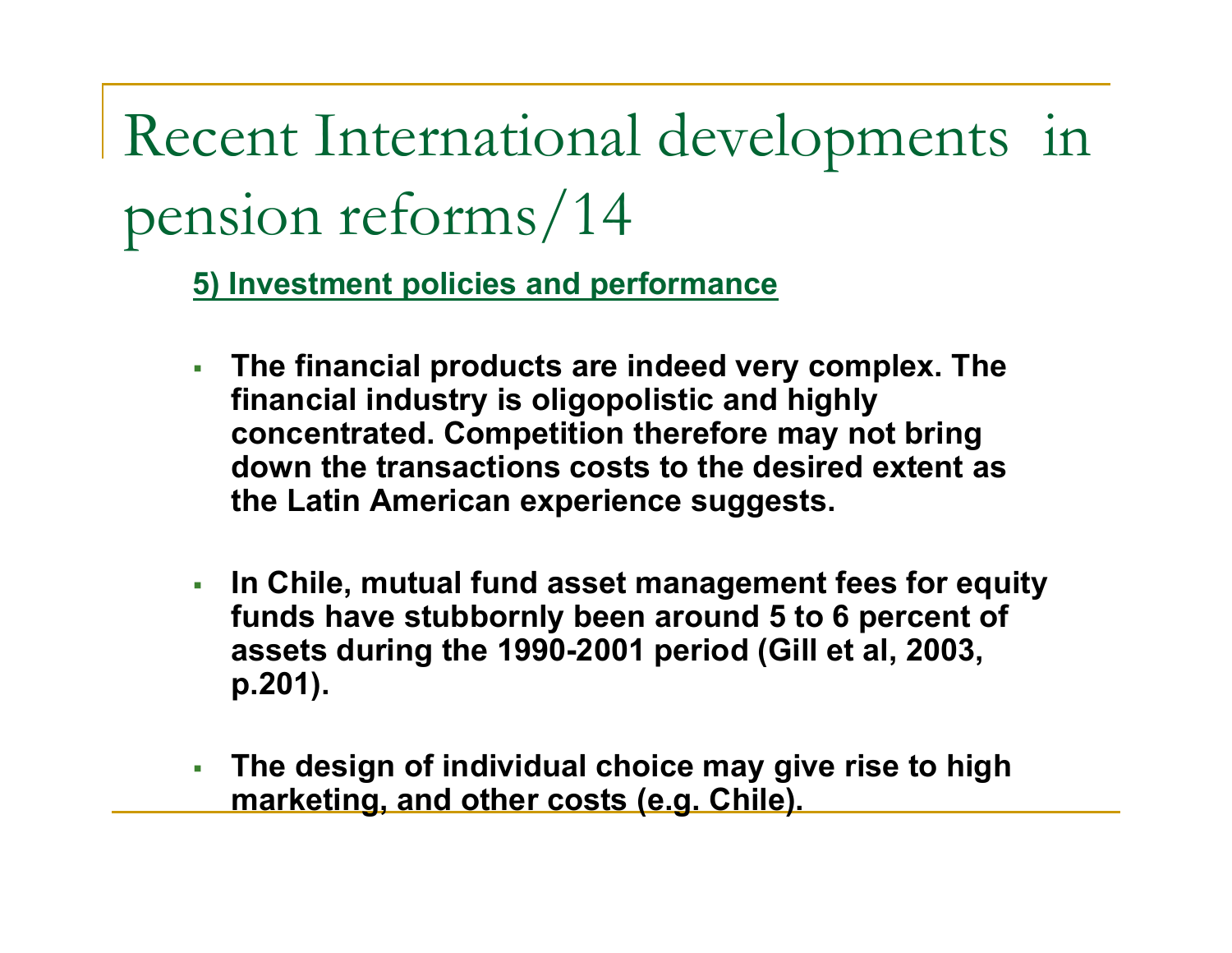- г **Even the U.K., with sophisticated capital markets, has had to impose a cap on expenses of private pension providers.**
- г **Anoth er important issue concerns investment diversification across asset classes and across geographical areas.**
- **The international experie nce suggests that international diversification, and investments abroad need t o be calibrated wit h institutional and regulatory structures and development of financial and capital markets (Table 3).**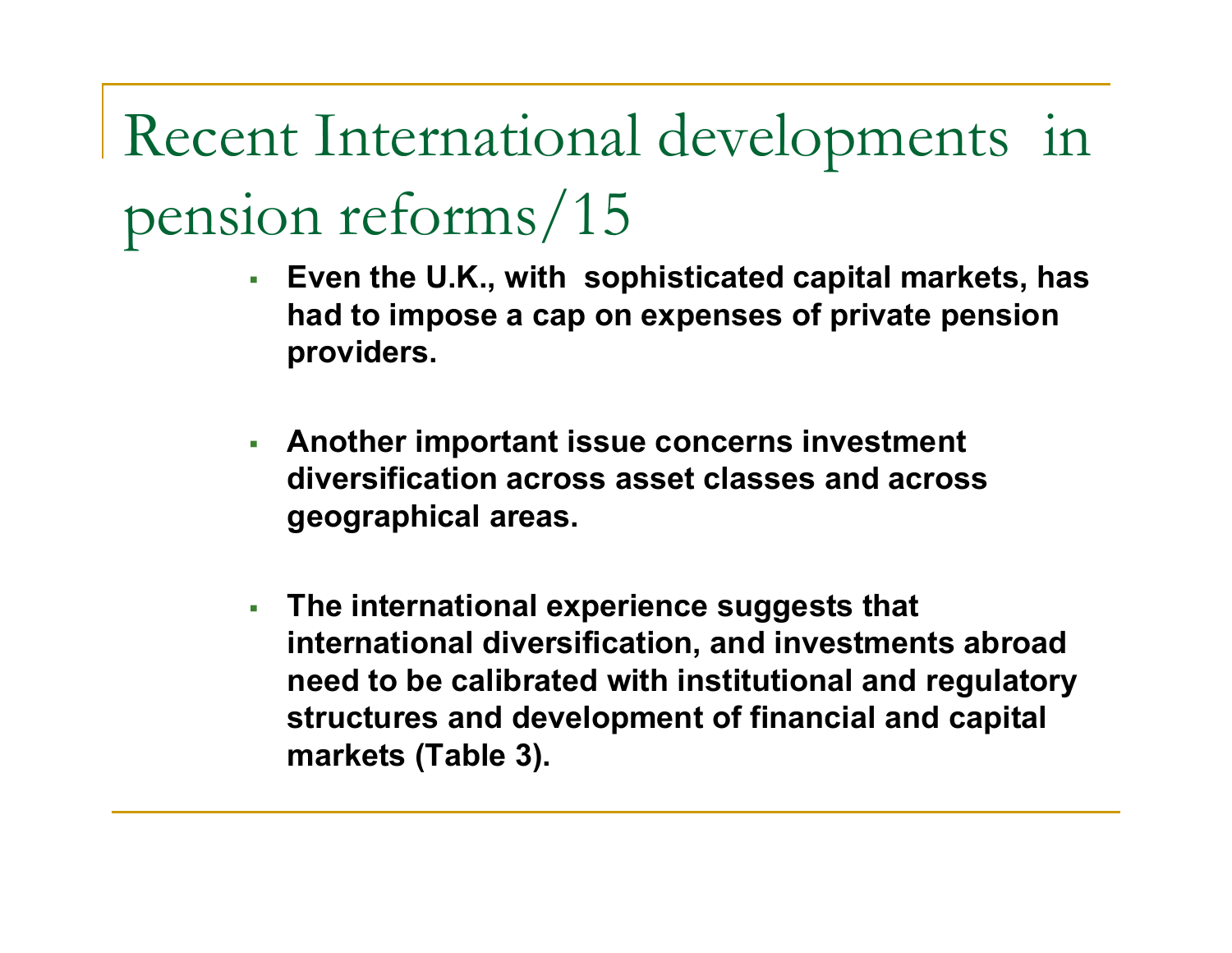#### **Table 3: Gross Real Returns to Pension Fund in Selected Countries**

| <b>Country</b>    | <b>Time period</b> | Real Return (percentage per annum) |  |  |
|-------------------|--------------------|------------------------------------|--|--|
|                   |                    |                                    |  |  |
| <b>Malaysia</b>   | 1990-2004          | 3.4                                |  |  |
| <b>Singapore</b>  | 1987-2004          | $1.3$                              |  |  |
| <b>Argentina</b>  | 1994-2002          | 10.4                               |  |  |
| <b>Chile</b>      | 1994-2002          | 10.3                               |  |  |
| Colombia          | 1994-2002          | 9.9                                |  |  |
| <b>Costa Rica</b> | 1994-2002          | 7.0                                |  |  |
| <b>Mexico</b>     | 1994-2002          | 10.4                               |  |  |
| <b>Peru</b>       | 1994-2002          | 6.6                                |  |  |

Note: Returns to members of the fund may be lower than to the fund

*Sources*: Gill (2003) for Latin America; Ash er (2004).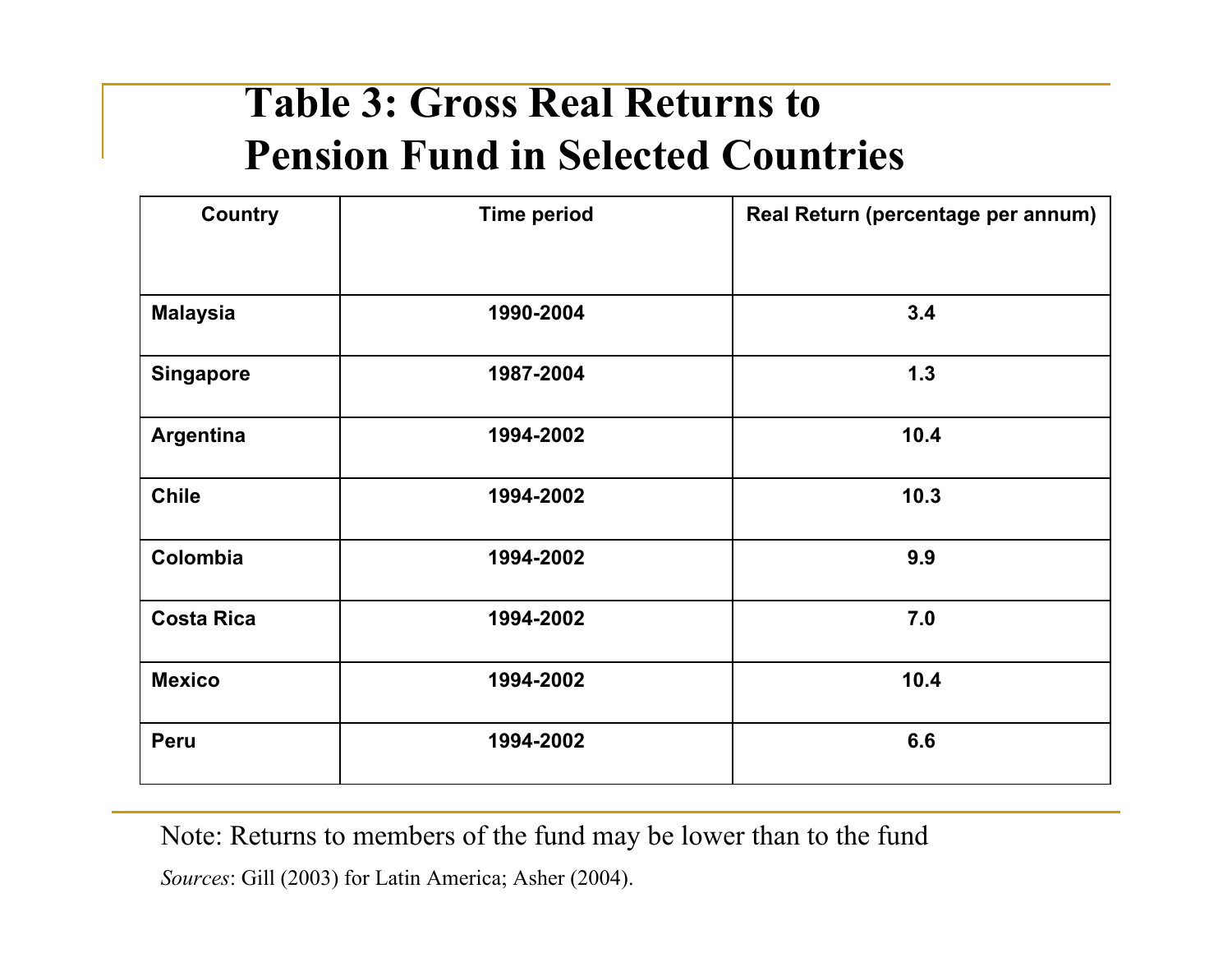- 6) The Role of Administration and Compliance Costs
	- □ The administrative cost refer to the cost of administering the provident or pension fund scheme by the concerned agency or organization. These costs are usually charged to members. So lower these costs are, the better it is for the members.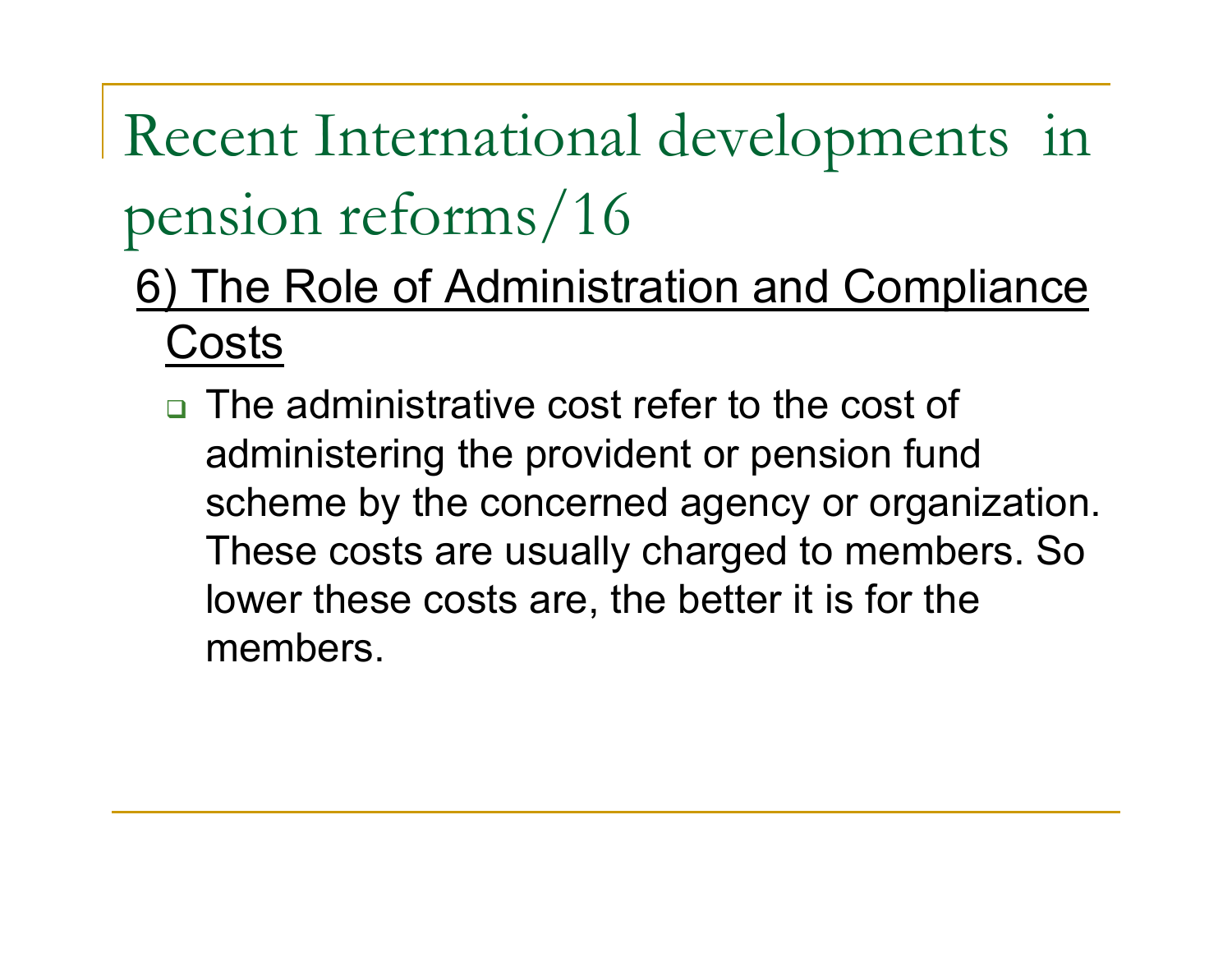- П The importance of specialist background in investments in managing large pension funds is illustrated by Japan's Government Pension Investment Fund (GPIF),( Financial Times June 14,2006).
- $\mathbb{R}^n$  Its total assets are nearly US\$ 900 Billion, its 11 member board however lacks expertise in picking good external asset managers. Its own staff also lacks fund management expertise.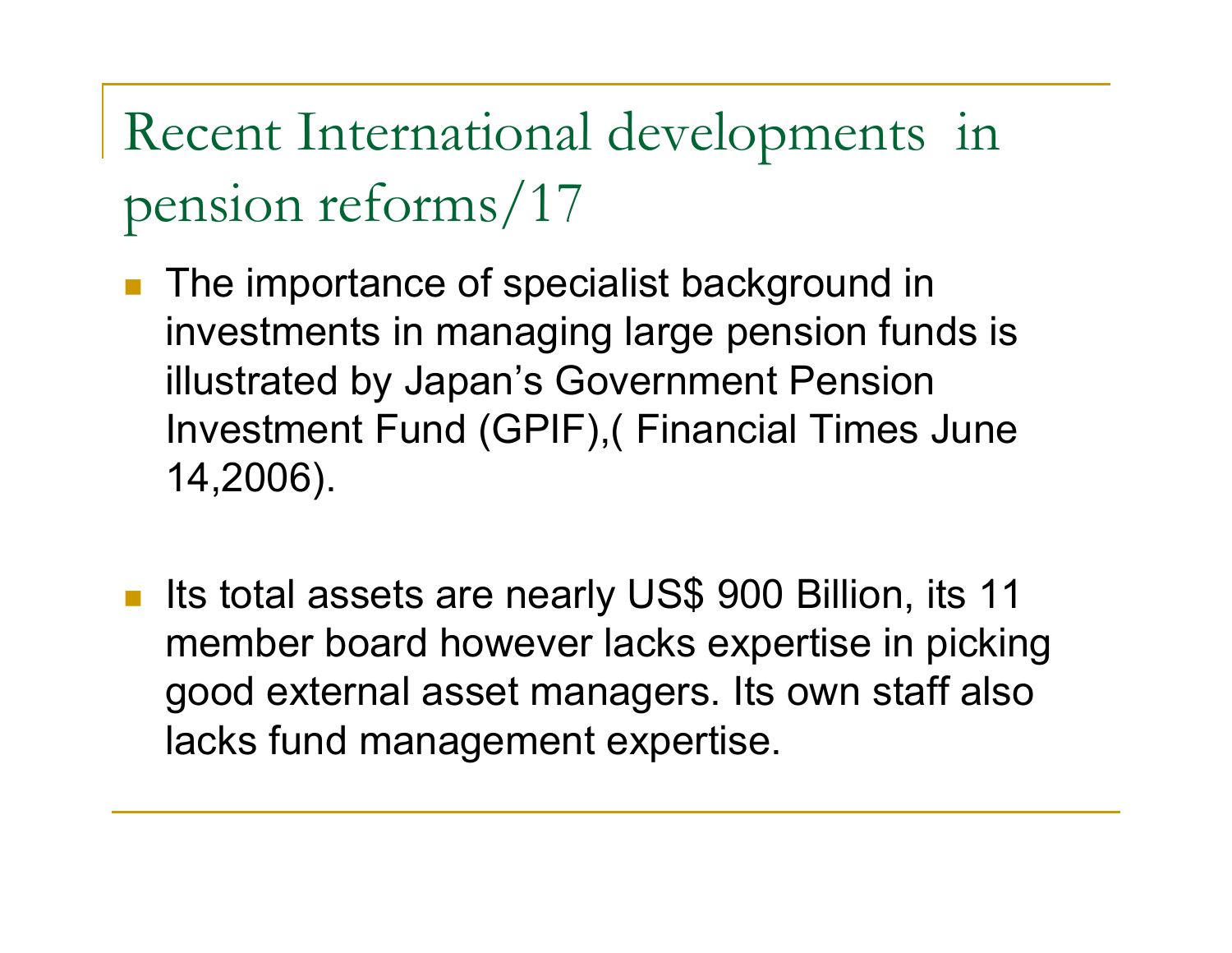□ Compliance cost refer to the cost of complying by establishments and members with the rules and regulations set by the agency or organization. These also need to be minimized. But these are more difficult to estimate than the administrative cost.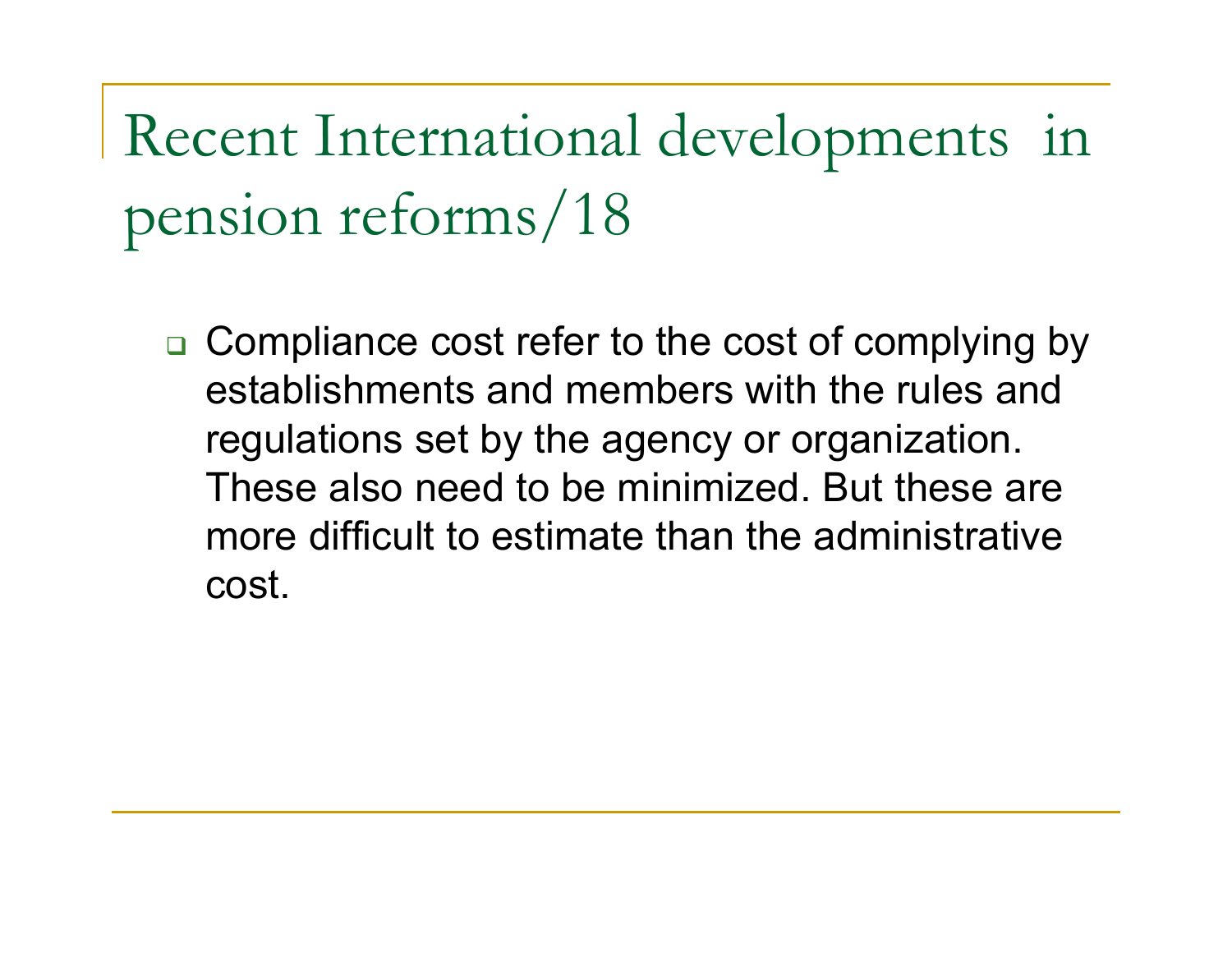**Table 4: Indicators of Administrative Efficiency in Malaysia and Singapore, 2004**

| <b>Variable</b>                                                  | <b>Central Provident</b><br>Fund (CPF),<br><b>Singapore</b> | <b>Employees</b><br><b>Provident Fund</b><br>$(EPF)$ ,<br><b>Malaysia</b> |  |
|------------------------------------------------------------------|-------------------------------------------------------------|---------------------------------------------------------------------------|--|
| Operating cost as % of<br>income                                 | 3.52                                                        | 3.11                                                                      |  |
| Operating cost as % of<br><b>Funds Under Management</b><br>(FUM) | 0.11                                                        | 0.15                                                                      |  |
| Operating cost as % of<br>contributions                          | 0.88                                                        | 1.68                                                                      |  |
| <b>Number of employers</b><br>registered per employee            | 55.7                                                        | 78.4                                                                      |  |
| <b>Number of members</b><br>registered per employee              | 2,156                                                       | 2,124                                                                     |  |
| <b>Number of active</b><br>contributors per employee             | 946<br>1,067                                                |                                                                           |  |

**Sources: Calculated b y the Authors based o n official sources.**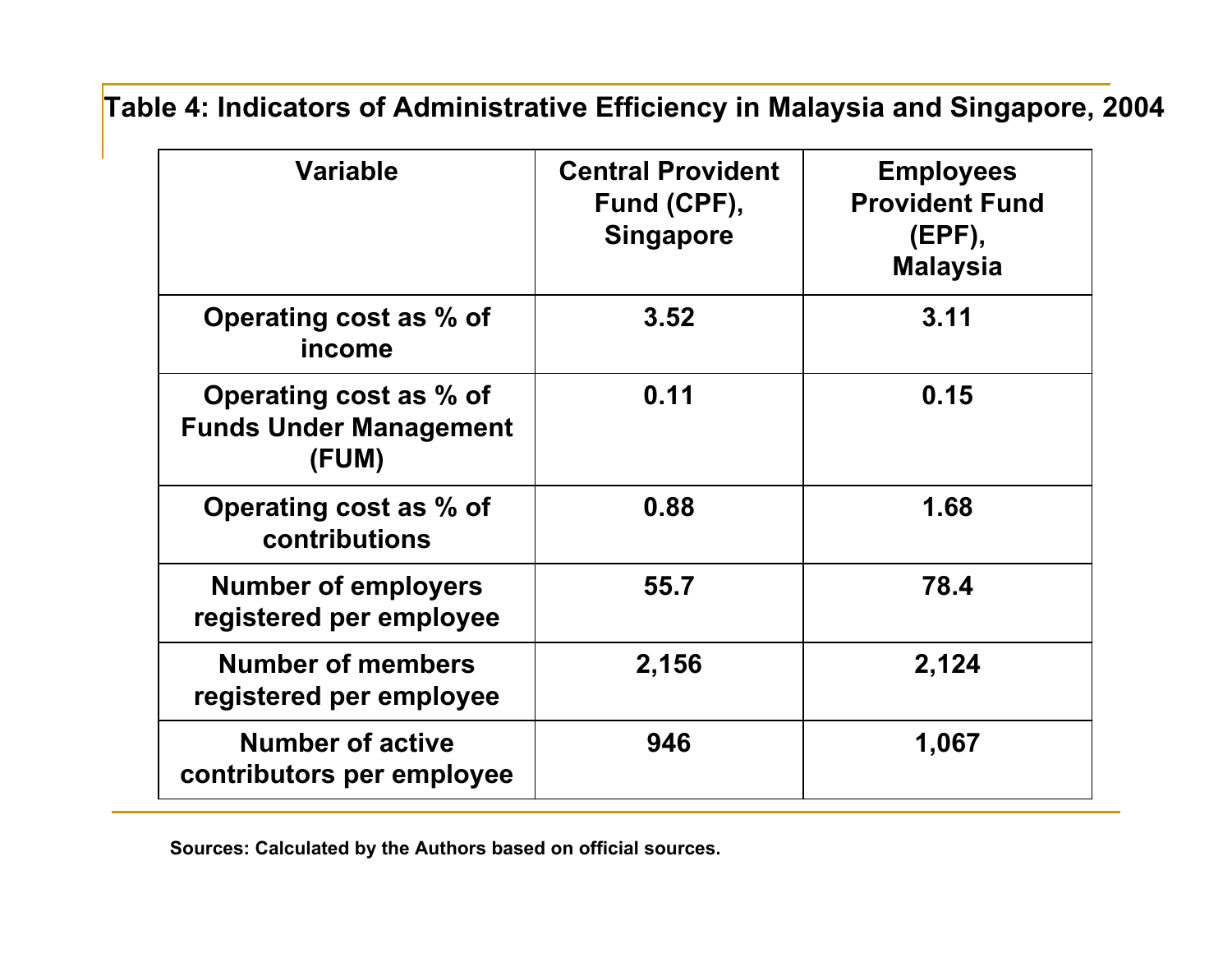) Issues in Decumulation Phase.

In any defined contribution system , the two phases are 1) Accumulation 2) Decumulation phase.

**These are depicted in figure 2.**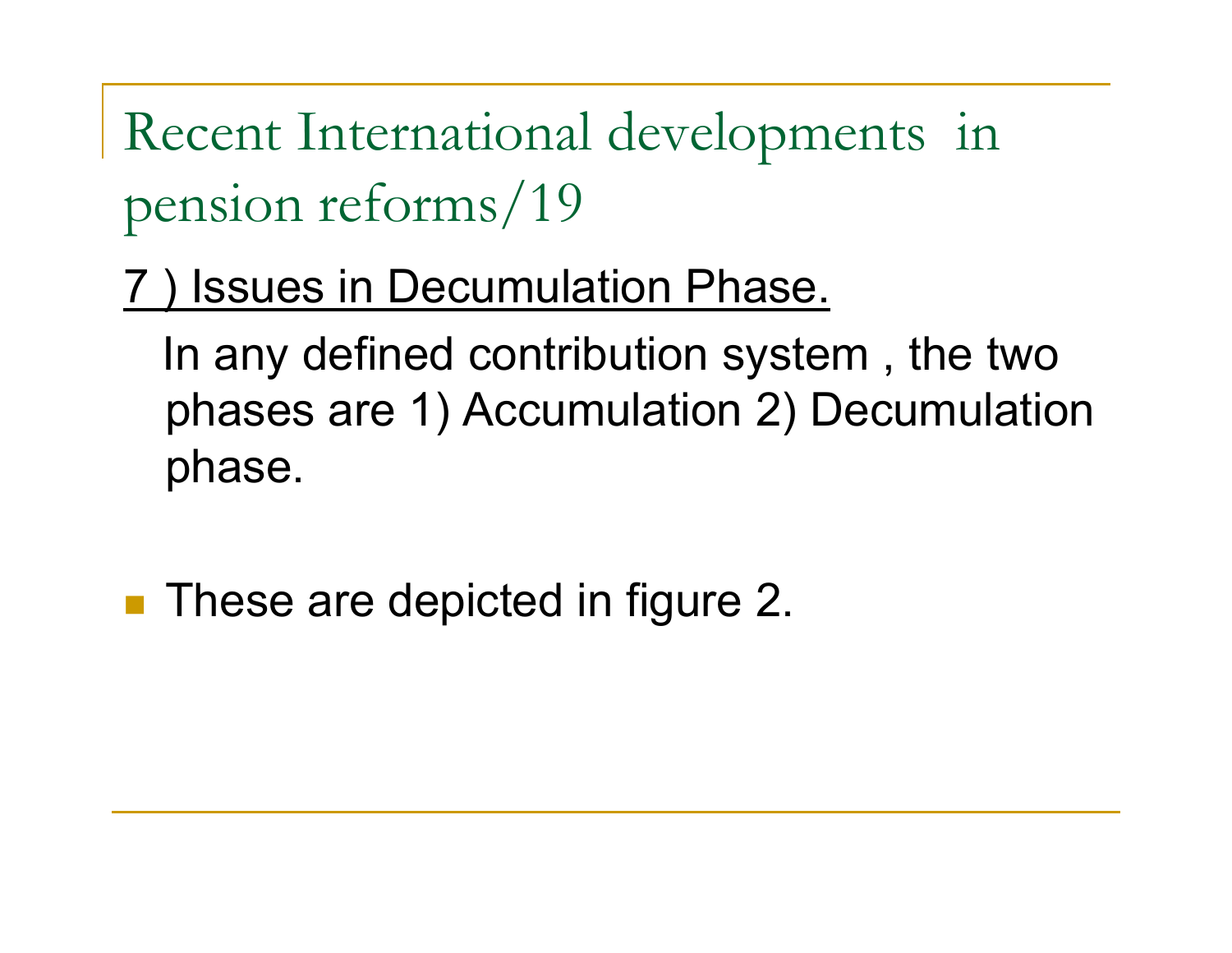- **If** in the decumulation phase, essential to address longevity and inflation risks.
- **Longevity risks refers to accumulated funds** being exhausted before death.
- **Inflation risks refers to maintaining real value** of the pension benefits throughout the retirement period.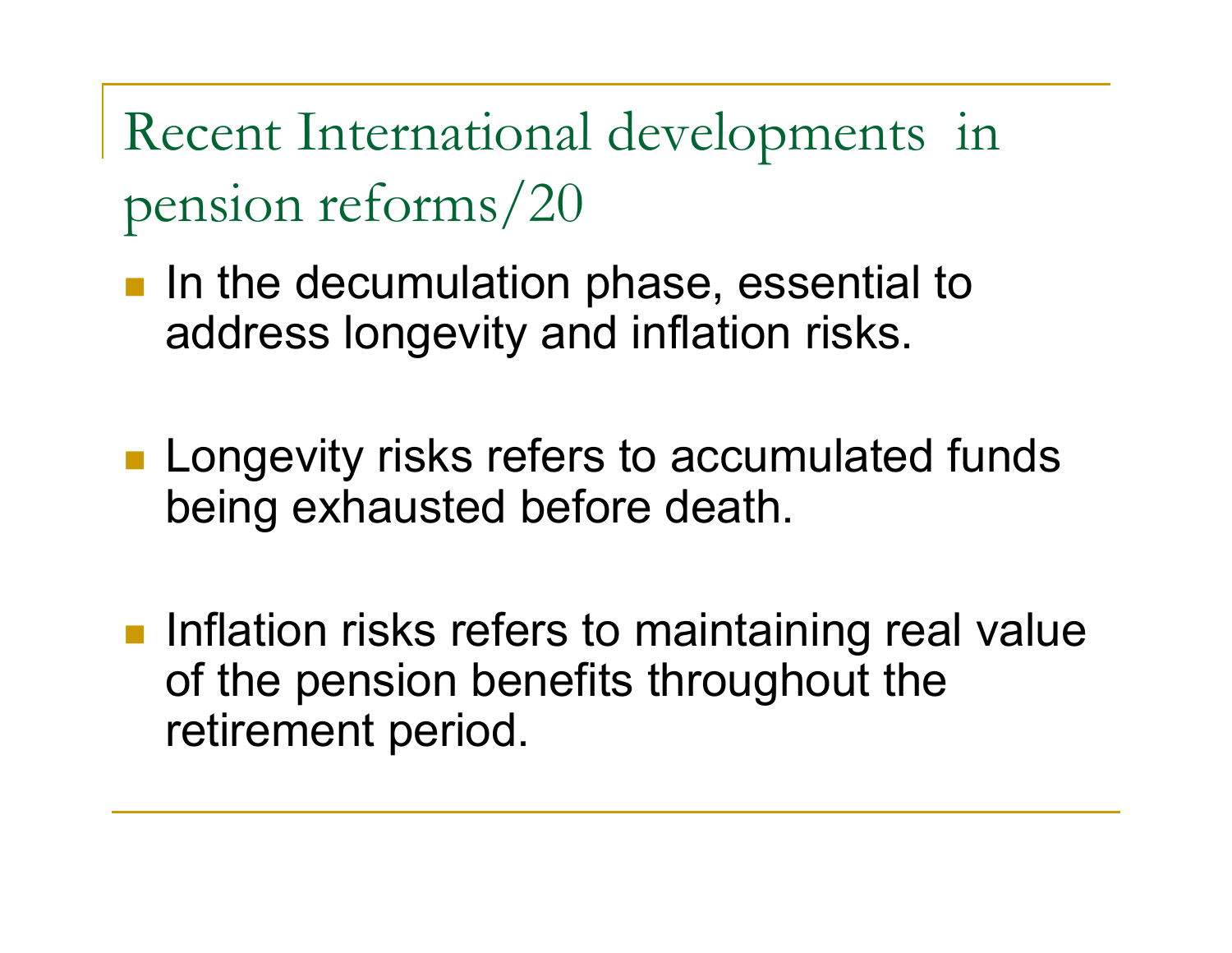

to protect against longevity risk. As it is the purchasing power of the funds that is relevant, protection against the inflation risk is also desirable.

Source: Author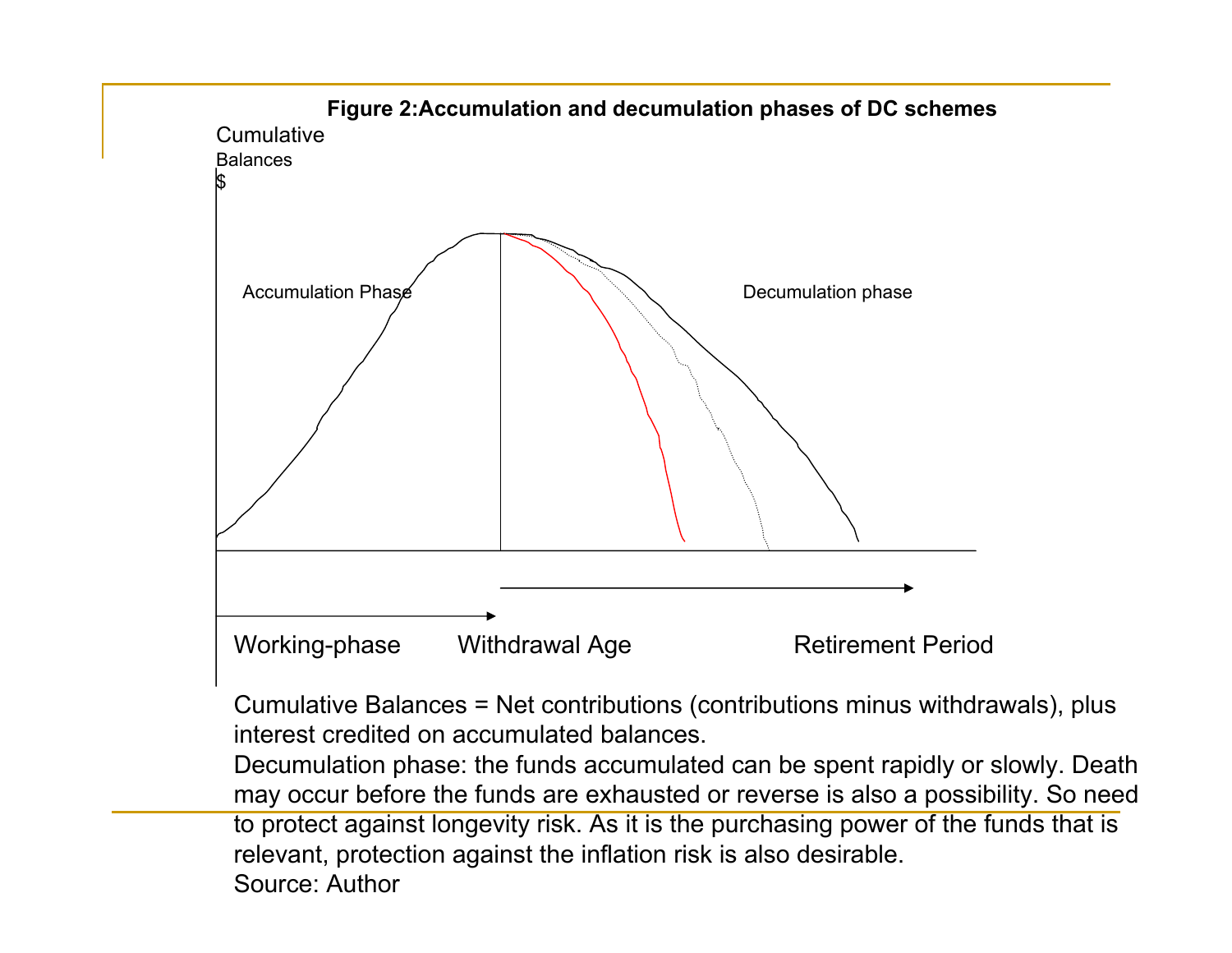- The decumulation phase has not received sufficient attention in many countries.
- $\mathbb{R}^2$  Social risk pooling arrangements need to be considered, though the timing and extent of risk pooling may vary.
- $\mathcal{L}(\mathcal{L})$  Concept of rolling annuities needs to be further researched.
- Matching assets and liabilities is crucial.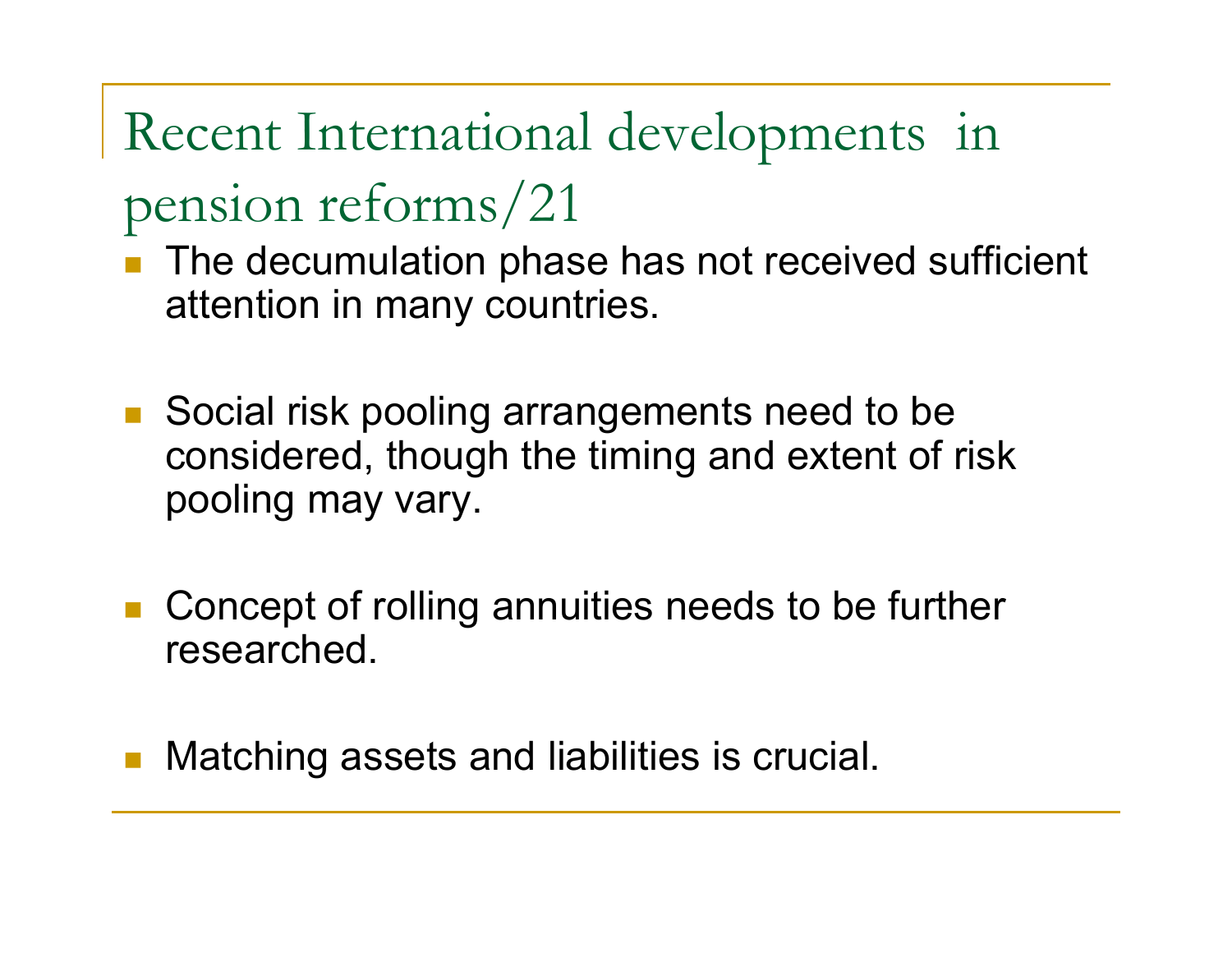The relatively neglected areas are:

- $\Box$ Governance structures
- $\Box$ Regulation
- m, Systemic perspective.
- $\Box$ Tax treatment of pension and related products , and of providers.
- $\Box$ Informal sector coverage.
- $\sim$ Human resource development
- m, Managing organizational change.
- $\Box$ Modernization of relevant laws and implementing regulations.
- $\Box$ Empirical evidence based policies.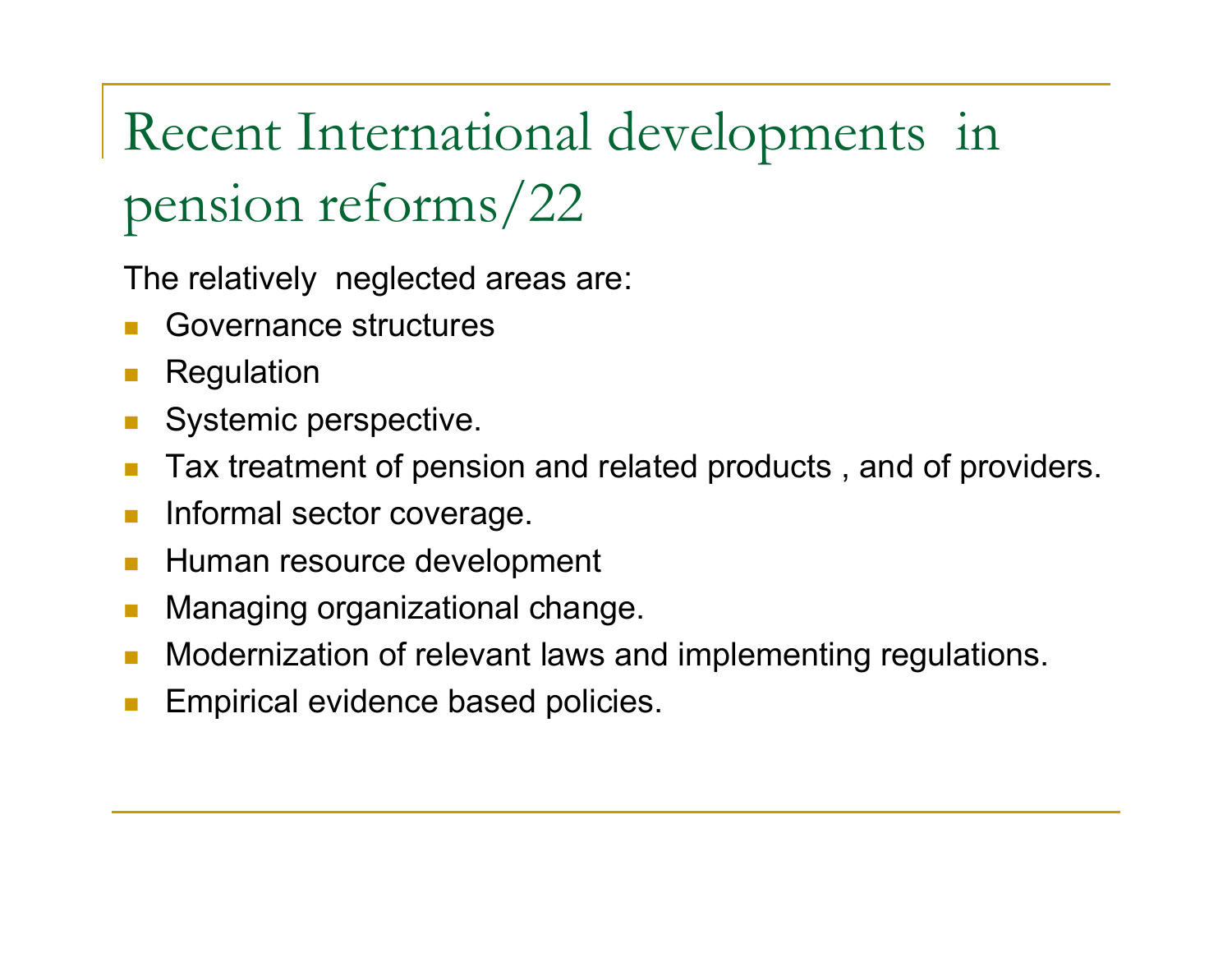#### Key Challenges

 $\mathcal{C}^{\mathcal{A}}$ Relatively lower weightage to fiduciary responsibility.

- $\mathcal{L}_{\mathcal{A}}$  Finding trustees and Board members who are both capable as well as independent minded.
- Limited access to outside expertise at the Board level, and in investments.
- П Absence of pension regulator.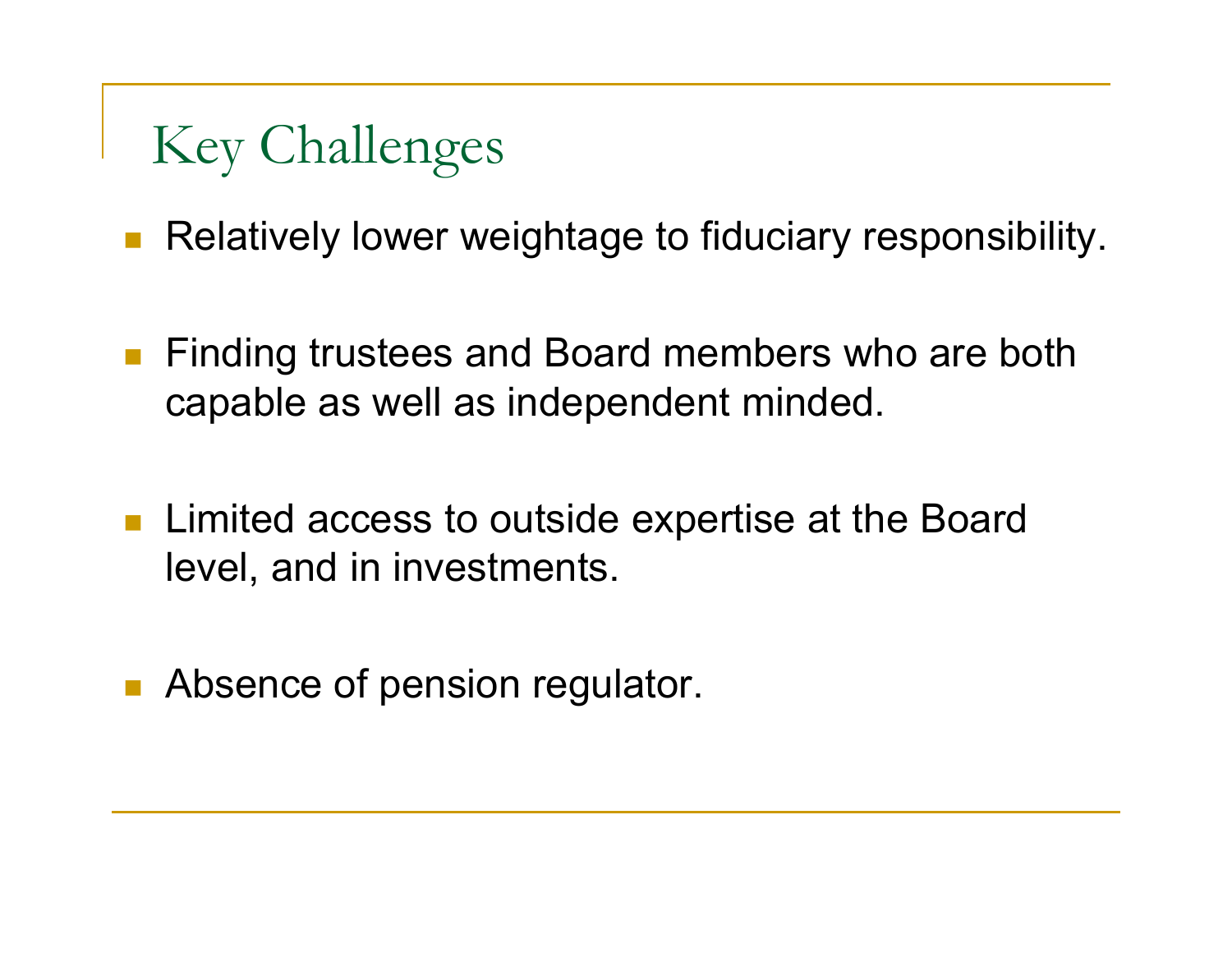## Key Challenges

- $\mathbb{R}^3$  Lack of systemic perspective. Over-reliance on a single pillar.
- **T** Limited transparency and accountability.
- п Use of information as strategic resource.
- m, Limited progress in corporate governance.
- Limited indigenous research capacity.
- n. Limited financial literacy.
- Limitations of high transaction costs and capital markets.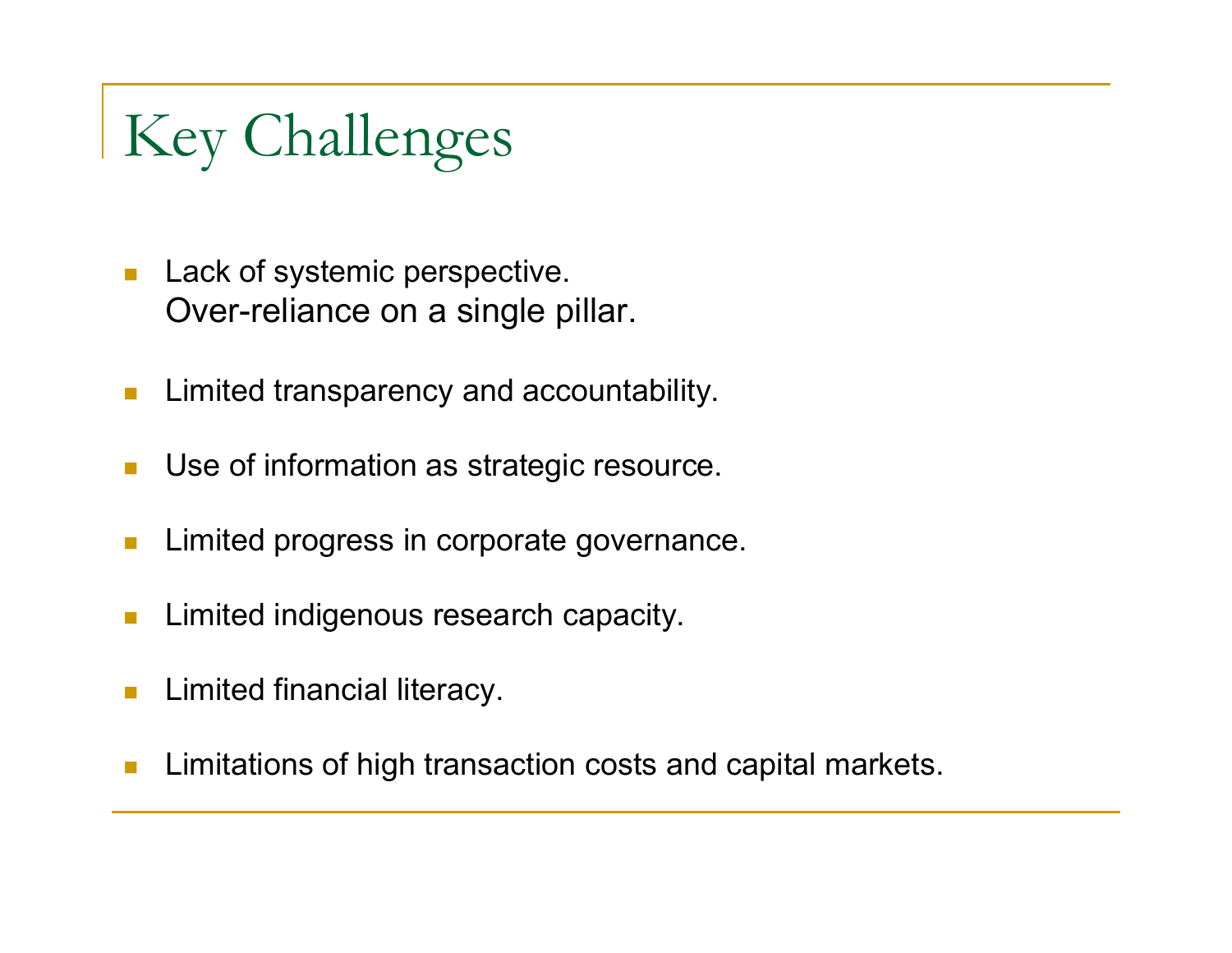### Key Challenges

■ Addressing them may involve risk sharing among all the stakeholders, including governments, insurance companies, individuals and employers (in case of occupational pension).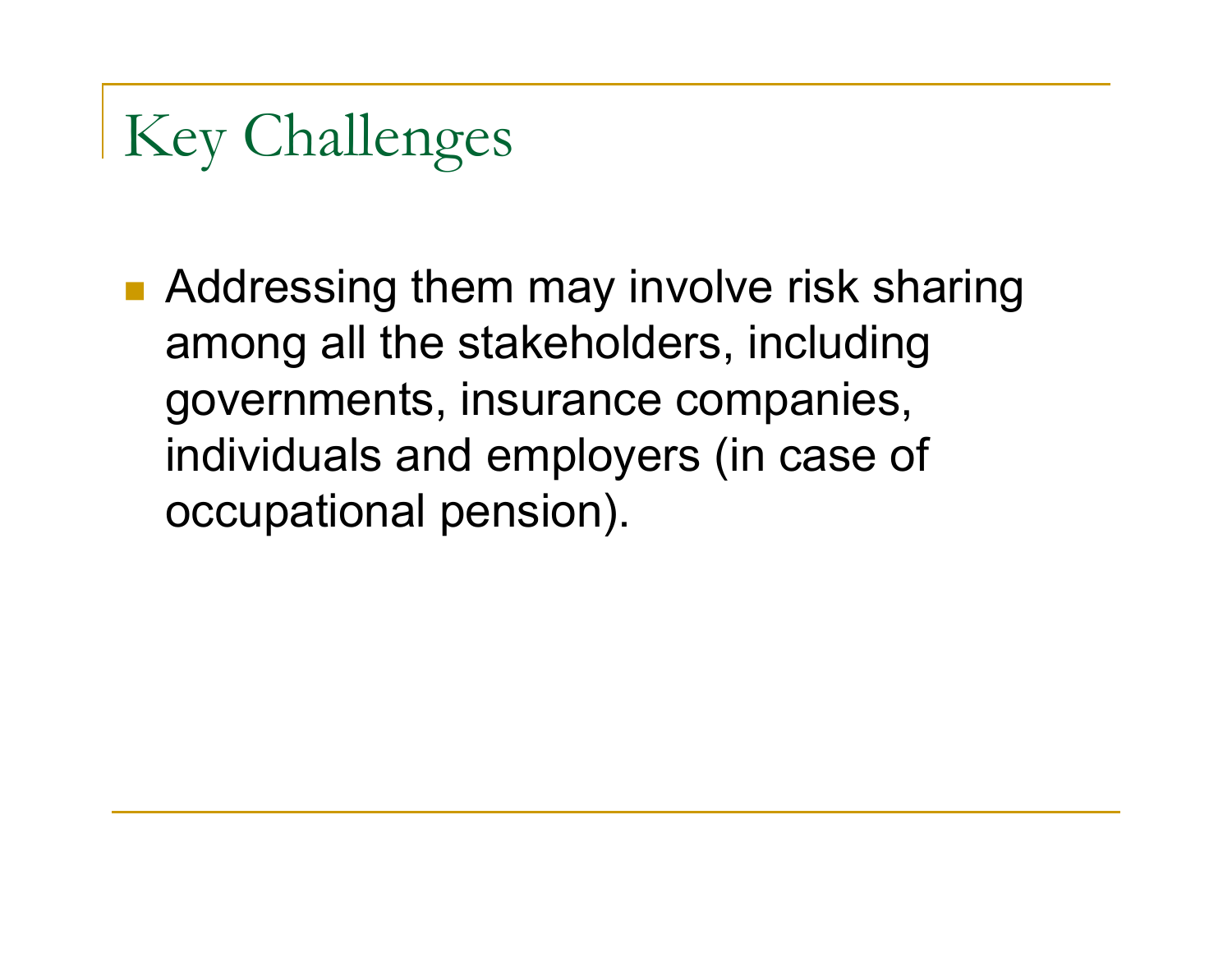#### **Options for increasing coverage/1 Options for increasing coverage/1**

- $\mathcal{L}_{\mathcal{A}}$ The coverage in many countries is relatively low.
- $\mathcal{L}_{\mathcal{A}}$  The demographic and labor force challenges will simpl y increase the complexity of providing social security coverage.
- $\mathcal{C}^{\mathcal{A}}$  Table 3 provides the coverage in selected Southeast Asian countries.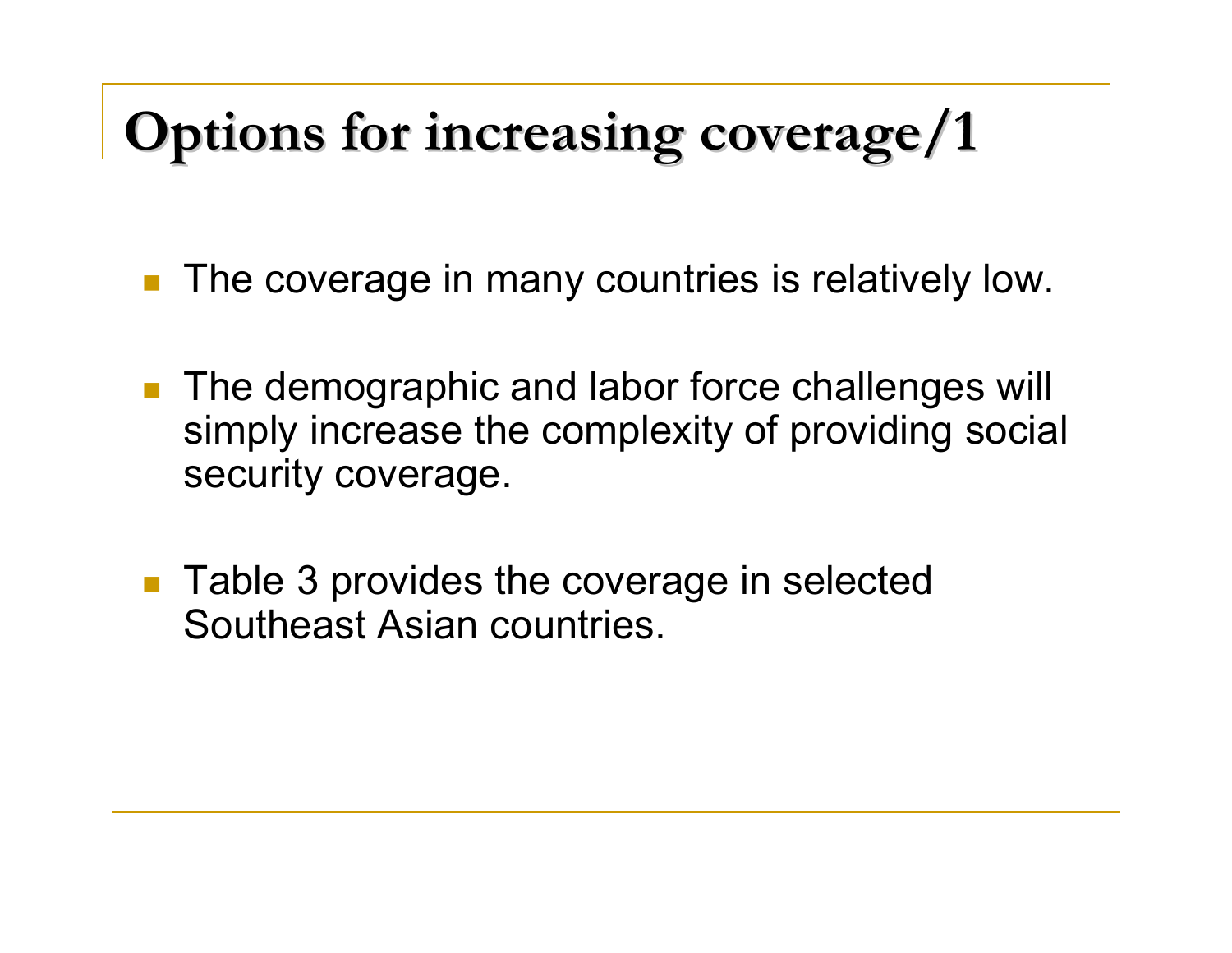#### **Table 5: Key Provident and Pension Fund Organizations and Indicators in Southeast Asi a**

| Country            | <b>Organizations</b>                                     | <b>Contributors as</b><br>Percent of<br>Labor Force <sup>a</sup> | <b>Contribution</b><br>Rate<br>(2004) | Wage<br><b>Ceiling</b><br>(2004)     | <b>Member</b><br><b>Balances</b><br>(USD Billion),<br><b>Percent of GDP</b> |
|--------------------|----------------------------------------------------------|------------------------------------------------------------------|---------------------------------------|--------------------------------------|-----------------------------------------------------------------------------|
| <b>Malaysia</b>    | <b>Employees Provident Fund</b><br>(EPF)                 | <b>50.6 (March</b><br>$2006$ <sup>b</sup>                        | 23.0                                  | <b>No</b>                            | 72.2, 52.8<br>(March 2006)                                                  |
|                    | <b>Government Pension Fund,</b><br>Malaysia (GPF)        | <b>NA</b>                                                        | <b>NA</b>                             | <b>No</b>                            | <b>NA</b>                                                                   |
| <b>Philippines</b> | <b>Social Security System (SSS)</b>                      | 20-25 <sup>c</sup> (2003)                                        | 8.4<br>(5.07/3.33)                    | P 15,000 per<br>month                | 3.3, 3.8<br>(June 2005)                                                     |
|                    | <b>Government Service Insurance</b><br>System (GSIS)     | 4.5 (2003)                                                       | 21.0<br>(12/9)                        | No wage<br>ceiling                   | 3.7, 4.3<br>(early 2005)                                                    |
| <b>Singapore</b>   | <b>Central Provident Fund (CPF)</b>                      | 58.3 <sup>d</sup> (December<br>2005)                             | 30.0 <sup>f</sup>                     | \$4,500 per<br>month from<br>January | 74.8, 61.6<br>(December<br>2005)                                            |
|                    | <b>Government Pension Fund,</b><br>Singapore (GPF)       | <b>NA</b>                                                        | <b>NA</b>                             | 2006                                 | <b>NA</b>                                                                   |
| <b>Thailand</b>    | <b>Social Security Organization</b><br>(SSO)             | $21.2$ <sup>e</sup> (2003)                                       | 6.0                                   | B15,000<br>month                     | 20.0, 11<br>(early 2005)                                                    |
|                    | <b>Government Pension Fund,</b><br><b>Thailand (GPF)</b> | 3.5(2003)                                                        | 6.0                                   | <b>Yes</b>                           | 7.8, 4.6<br>(2005)                                                          |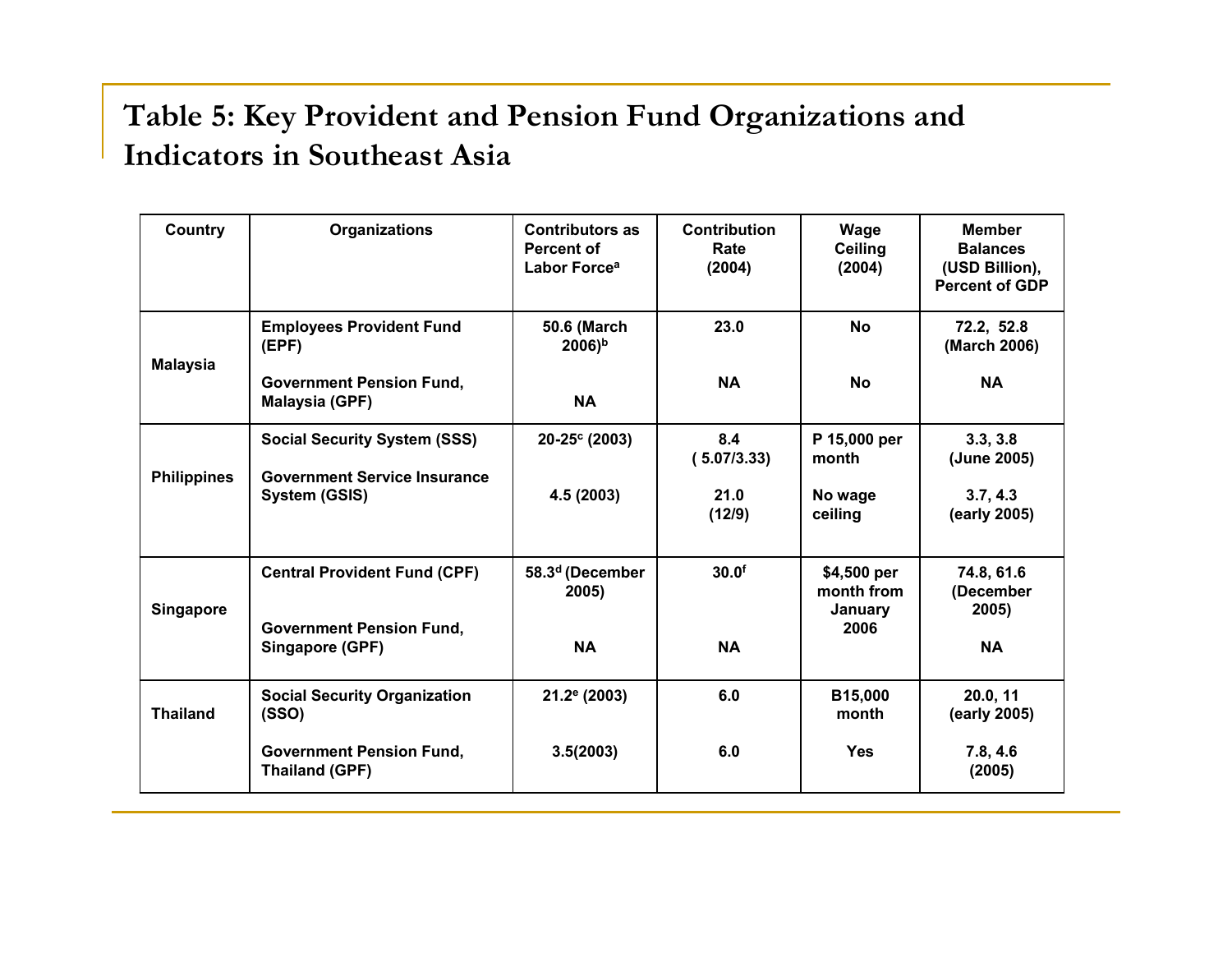#### **Table 5: Key Provident and Pension Fund Organizations and Indicators in Southeast Asia**

- $\mathcal{C}^{\mathcal{A}}$ ■ A) Figures in brackets refer to year to which data refers.
- $\mathcal{L}_{\mathcal{A}}$ B) Includes 4017 foreign workers.
- $\mathcal{C}^{\mathcal{A}}$  C) Membership in the SSS is 23 million but the active contributors are 6-8 million.
- $\mathcal{C}^{\mathcal{A}}$ D) Foreign workers are around 25% of the labor force and are excluded.
- $\overline{\phantom{a}}$  E) The SSO coverage is overstated as the figure refers to members rather than active contributors. If the provident funds of SOE's are included, the coverage rate may be as high as 25%.
- $\mathcal{C}^{\mathcal{A}}$  $F$ ) This rate applies to those below 55 years of age. Lower rates apply to ve 55 years.

**Sources**: Information obtained for official sources in each country.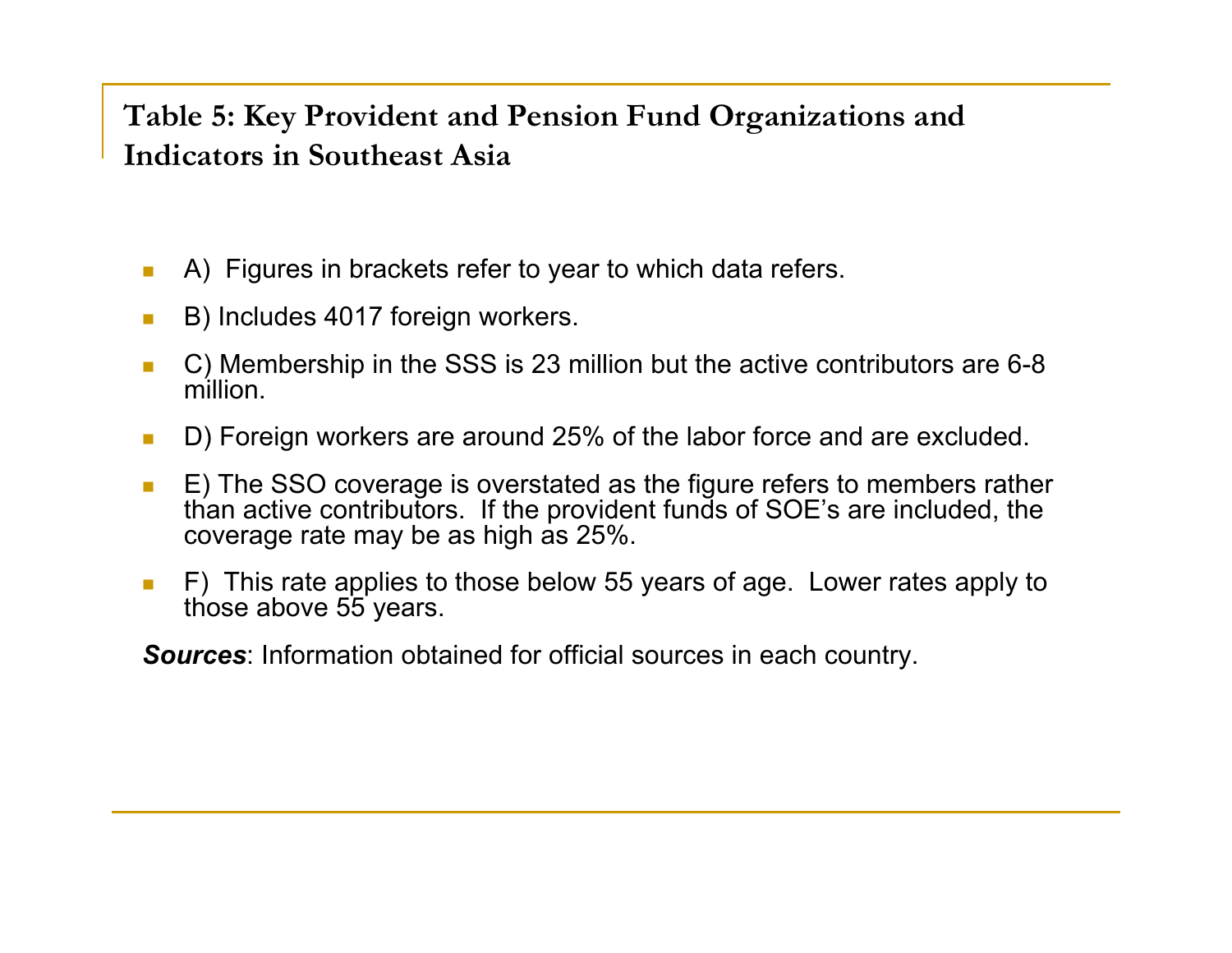# **Options for increasing coverage/2**

- **This however does not imply that all those** that are covered will satisfy the second and third aspects of coverage mentioned earlier.
- Given this huge challenge, what are the options?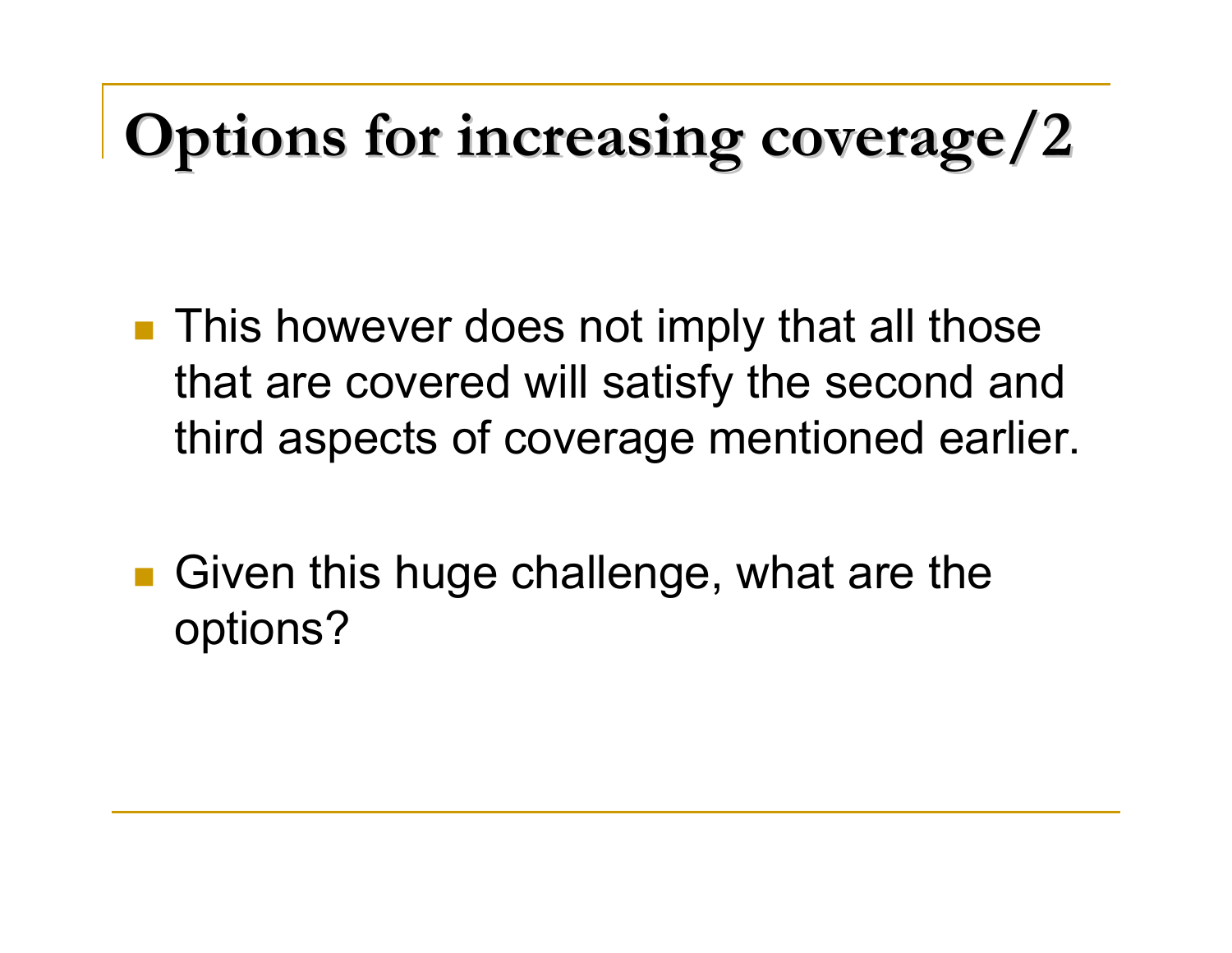# **Options for increasing coverage/3 Options for increasing coverage/3**



 $\Box$ Element 1:

> Increase the capacity of formal provident and pension fund organizations to cover larger proportion of those in the formal sector. For example, in India, the provident fund organization can improve its capacity to effectively cover firms with less than 20 employees.

> This element can provide non-trivial inc rease in coverage though would still leave out large proportion of those in the informal sector.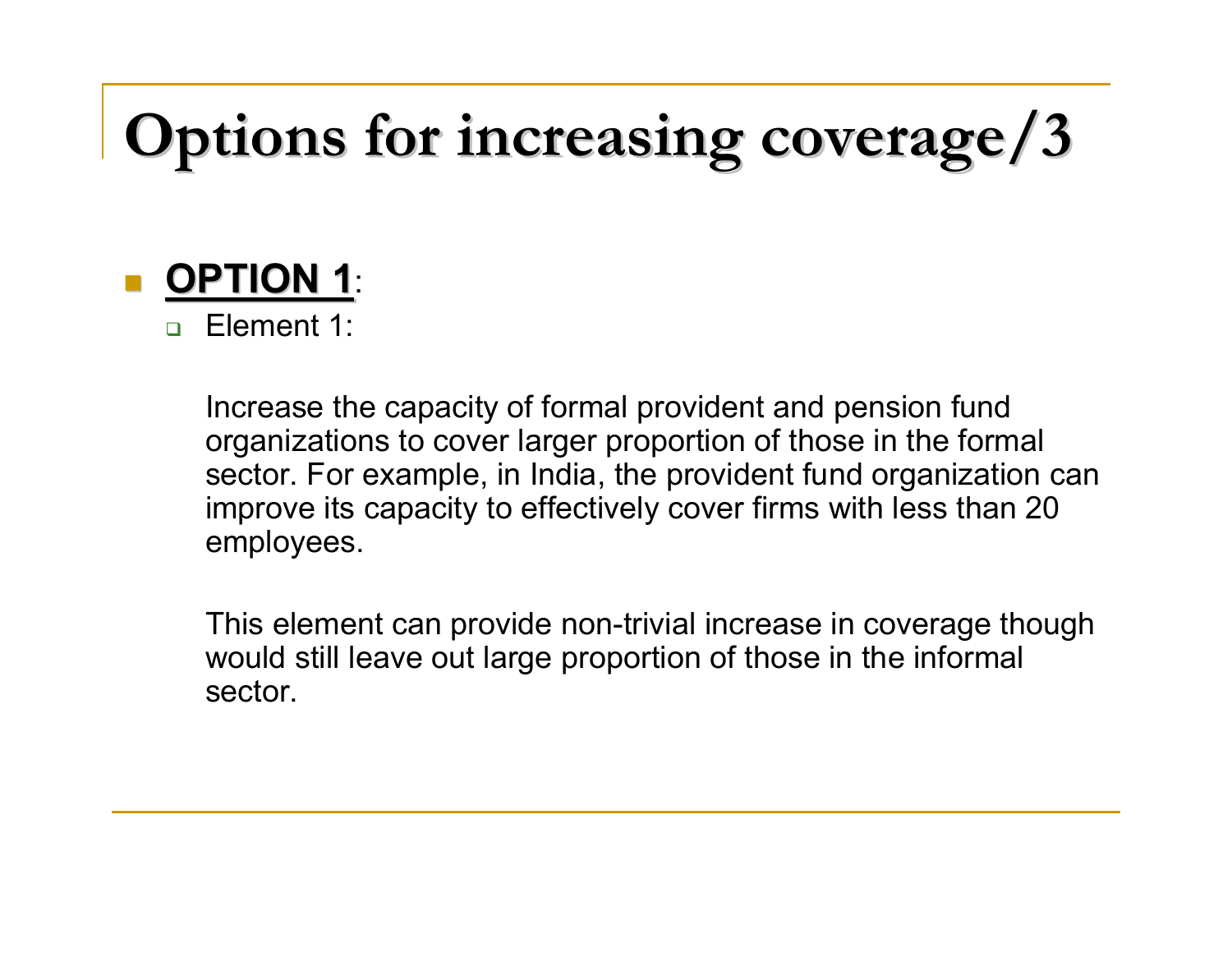# **Options for increasing coverage/4 Options for increasing coverage/4**

 $\Box$ Element 2:

> Provide decentralized voluntary schemes with effective regulation for all individuals to participate.

The role of group-schemes, including by Self-Help Groups (SHGs) becomes critical.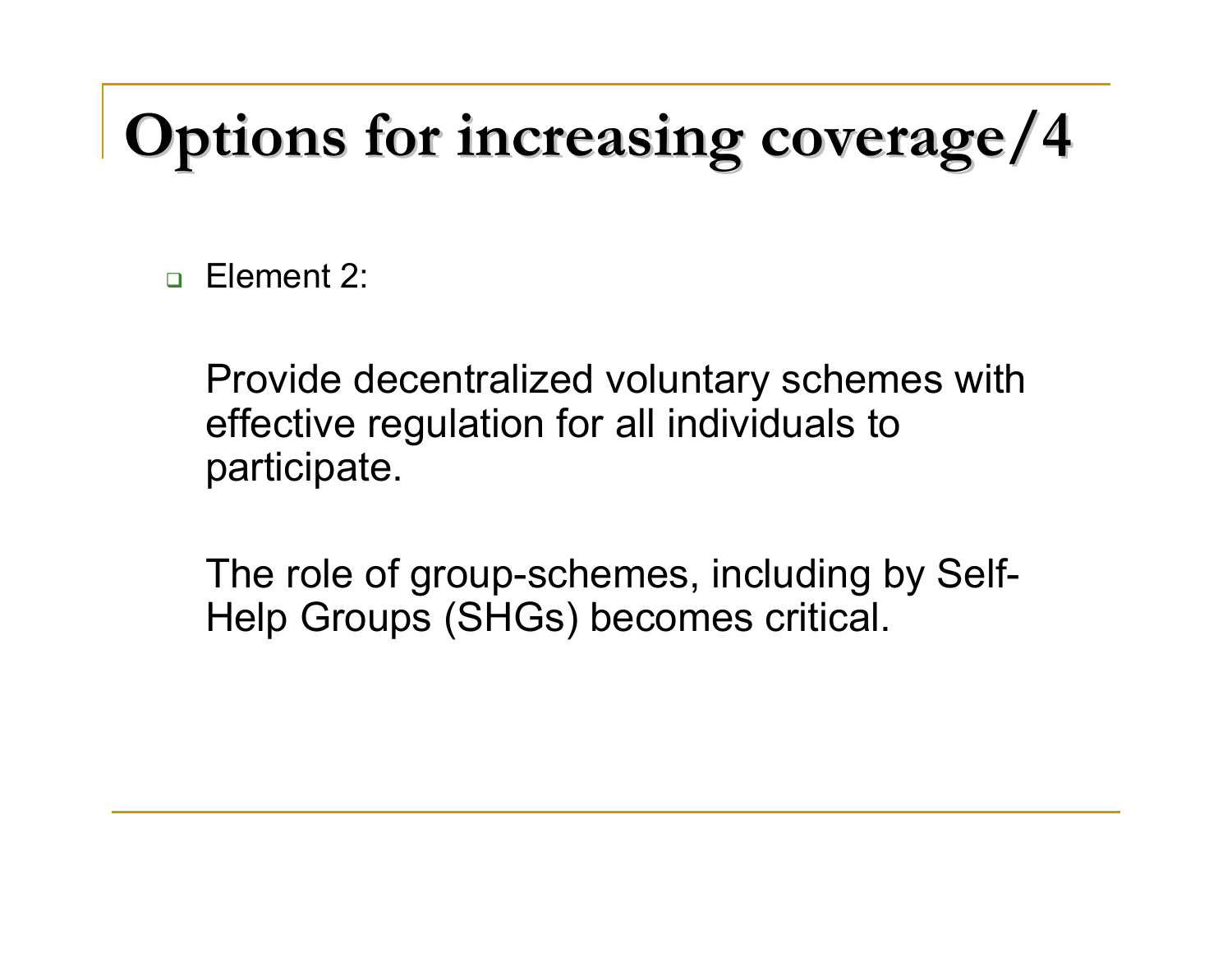# **Options for increasing coverage/5 Options for increasing coverage/5**

 $\Box$ Element 3:

> Undertake fiscal reforms to increase the coverage of social assistance programmes, financed directly through the budget (Zero pillar of Table 1).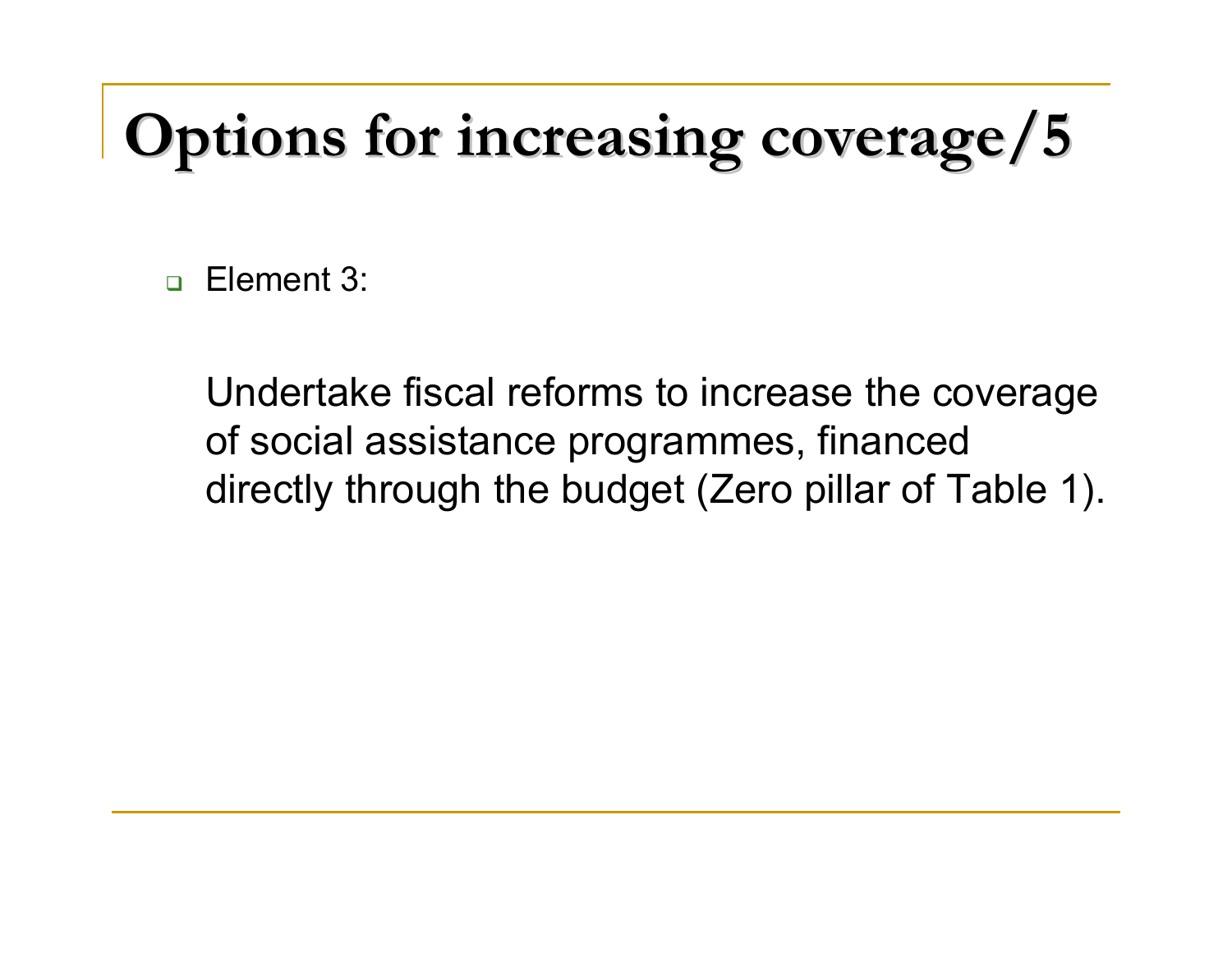# **Options for increasing coverage/6 Options for increasing coverage/6**

#### **D** OPTION 2

 Centralized mandatory social insurance-based schemes to cover health, pension, and other aspects.

This is the approach taken by Indonesia in its recently passed legislation. Similar legislation is pending in Vietnam. In India, some groups have also recommended such a scheme covering more than 300 million people.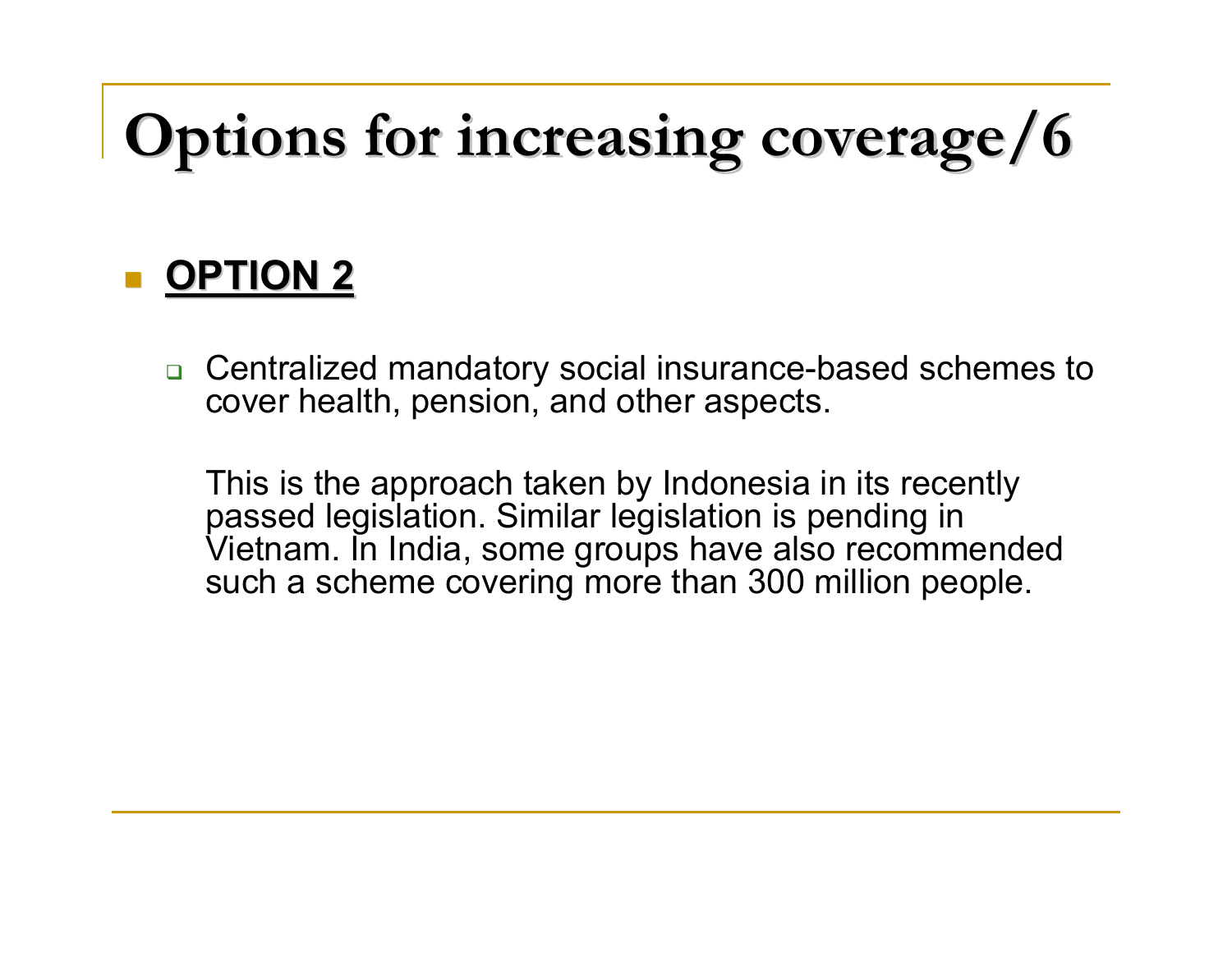**The pension economics and management is complex** and subtle requiring sustainability over many decades.

**Nimilary 19 Theorge Theorian II and Secisions are important,** the key is to ensure that there is high degree of professionalism and systemic perspective.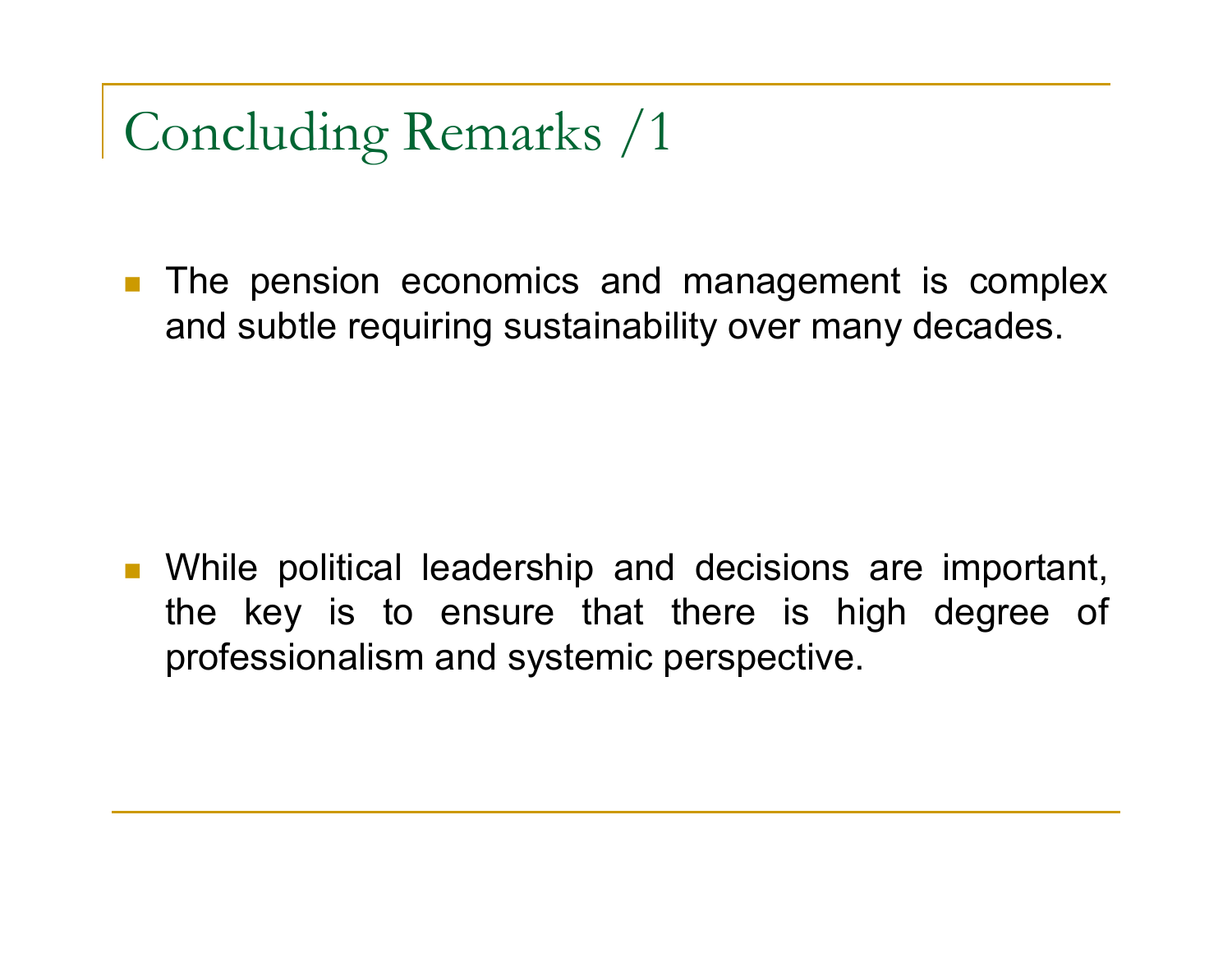**There is a strong case for a multi-tier system under** which retirement finance is obtained from many different sources, including participation in labor force, family and community and conversion of non-financial assets such as housing and gold into income flows.

**No single pension model has emerged as clearly** superior in all circumstances. Therefore, contextual adaptation of general principles and best practices is essential.

■ The importance of non-investment core functions cannot be over-emphasized.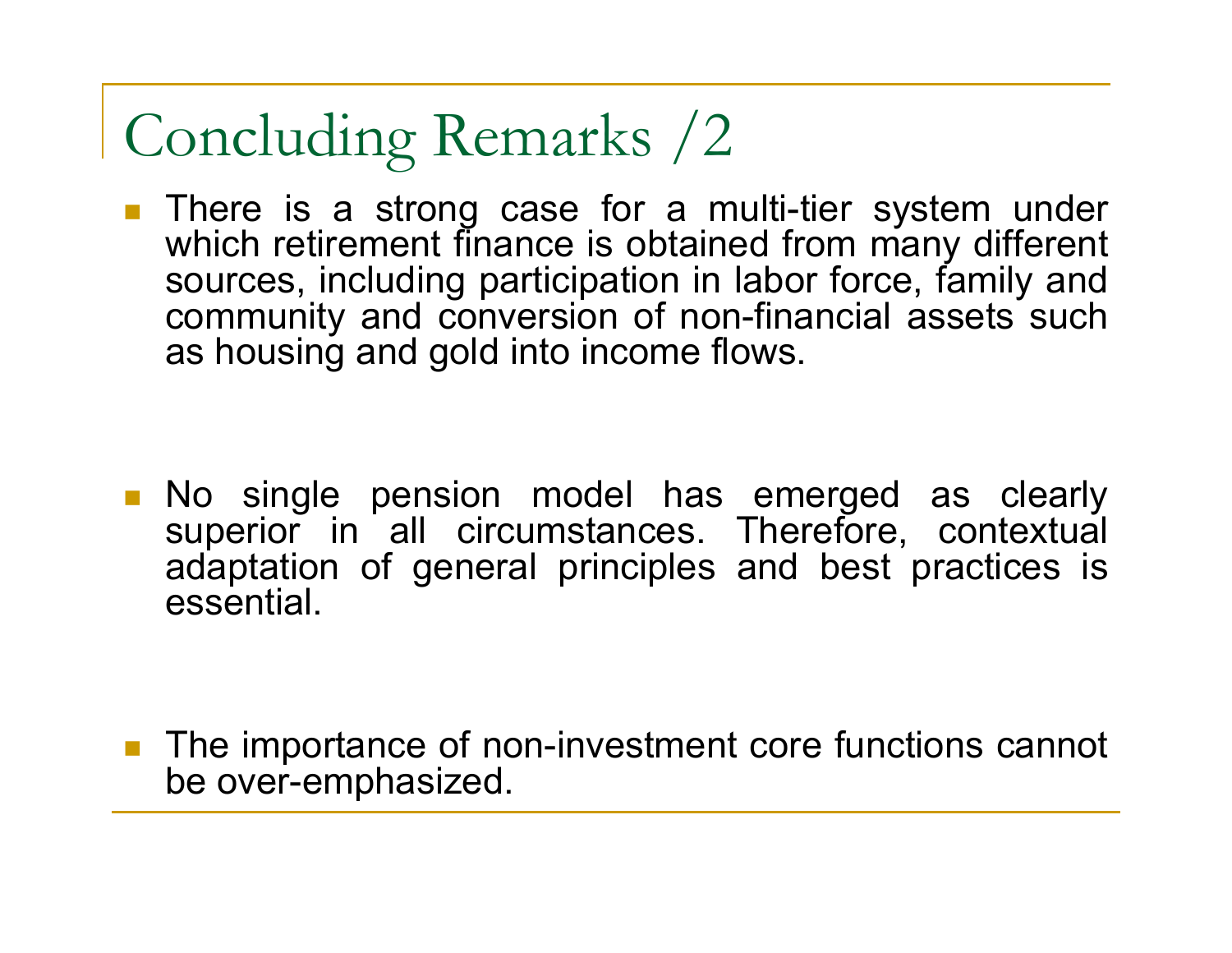**There are considerable variations in the** philosophy, coverage, investment policies and performance, design of schemes, governance structures, degree of professionalism and adequacy of benefits among Asian countries.

■ The pensions sector requires strong government regulation. For most Asian countries , given their level of development there is a strong case for dedicated pension regulator.